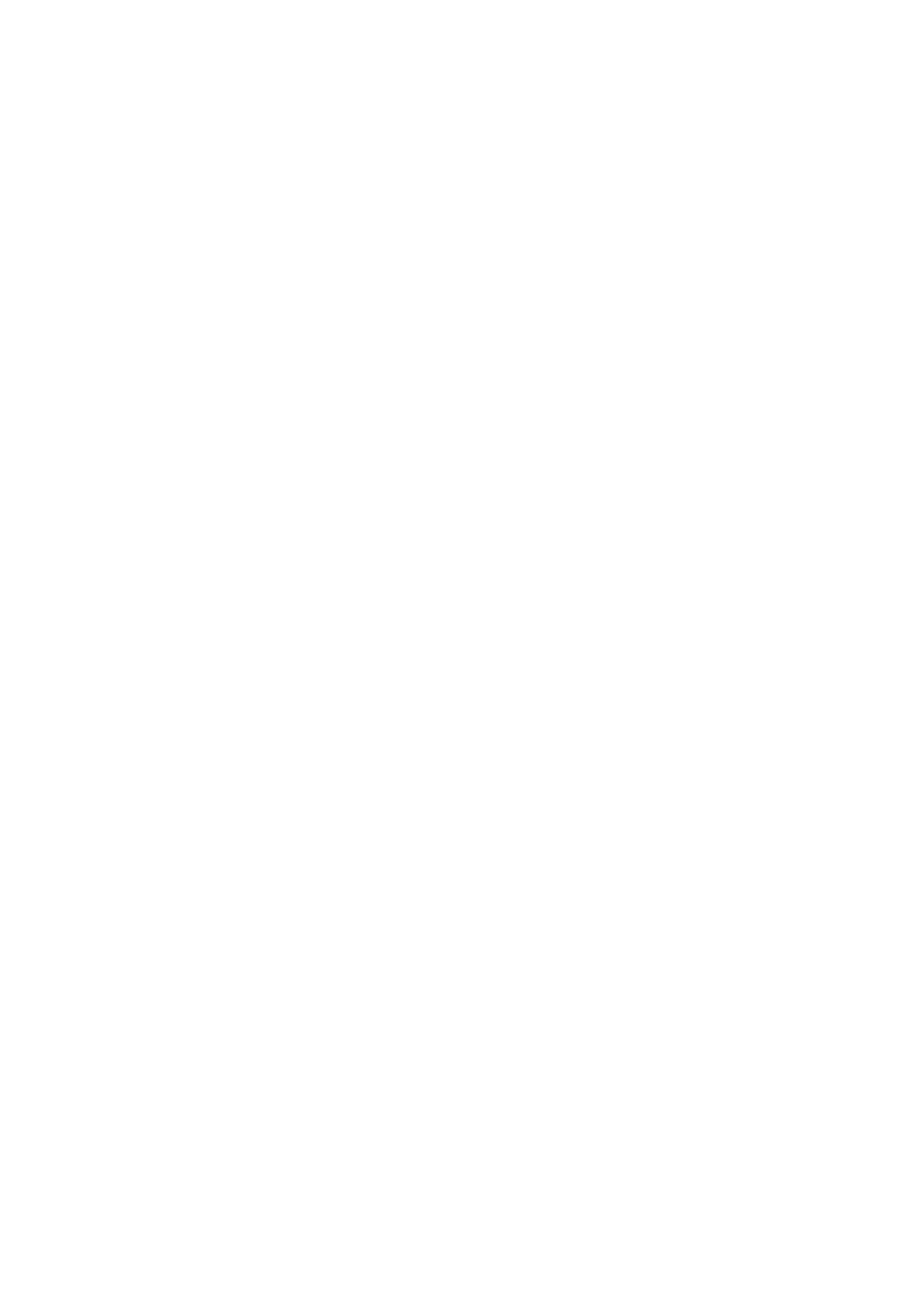# Contents

| 1                                                                          |    |
|----------------------------------------------------------------------------|----|
| $\overline{2}$                                                             |    |
| 3                                                                          |    |
| Schedule 1—Amendments commencing on the establishment of                   |    |
| the ACMA (other than general amendments to                                 |    |
| change abbreviated references)                                             | 5  |
| <b>Australian Broadcasting Corporation Act 1983</b>                        | 5  |
| <b>Australian Communications Authority Act 1997</b>                        | 5  |
| <b>Broadcasting Services Act 1992</b>                                      | 5  |
| Copyright Act 1968                                                         | 10 |
| Film Licensed Investment Company Act 1998                                  | 10 |
| Financial Management and Accountability Regulations 1997                   | 10 |
| Freedom of Information Act 1982                                            | 11 |
| Income Tax Assessment Act 1997                                             | 11 |
| Interactive Gambling Act 2001                                              | 11 |
| Radiocommunications Act 1992                                               | 12 |
| Remuneration and Allowances Act 1990                                       | 20 |
| Spam Act 2003                                                              | 21 |
| Special Broadcasting Service Act 1991                                      | 21 |
| <b>Telecommunications Act 1997</b>                                         | 21 |
| Telecommunications (Consumer Protection and Service Standards)<br>Act 1999 | 27 |
| Telstra Corporation Act 1991                                               | 27 |
| <b>Trade Practices Act 1974</b>                                            | 28 |
| Schedule 2—General amendments to change abbreviated                        |    |
| references                                                                 | 29 |
| <b>Australian Broadcasting Corporation Act 1983</b>                        | 30 |
| <b>Broadcasting Services Act 1992</b>                                      | 30 |
| Interactive Gambling Act 2001                                              | 30 |
| Radiocommunications Act 1992                                               | 30 |
| Radiocommunications Taxes Collection Act 1983                              | 30 |
| Spam Act 2003                                                              | 30 |
|                                                                            |    |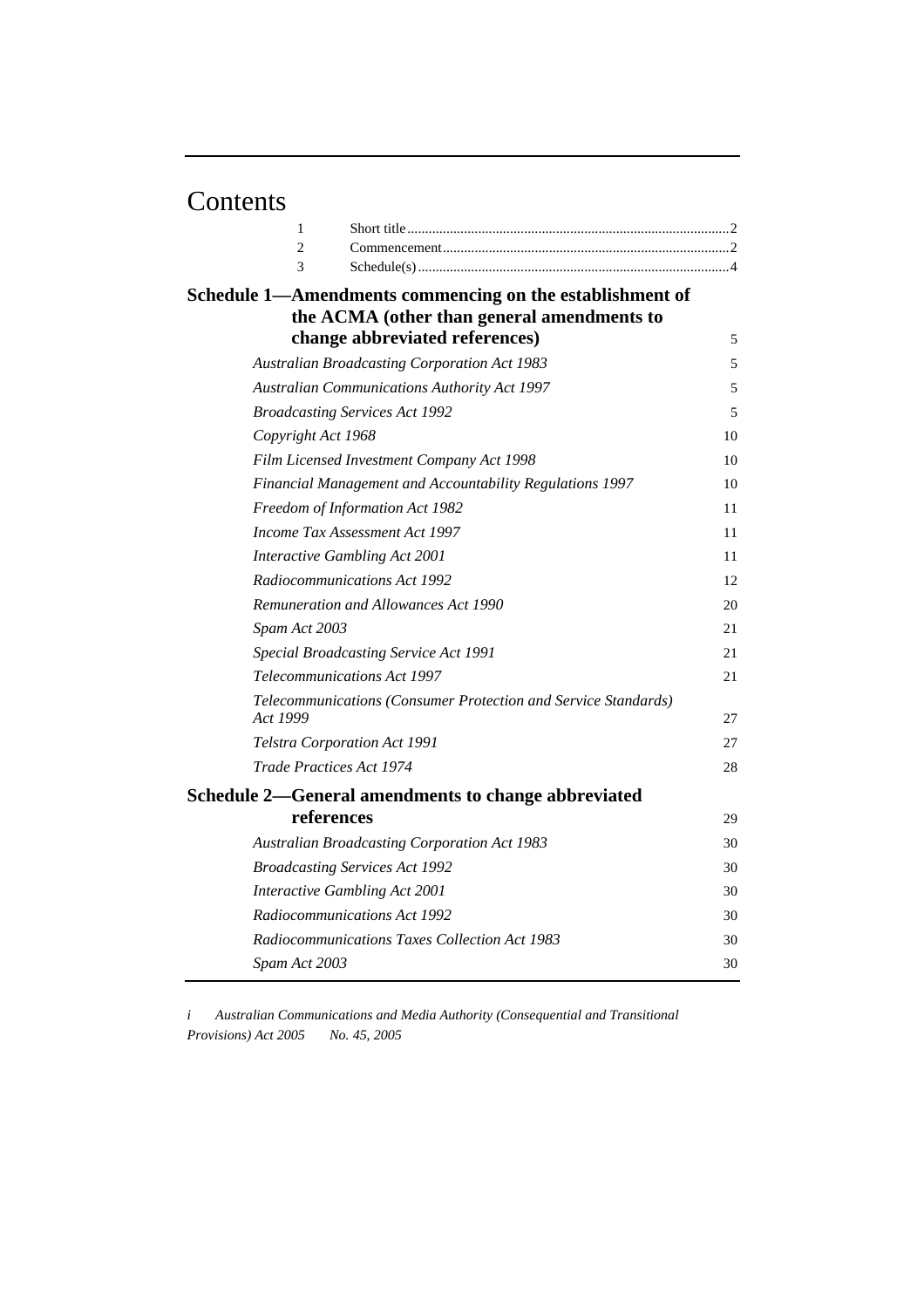| Special Broadcasting Service Act 1991                                      | 30 |
|----------------------------------------------------------------------------|----|
| <b>Telecommunications Act 1997</b>                                         | 30 |
| Telecommunications (Consumer Protection and Service Standards)<br>Act 1999 | 30 |
| <b>Telstra Corporation Act 1991</b>                                        | 30 |
| Trade Practices Act 1974                                                   | 30 |
| <b>Schedule 3—Other amendments</b>                                         | 31 |
| Criminal Code Act 1995                                                     | 31 |
| Ombudsman Act 1976                                                         | 31 |
| <b>Schedule 4—Transitional provisions</b>                                  | 33 |
| Part 1—Preliminary                                                         | 33 |
| Part 2—Assets, liabilities and legal proceedings                           | 35 |
| Part 3—References to, and things done by or in relation to,                |    |
| ABA or ACA                                                                 | 38 |
| Part 4—Reporting obligations                                               | 43 |
| Part 5—Miscellaneous                                                       | 45 |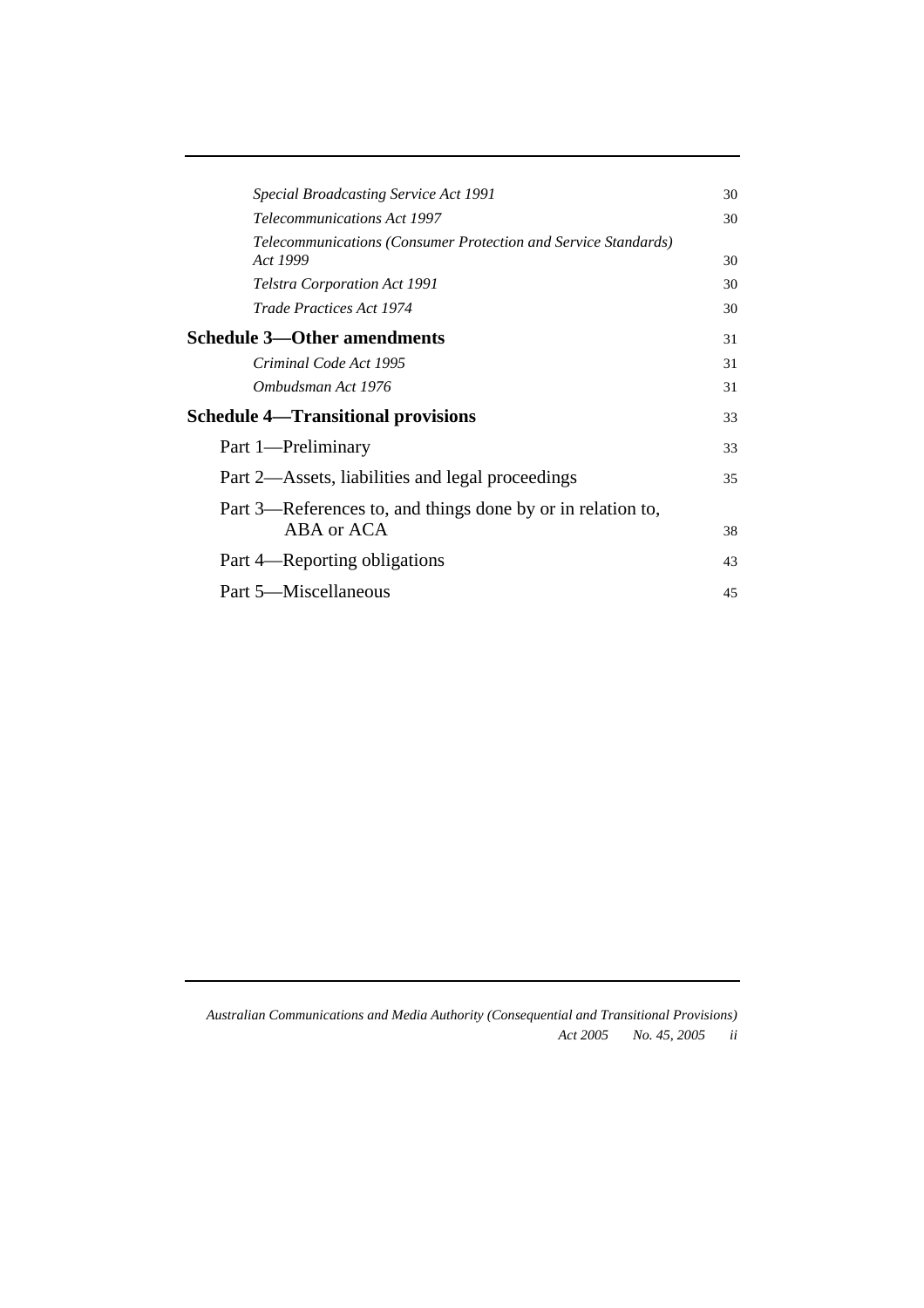

# **Australian Communications and Media Authority (Consequential and Transitional Provisions) Act 2005**

**No. 45, 2005** 

**An Act to amend laws, and to deal with transitional matters, in connection with the** *Australian Communications and Media Authority Act 2005***, and for related purposes** 

[*Assented to 1 April 2005*]

The Parliament of Australia enacts: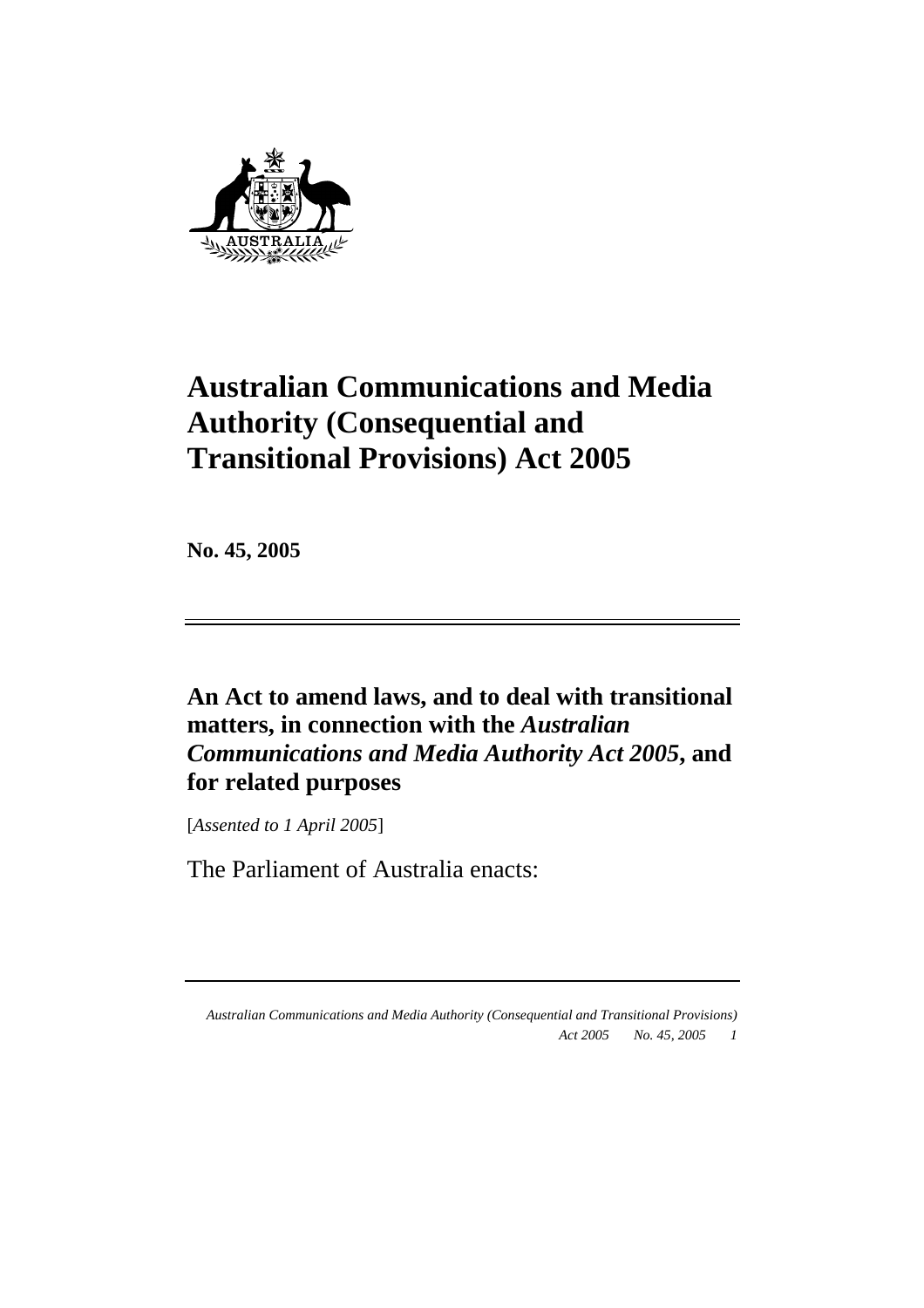### **1 Short title**

 This Act may be cited as the *Australian Communications and Media Authority (Consequential and Transitional Provisions) Act 2005*.

## **2 Commencement**

 (1) Each provision of this Act specified in column 1 of the table commences, or is taken to have commenced, in accordance with column 2 of the table. Any other statement in column 2 has effect according to its terms.

| <b>Commencement information</b>                                                             |                                                                                                                                                                                   |                     |  |
|---------------------------------------------------------------------------------------------|-----------------------------------------------------------------------------------------------------------------------------------------------------------------------------------|---------------------|--|
| Column 1                                                                                    | Column 2                                                                                                                                                                          | Column 3            |  |
| <b>Provision(s)</b>                                                                         | Commencement                                                                                                                                                                      | <b>Date/Details</b> |  |
| 1. Sections 1 to 3<br>and anything in<br>this Act not<br>elsewhere covered<br>by this table | The day on which this Act receives the<br>Royal Assent.                                                                                                                           | 1 April 2005        |  |
| 2. Schedule 1                                                                               | At the same time as section 6 of the<br>Australian Communications and Media<br>Authority Act 2005 commences.                                                                      |                     |  |
| 3. Schedule 2                                                                               | Immediately after the commencement of the<br>provision(s) covered by table item 2.                                                                                                |                     |  |
| 4. Schedule 3,                                                                              | The later of:                                                                                                                                                                     |                     |  |
| items 1 and 2                                                                               | (a) the commencement of section 6 of the<br><b>Australian Communications and Media</b><br>Authority Act 2005; and                                                                 |                     |  |
|                                                                                             | (b) immediately after the commencement of<br>item 1 of Schedule 1 to the Crimes<br>Legislation Amendment<br>(Telecommunications Offences and<br>Other Measures) Act (No. 2) 2004. |                     |  |

*<sup>2</sup> Australian Communications and Media Authority (Consequential and Transitional Provisions) Act 2005 No. 45, 2005*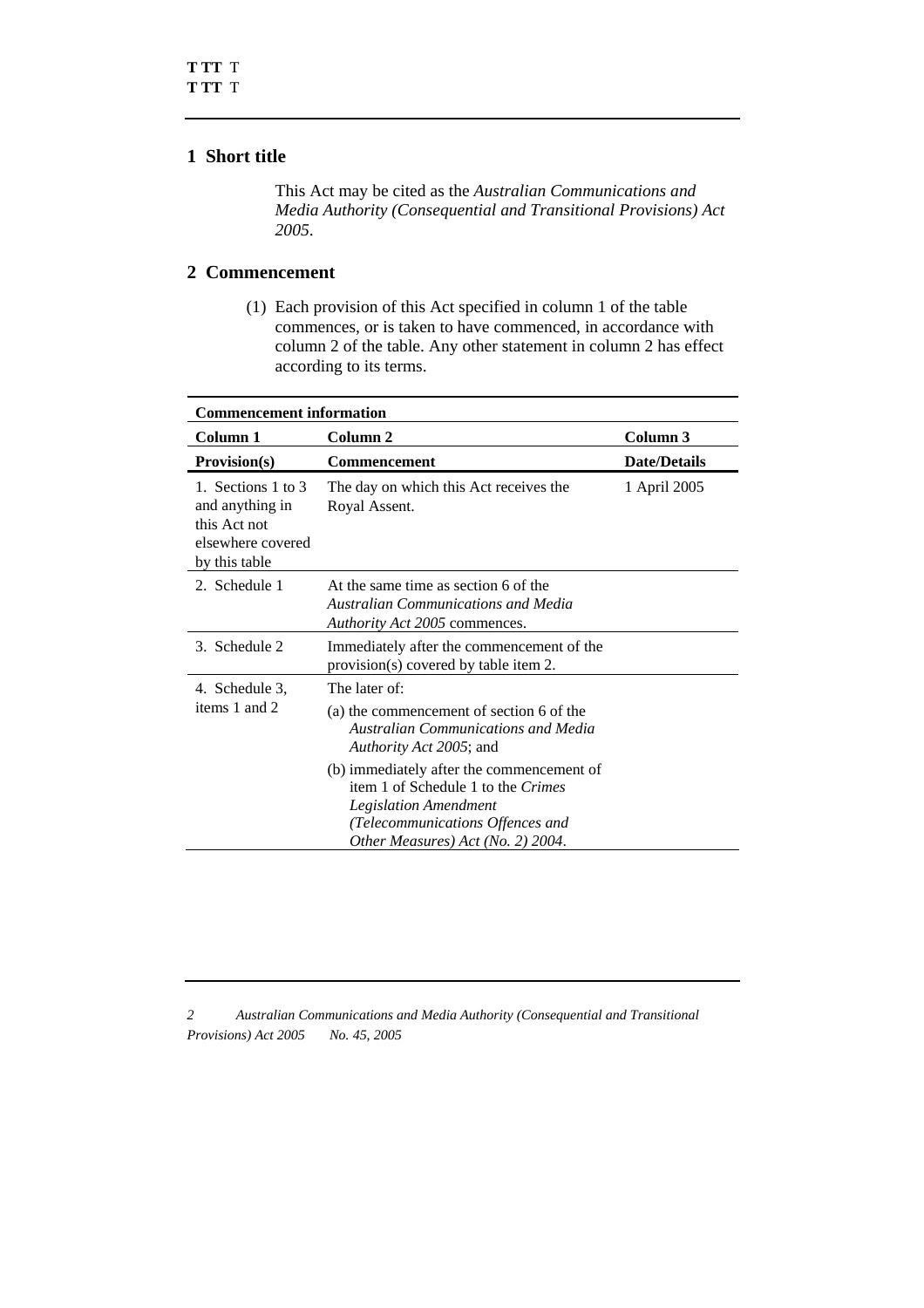T **T TT** T **T TT** 

| <b>Commencement information</b> |                                                                                                                                                                     |                     |  |
|---------------------------------|---------------------------------------------------------------------------------------------------------------------------------------------------------------------|---------------------|--|
| Column <sub>1</sub>             | Column <sub>2</sub>                                                                                                                                                 | Column 3            |  |
| <b>Provision(s)</b>             | <b>Commencement</b>                                                                                                                                                 | <b>Date/Details</b> |  |
| 5. Schedule 3,                  | The later of:                                                                                                                                                       |                     |  |
| items 3 and 4                   | (a) the commencement of section 6 of the<br><b>Australian Communications and Media</b><br>Authority Act 2005; and                                                   |                     |  |
|                                 | (b) immediately after the commencement of<br>item 2 of Schedule 1 to the <i>Postal</i><br>Industry Ombudsman Act 2005.                                              |                     |  |
|                                 | However, the provision(s) do not commence<br>at all if the event mentioned in paragraph (b)<br>does not occur.                                                      |                     |  |
| 6. Schedule 3,<br>items 5 and 6 | At the same time as section 6 of the<br><b>Australian Communications and Media</b><br>Authority Act 2005 commences.                                                 |                     |  |
| 7. Schedule 3,<br>item 7        | At the same time as section 6 of the<br><b>Australian Communications and Media</b><br>Authority Act 2005 commences.                                                 |                     |  |
|                                 | However, if item 10 of Schedule 1 to the<br>Postal Industry Ombudsman Act 2005 has<br>commenced on or before that time, the<br>provision(s) do not commence at all. |                     |  |
| 8. Schedule 3,<br>item 8        | At the same time as section 6 of the<br><b>Australian Communications and Media</b><br>Authority Act 2005 commences.                                                 |                     |  |
| 9. Schedule 3,                  | The later of:                                                                                                                                                       |                     |  |
| items 9, 10 and 11              | (a) the commencement of section 6 of the<br><b>Australian Communications and Media</b><br>Authority Act 2005; and                                                   |                     |  |
|                                 | (b) immediately after the commencement of<br>item 11 of Schedule 1 to the Postal<br>Industry Ombudsman Act 2005.                                                    |                     |  |
|                                 | However, if item 11 of Schedule 1 to the<br>Postal Industry Ombudsman Act 2005 does<br>not commence, the provision(s) do not<br>commence at all.                    |                     |  |
| 10. Schedule 4                  | At the same time as section 6 of the<br><b>Australian Communications and Media</b><br>Authority Act 2005 commences.                                                 |                     |  |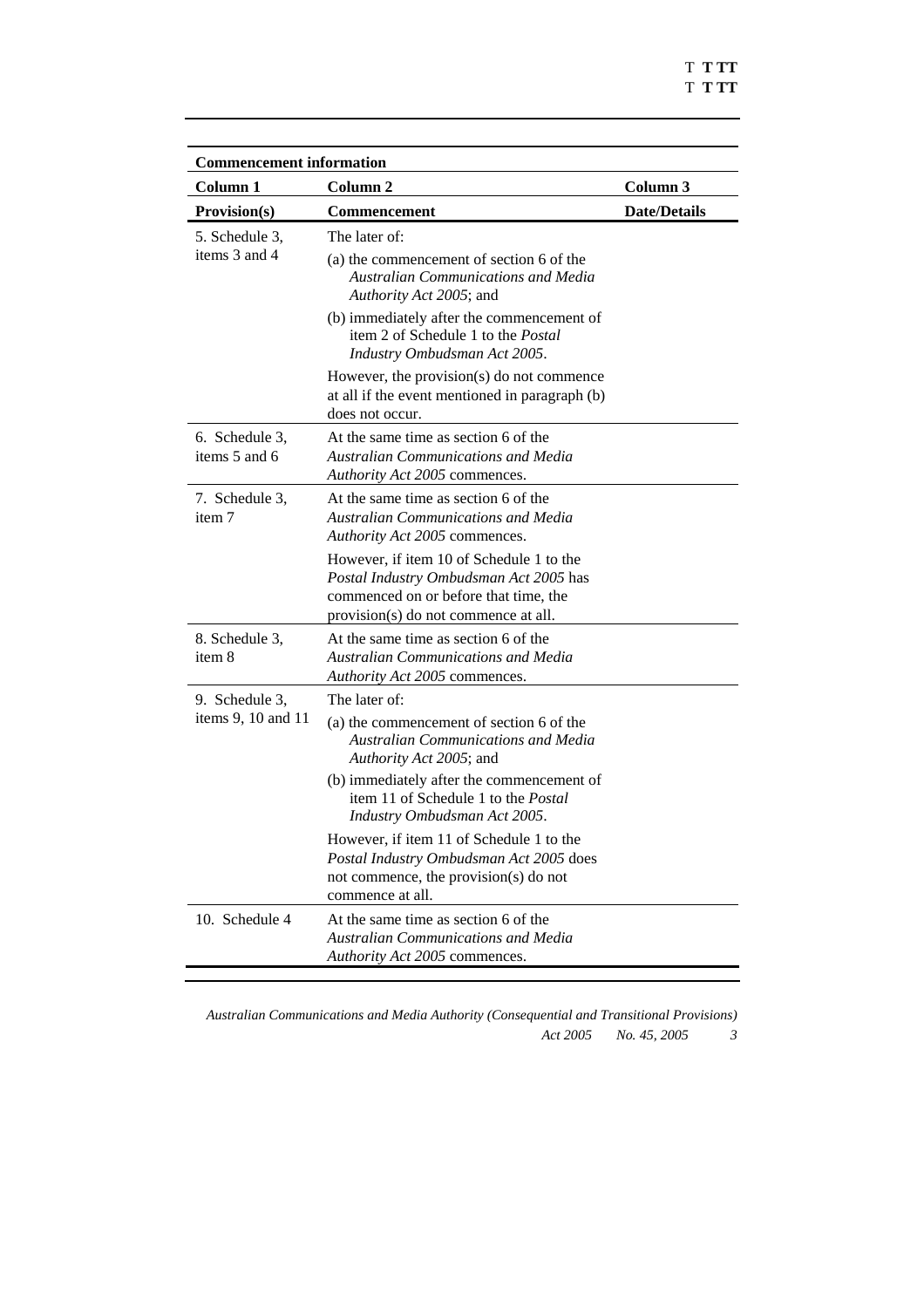- Note: This table relates only to the provisions of this Act as originally passed by the Parliament and assented to. It will not be expanded to deal with provisions inserted in this Act after assent.
- (2) Column 3 of the table contains additional information that is not part of this Act. Information in this column may be added to or edited in any published version of this Act.

### **3 Schedule(s)**

- (1) Each Act, and each regulation, that is specified in a Schedule to this Act is amended or repealed as set out in the applicable items in the Schedule concerned, and any other item in a Schedule to this Act has effect according to its terms.
- (2) The amendment of any regulation under subsection (1) does not prevent the regulation, as so amended, from being amended or repealed by the Governor-General.
- (3) To avoid doubt, regulations amended under subsection (1) are taken to still be regulations.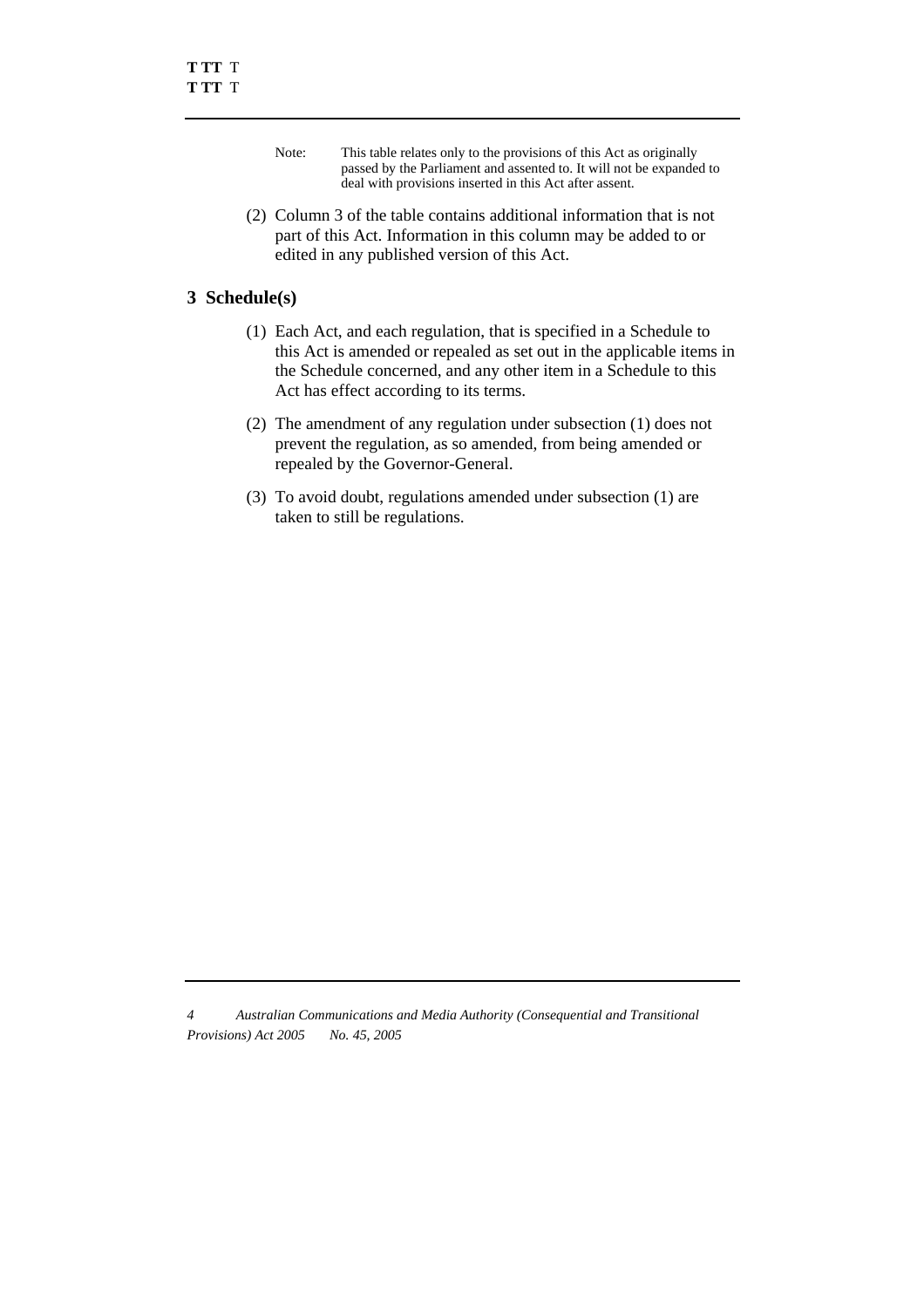## *Australian Broadcasting Corporation Act 1983*

## **1 Subsection 3(1) (definition of** *ABA***)**

Repeal the definition.

## **2 Subsection 3(1)**

Insert:

*ACMA* means the Australian Communications and Media Authority.

## **3 Subparagraph 6(2)(a)(ii)**

Omit "Australian Broadcasting Authority", substitute "ACMA".

## **4 Paragraph 8(1)(e)**

Omit "Australian Broadcasting Authority", substitute "ACMA".

## *Australian Communications Authority Act 1997*

**5 The whole of the Act** 

Repeal the Act.

## *Broadcasting Services Act 1992*

## **6 Paragraph 5(3)(a)**

Repeal the paragraph.

## **7 Subsection 6(1) (definition of** *ABA***)**

Repeal the definition.

## **8 Subsection 6(1) (definition of** *ACA***)**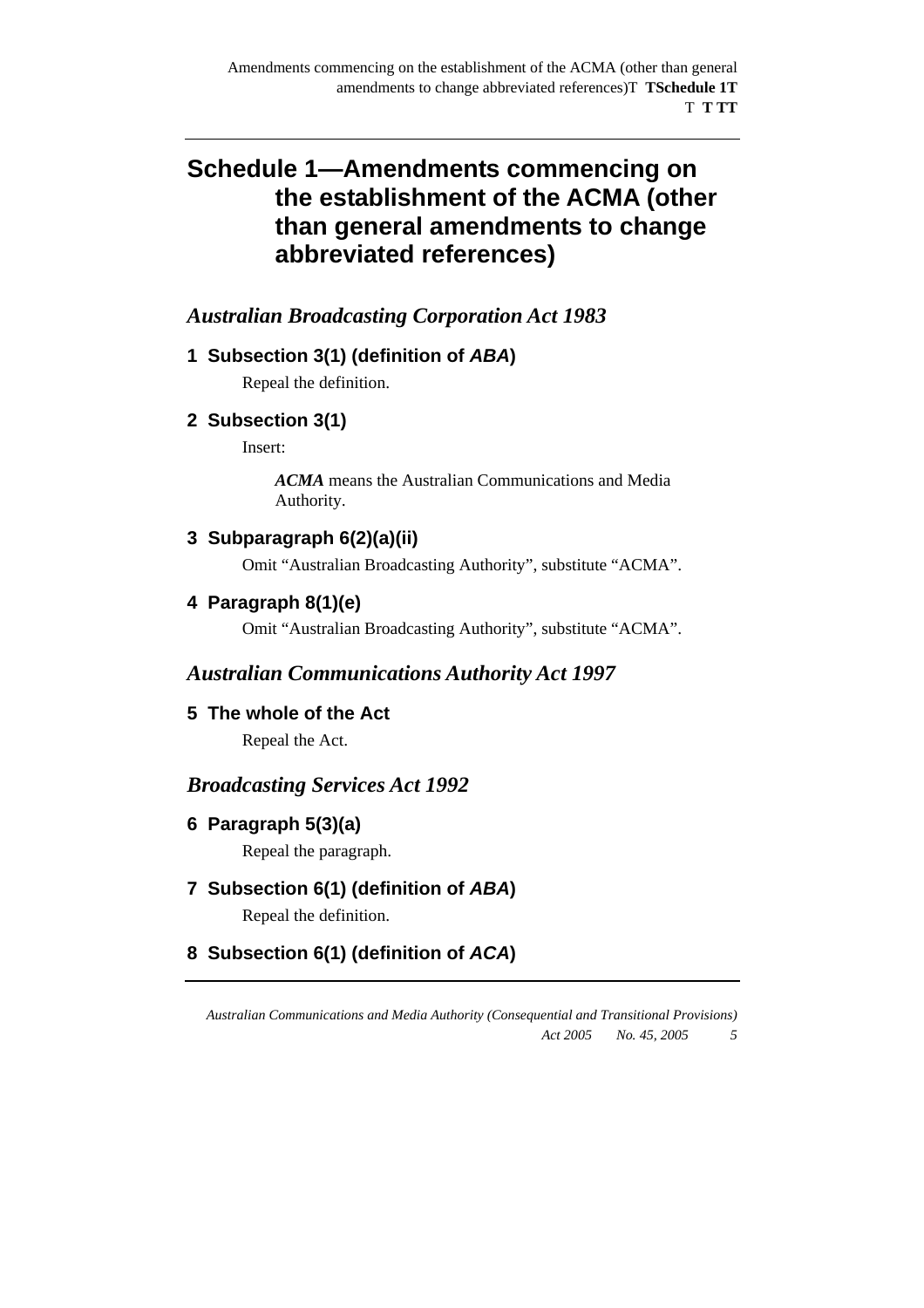Repeal the definition.

#### **9 Subsection 6(1)**

Insert:

*ACMA* means the Australian Communications and Media Authority.

### **10 Subsection 6(1)**

Insert:

*Chair* means the Chair of the ACMA.

**11 Subsection 6(1) (definition of** *Chairperson***)** 

Repeal the definition.

**12 Subsection 6(1) (definition of** *Deputy Chairperson***)** 

Repeal the definition.

## **13 Subsection 6(1) (definition of** *member***)**

Repeal the definition, substitute:

*member* means a member of the ACMA.

#### **14 Section 93**

Repeal the section.

#### **15 Subsection 96(1)**

Omit "other than a licence referred to in section 93".

## **16 Subsections 96(3), (3A) and (3B)**

Repeal the subsections.

**17 Subsection 97(1)** 

Omit "93 or".

#### **18 Sections 98A, 98B and 98C**

Repeal the sections.

#### **19 Subsection 99(3)**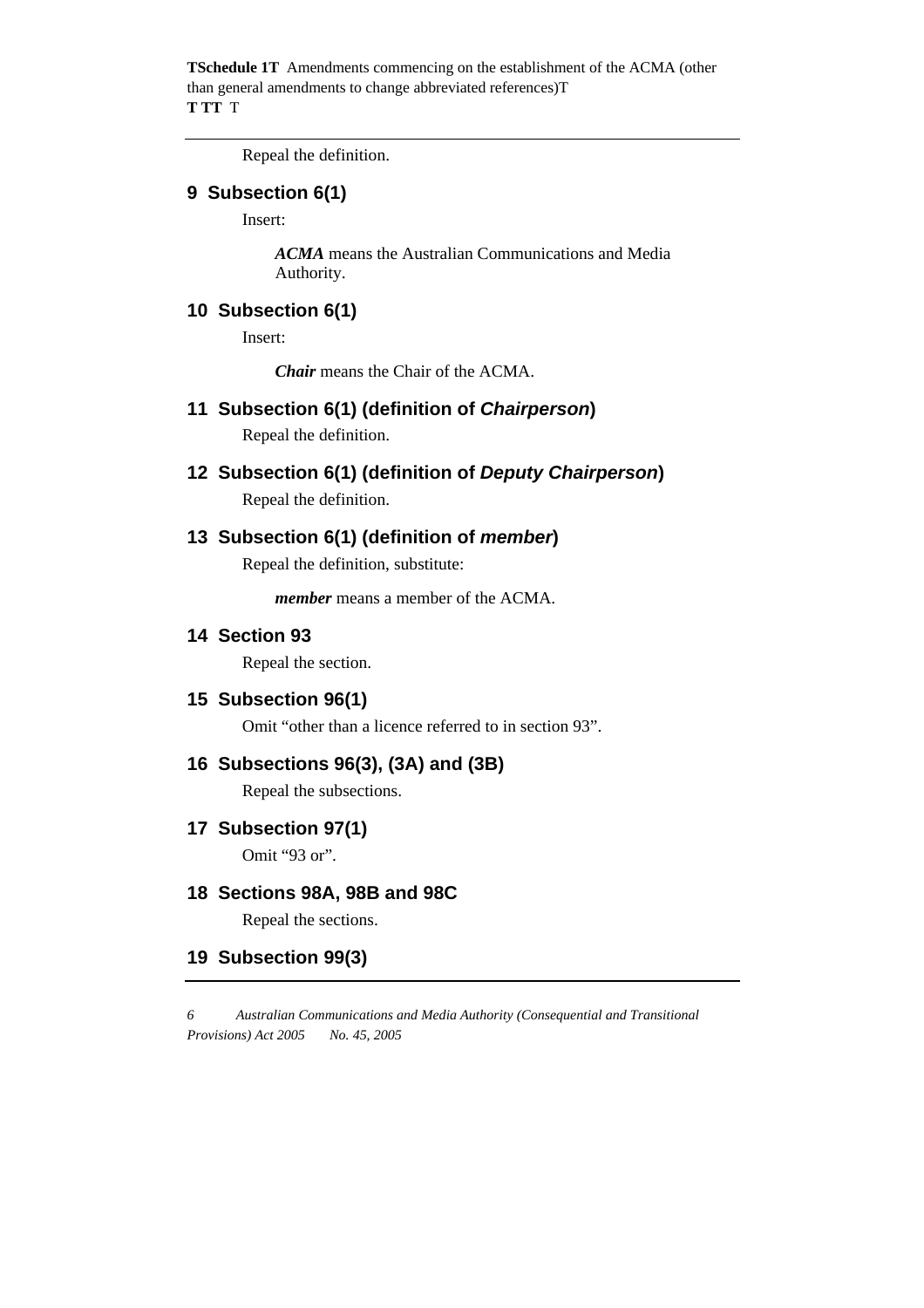Repeal the subsection.

## **20 Subsection 99(4)**

Omit "otherwise than as a result of a direction under subsection (3)".

## **21 Sections 101 and 103**

Repeal the sections.

#### **22 Subsection 121FK(3)**

Repeal the subsection.

## **23 Subsections 121FL(2), (4) and (7)**

Repeal the subsections.

#### **24 Subsection 121FLH(6)**

Repeal the subsection.

#### **25 Subsection 121FQ(2)**

Repeal the subsection.

#### **26 Part 12**

Repeal the Part.

#### **27 Subsection 168(1)**

Omit "functions", substitute "broadcasting, content and datacasting functions (as defined in the *Australian Communications and Media Authority Act 2005*)".

### **28 Subsection 168(2)**

Omit "its", substitute "those".

#### **29 Section 169**

After "any matter", insert "relating to the functions referred to in subsection  $168(1)$ ".

#### **30 Section 170**

Omit "functions and", substitute "broadcasting, content and datacasting functions (as defined in the *Australian Communications and Media Authority Act 2005*) and related".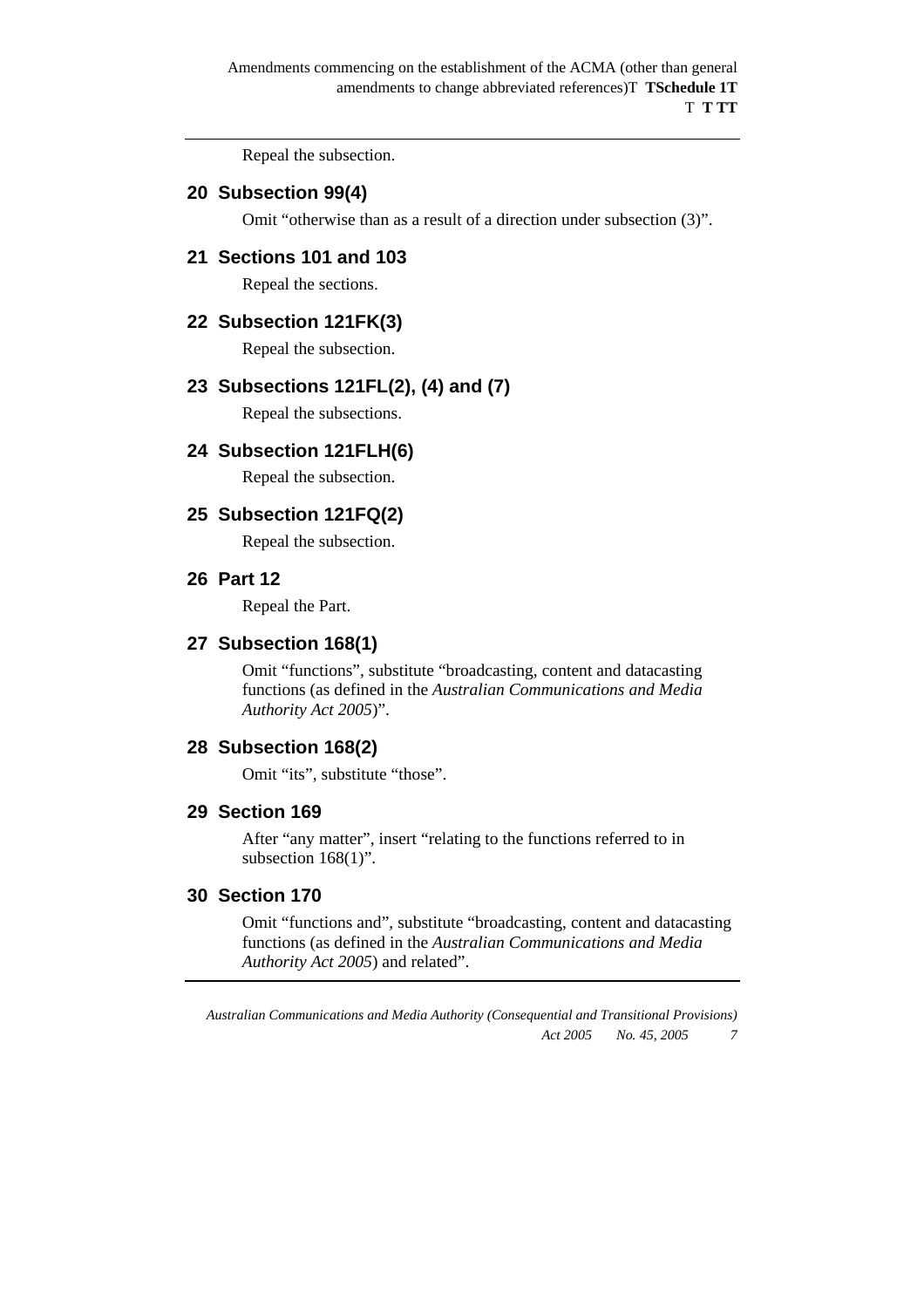#### **31 Section 181**

Repeal the section.

## **32 Section 182**

Omit "functions or", substitute "broadcasting, content and datacasting functions (as defined in the *Australian Communications and Media Authority Act 2005*) and related".

#### **33 Section 191**

Omit "Chairperson", substitute "Chair".

## **34 Section 192**

Omit "Chairperson" (wherever occurring), substitute "Chair".

## **35 Subsection 193(1)**

Omit "Chairperson" (wherever occurring), substitute "Chair".

#### **36 Section 194**

Omit "Chairperson" (wherever occurring), substitute "Chair".

## **37 Subsection 205B(5) (definition of** *authorised officer***)**

Omit "an associate member".

## **38 Sections 216D and 216E**

Repeal the sections.

#### **39 Schedule 3**

Repeal the Schedule.

## **40 Clause 2 of Schedule 4 (definition of** *ACA***)**

Repeal the definition.

#### **41 Subclause 8(1) of Schedule 4**

Omit "requiring the ACA to issue", substitute "the issue of".

## **42 Paragraph 8(4)(b) of Schedule 4**

Omit "requiring the ACA to", substitute "the".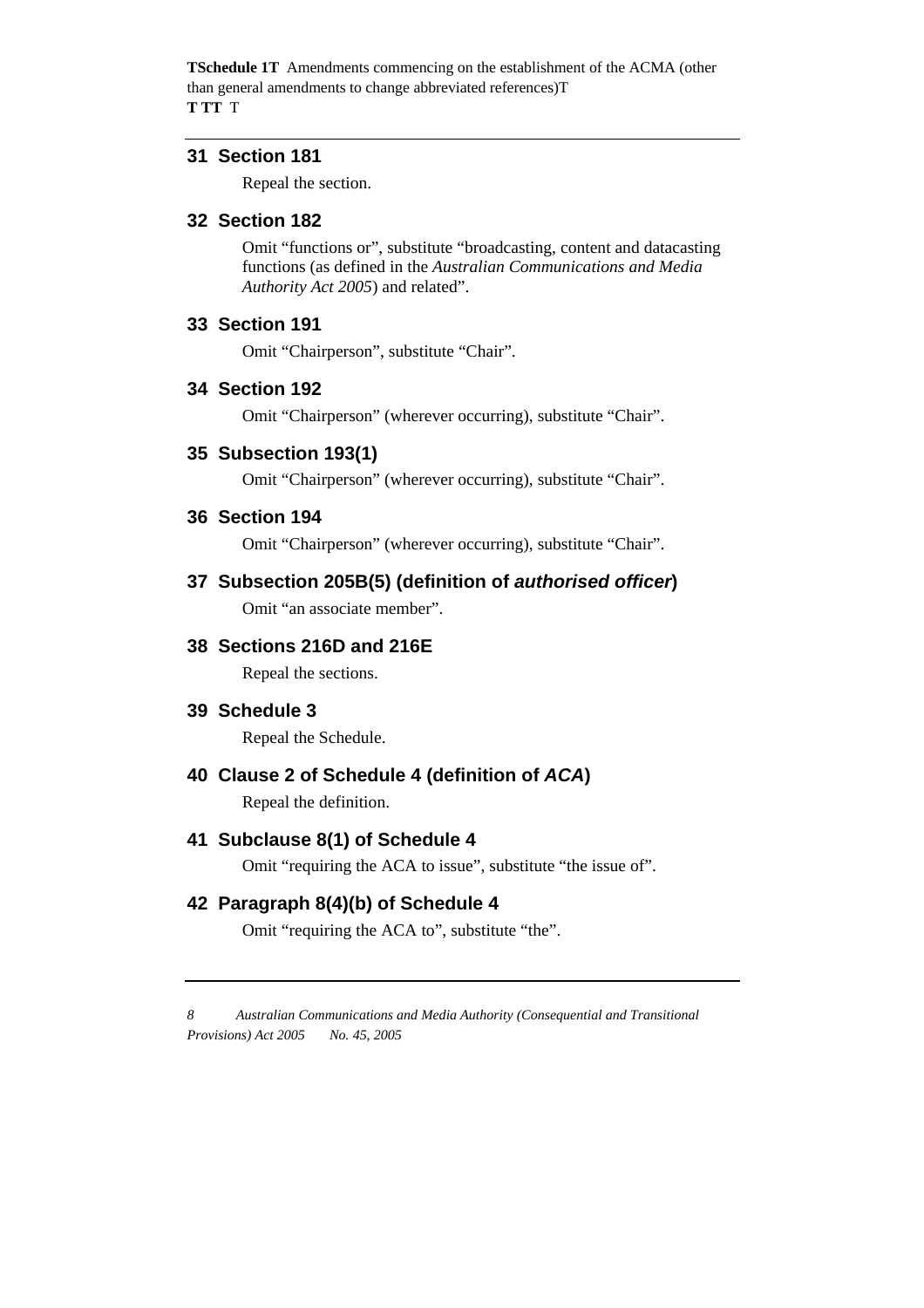## **43 Paragraph 8(4)(b) of Schedule 4**

After "period,", insert "of".

## **44 Subclauses 8(8) and (10A) of Schedule 4**

Omit "requiring the ACA to issue", substitute "the issue of".

## **45 Subclause 8(11) of Schedule 4**

Omit "requiring the ACA to vary", substitute "the variation of".

## **46 Paragraph 18(d) of Schedule 4**

Repeal the paragraph.

## **47 Subclause 23(1) of Schedule 4**

Omit "requiring the ACA to issue", substitute "the issue of".

## **48 Paragraph 23(4)(b) of Schedule 4**

Omit "requiring the ACA to", substitute "the".

## **49 Paragraph 23(4)(b) of Schedule 4**

After "period,", insert "of".

## **50 Subclauses 23(8) and (10A) of Schedule 4**

Omit "requiring the ACA to issue", substitute "the issue of".

#### **51 Subclause 23(11) of Schedule 4**

Omit "requiring the ACA to vary", substitute "the variation of".

## **52 Paragraph 33(d) of Schedule 4**

Repeal the paragraph.

#### **53 Clauses 53, 59, 59A and 60C of Schedule 4**

Repeal the clauses.

#### **54 Clause 61 of Schedule 4**

Repeal the clause.

## **55 Paragraphs 62(1)(c) and (3)(b) of Schedule 4**

Omit "requiring the ACA".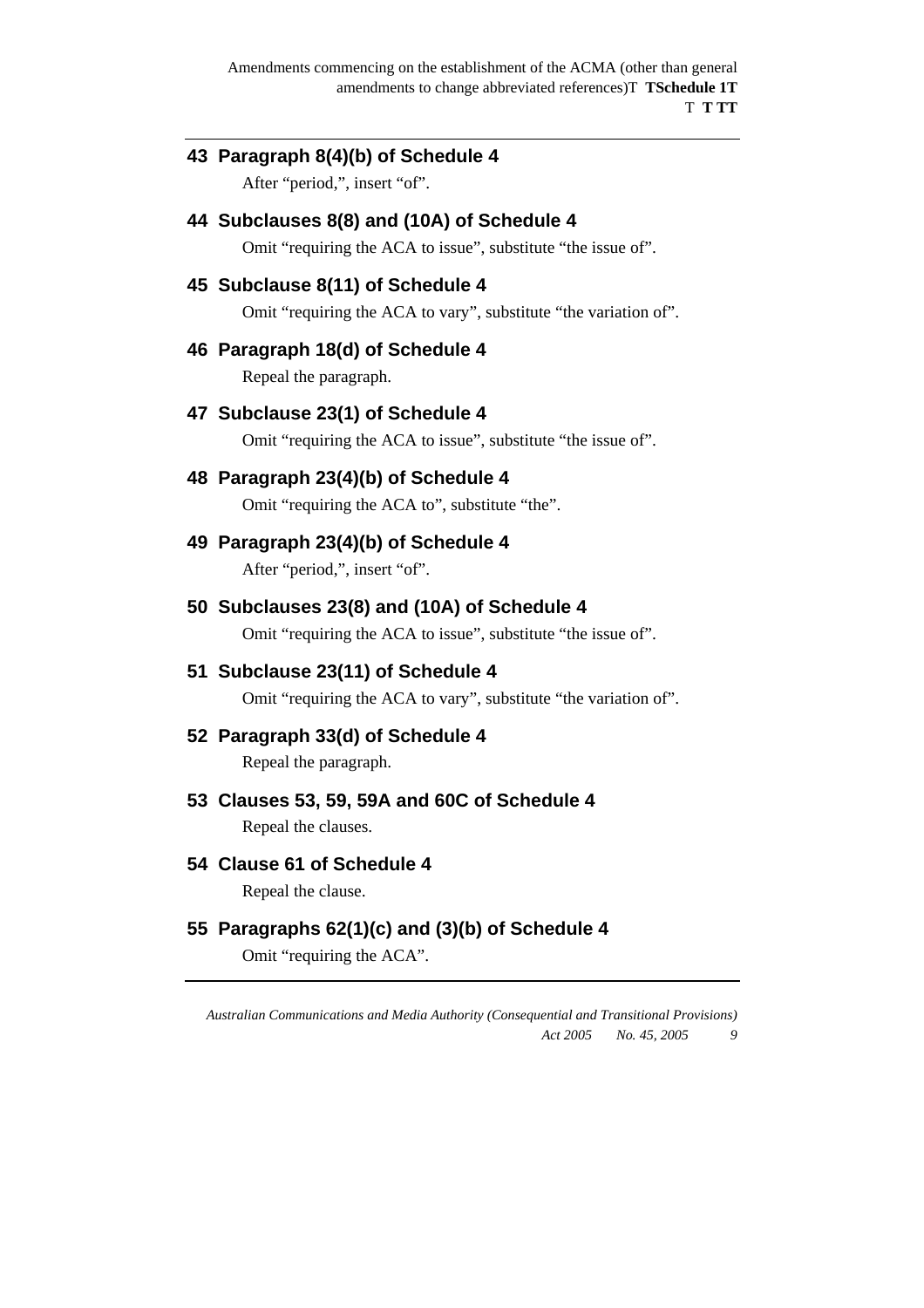#### **56 Paragraph 89(1)(d) of Schedule 5**

Omit "the ABA's functions", substitute "the ACMA's broadcasting, content and datacasting functions (as defined in the *Australian Communications and Media Authority Act 2005*)".

## **57 Paragraph 89(1)(e) of Schedule 5**

Omit "under subsection 165(3)", substitute "under paragraph 55(1)(a) of the *Australian Communications and Media Authority Act 2005*".

#### **58 Clause 61 of Schedule 6**

Repeal the clause.

## *Copyright Act 1968*

## **59 Subsection 152(1) (paragraphs (b) and (c) of the definition of** *broadcaster***)**

Omit "Australian Broadcasting Authority", substitute "Australian Communications and Media Authority".

## **60 Paragraphs 152(8)(a) and (9)(a)**

Omit "Australian Broadcasting Authority", substitute "Australian Communications and Media Authority".

#### **61 Paragraph 184(1)(f)**

Omit "Australian Broadcasting Authority", substitute "Australian Communications and Media Authority".

#### **62 Subsection 199(7)**

Omit "Australian Broadcasting Authority", substitute "Australian Communications and Media Authority".

## *Film Licensed Investment Company Act 1998*

## **63 Subparagraphs 25(a)(i) and (ii)**

Omit "Australian Broadcasting Authority", substitute "Australian Communications and Media Authority".

## *Financial Management and Accountability Regulations 1997*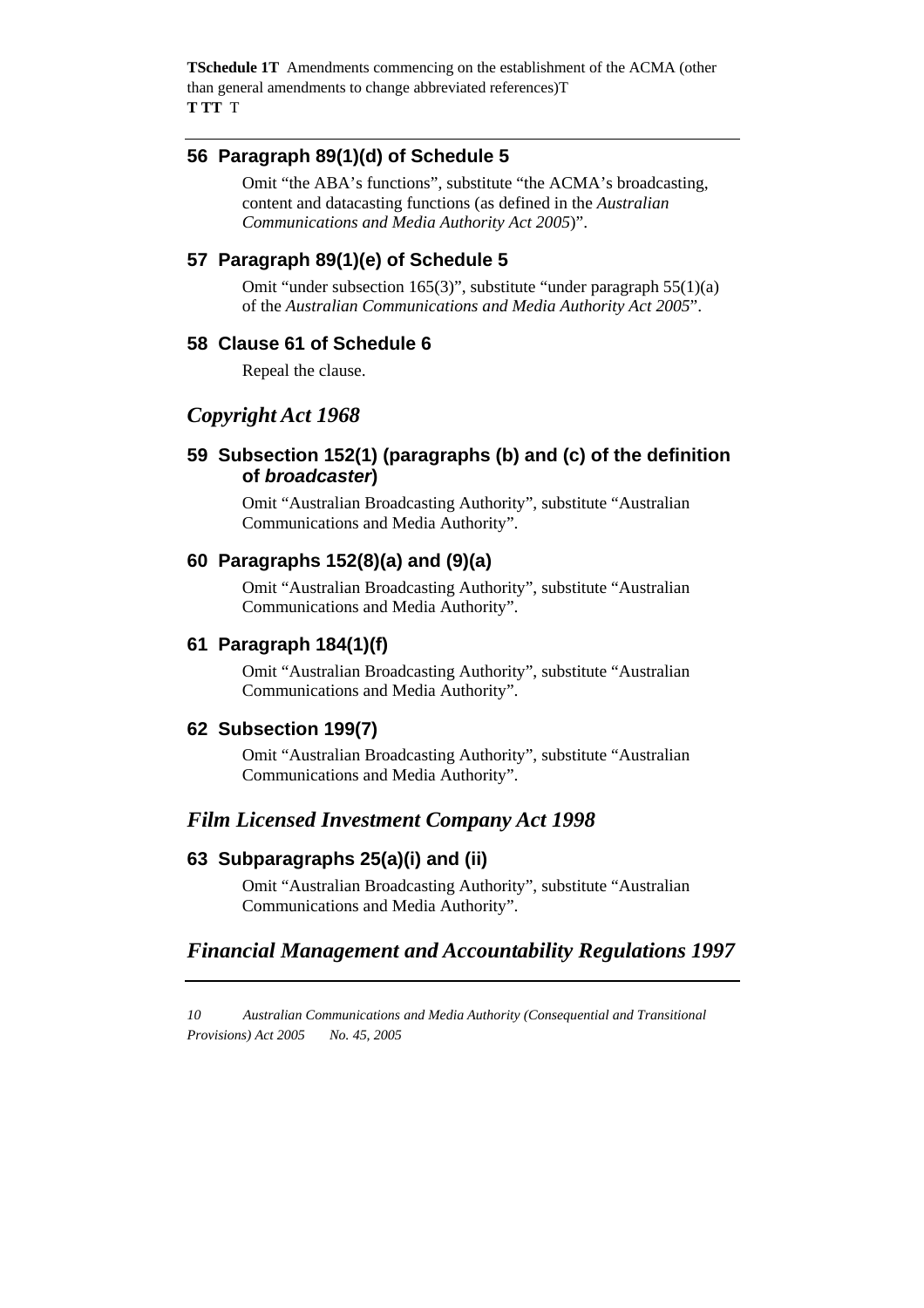## **64 Part 1 of Schedule 1 (after table item 107)**

Insert:

- 107A Australian Communications and Media Authority (the *ACMA*), comprising: Chair
	- (a) the Chair, the Deputy Chair, the other members and the associate members of the ACMA; and
	- (b) the staff mentioned in subsection 54 (1) of the *Australian Communications and Media Authority Act 2005*; and
	- (c) persons whose services are made available for the purposes of the ACMA under subsection 55 (1) of that Act

*See Note B* 

## *Freedom of Information Act 1982*

## **65 Division 1 of Part II of Schedule 2**

Omit "Australian Broadcasting Authority", substitute "Australian Communications and Media Authority".

## *Income Tax Assessment Act 1997*

#### **66 Subsection 40-120(1) (example)**

Omit "Australian Communication Authority", substitute "Australian Communications and Media Authority".

#### **67 Subsection 995-1(1) (definition of** *ACA***)**

Repeal the definition.

#### *Interactive Gambling Act 2001*

#### **68 Section 4 (definition of** *ABA***)**

Repeal the definition.

#### **69 Section 4**

Insert: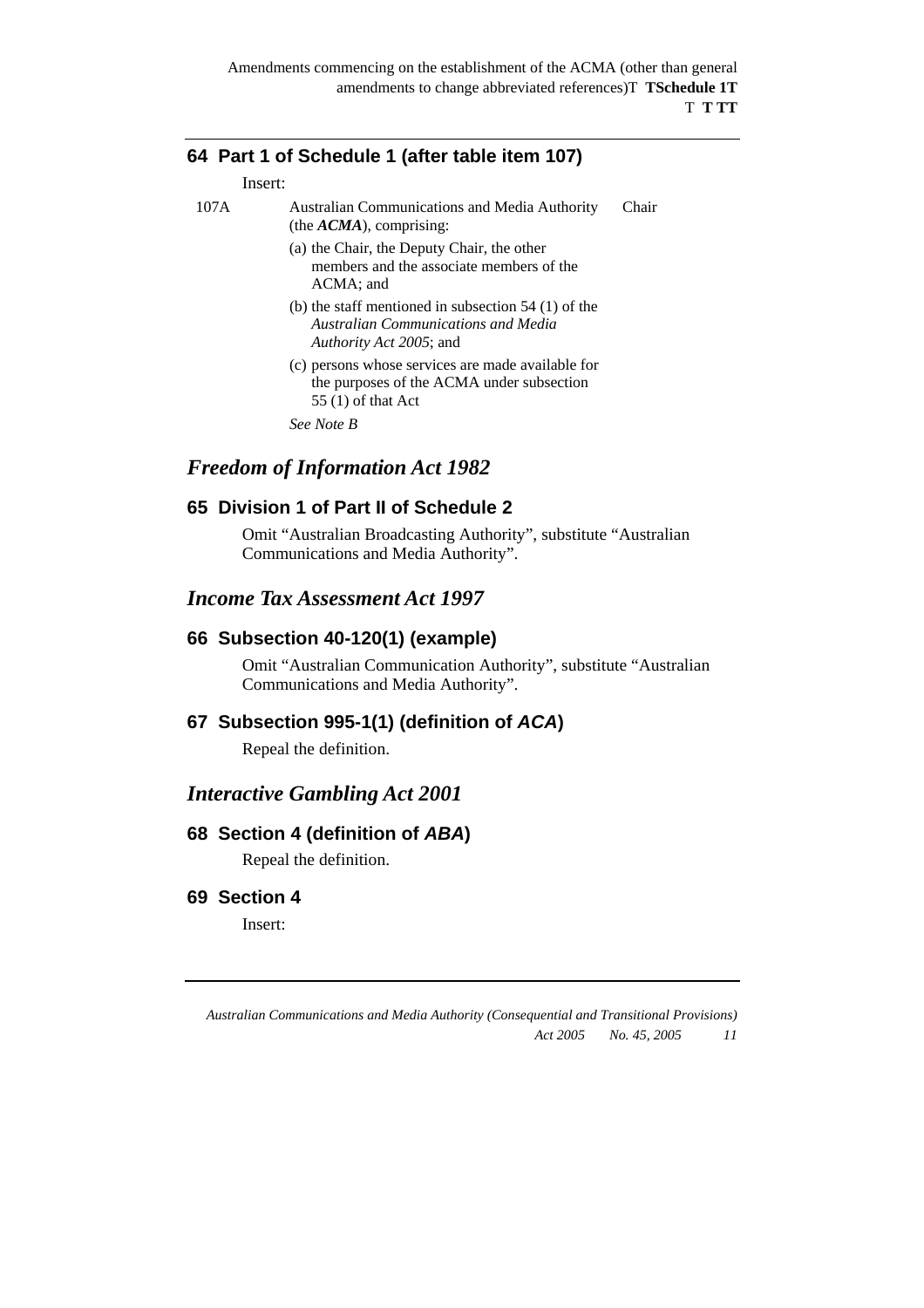> *ACMA* means the Australian Communications and Media Authority.

## **70 Paragraphs 66(1)(d), (e) and (f)**

Repeal the paragraphs.

## *Radiocommunications Act 1992*

#### **71 Section 5 (definition of** *ABA***)**

Repeal the definition.

#### **72 Section 5 (definition of** *ACA***)**

Repeal the definition.

#### **73 Section 5**

Insert:

*ACMA* means the Australian Communications and Media Authority.

## **74 Section 5**

Insert:

#### *BSA control rules* means:

- (a) sections 54A and 56A of the *Broadcasting Services Act 1992*; and
- (b) clause 41 of Schedule 6 to the *Broadcasting Services Act 1992*.

#### **75 Section 31**

Repeal the section, substitute:

#### **31 Planning of broadcasting services bands**

- (1) The Minister may, after consulting the ACMA, and in accordance with the spectrum plan, by written instrument:
	- (a) designate a part of the spectrum as being primarily for broadcasting purposes; and
	- (b) refer it to the ACMA for planning under Part 3 of the *Broadcasting Services Act 1992*.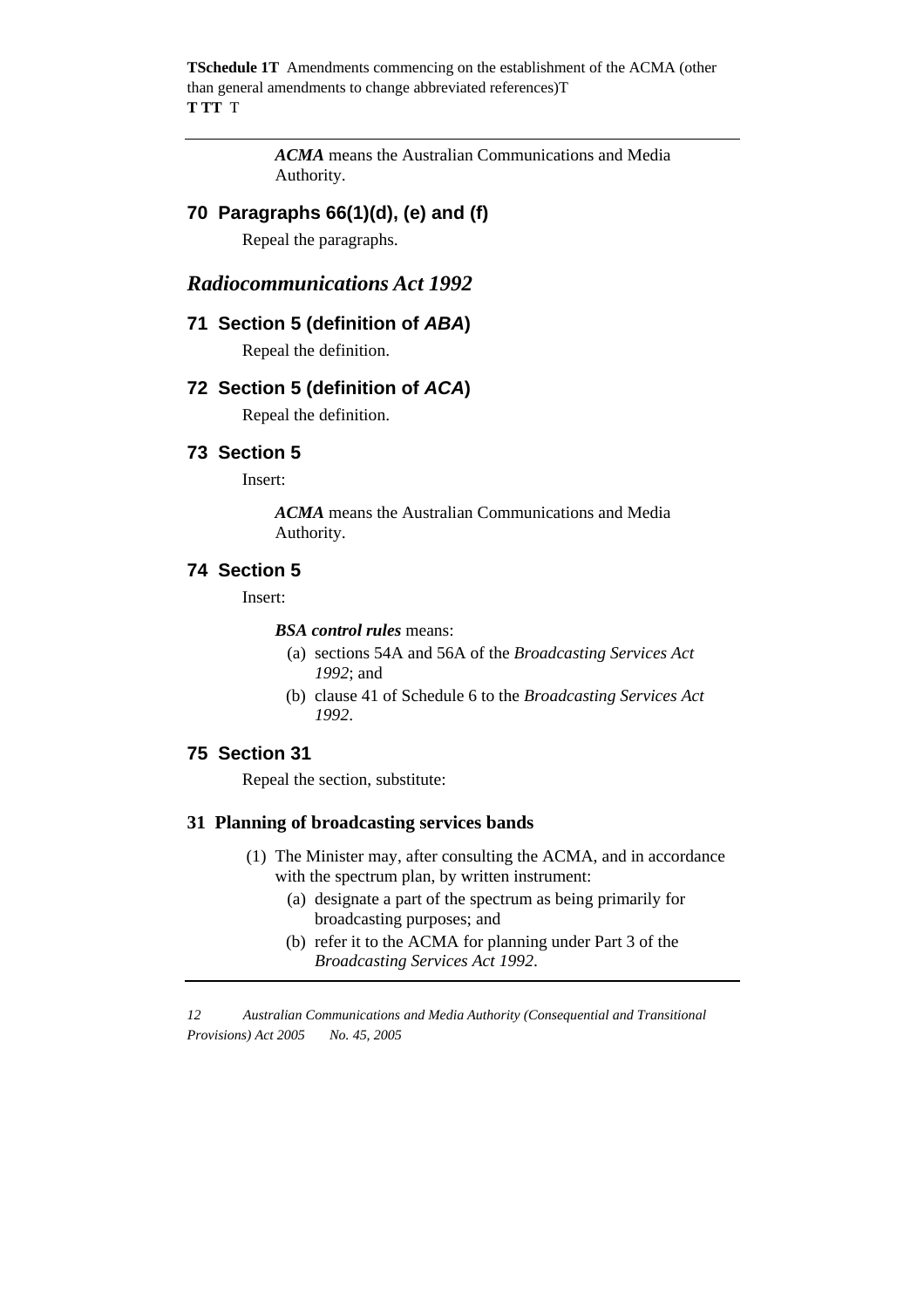- (2) If a subsection (1) designation is in force in relation to a particular part of the spectrum, the ACMA may make a written determination that licences, or specified kinds of licences, can be issued in specified circumstances in relation to that part of the spectrum, or in relation to a specified part or parts of that part of the spectrum.
- (3) In making or varying a subsection (2) determination, the ACMA must:
	- (a) promote the objects, and have regard to the matters, described in section 23 of the *Broadcasting Services Act 1992*; and
	- (b) promote the object of this Act, to the extent this is not inconsistent with paragraph (a).

This subsection has effect subject to subsection (4).

- (4) A subsection (2) determination (including as varied) must not be inconsistent with the spectrum plan.
- (5) Subject to subsections (3) and (4), the ACMA may, by written instrument, vary a subsection (2) determination.
- (6) The ACMA may, by written instrument, revoke a subsection (2) determination.

## **76 Subsection 32(2)**

Repeal the subsection, substitute:

- (2) However, if a frequency band plan relates to a frequency band that is:
	- (a) within a part of the spectrum referred to the ACMA under subsection 31(1); and
	- (b) wholly or partly covered by a frequency allotment plan prepared under section 25 of the *Broadcasting Services Act 1992*;

the frequency band plan must be consistent with the frequency allotment plan.

#### **77 Subsection 36(5)**

Omit "an agreement", substitute "a determination".

## **78 Paragraph 67(a)**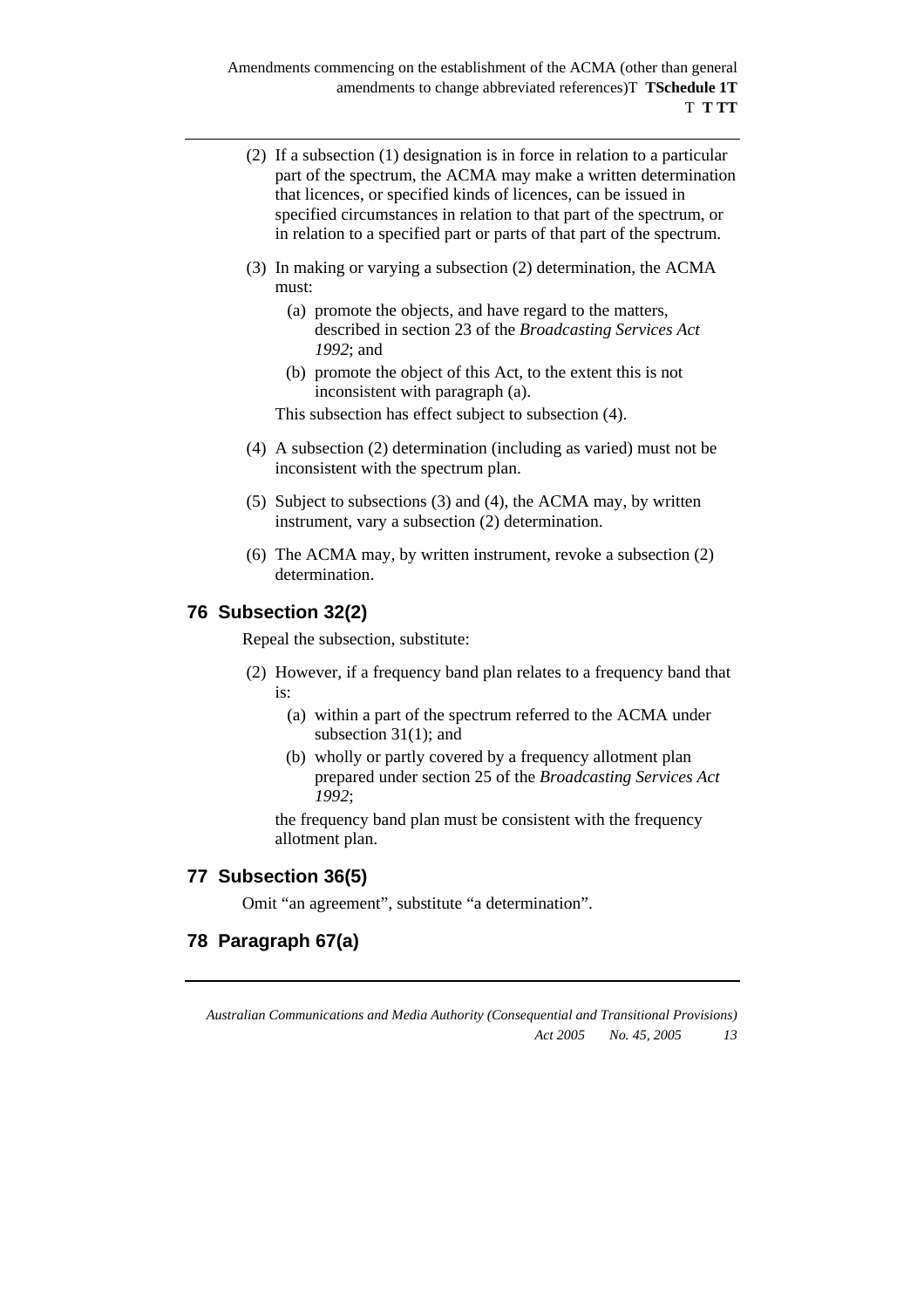> Omit "section 53 of the *Australian Communications Authority Act 1997*", substitute "section 60 of the *Australian Communications and Media Authority Act 2005*".

## **79 Paragraph 100(2)(b)**

Omit "an agreement made between the ACA and the ABA", substitute "a determination".

#### **80 Section 102B**

Repeal the section, substitute:

#### **102B Datacasting transmitter licences**

 The ACMA must not issue a datacasting transmitter licence to a person unless:

- (a) the person is a qualified company; and
- (b) if the issue of the licence is not under a price-based allocation system determined under section 106—the ACMA is satisfied that the issue of the licence would not result in a breach of any of the BSA control rules.

## **81 Subsections 106(6A), (6B) and (6C)**

Repeal the subsections, substitute:

 (6A) The ACMA must not issue a datacasting transmitter licence under a system so determined if the ACMA is satisfied that the issue of the licence would result in a breach of one or more of the BSA control rules.

## **82 Subparagraph 107(1)(c)(i)**

Omit "section 53 of the *Australian Communications Authority Act 1997*", substitute "section 60 of the *Australian Communications and Media Authority Act 2005*".

#### **83 Subparagraph 109(1)(b)(i)**

Omit "section 53 of the *Australian Communications Authority Act 1997*", substitute "section 60 of the *Australian Communications and Media Authority Act 2005*".

## **84 Subparagraph 109A(1)(b)(i)**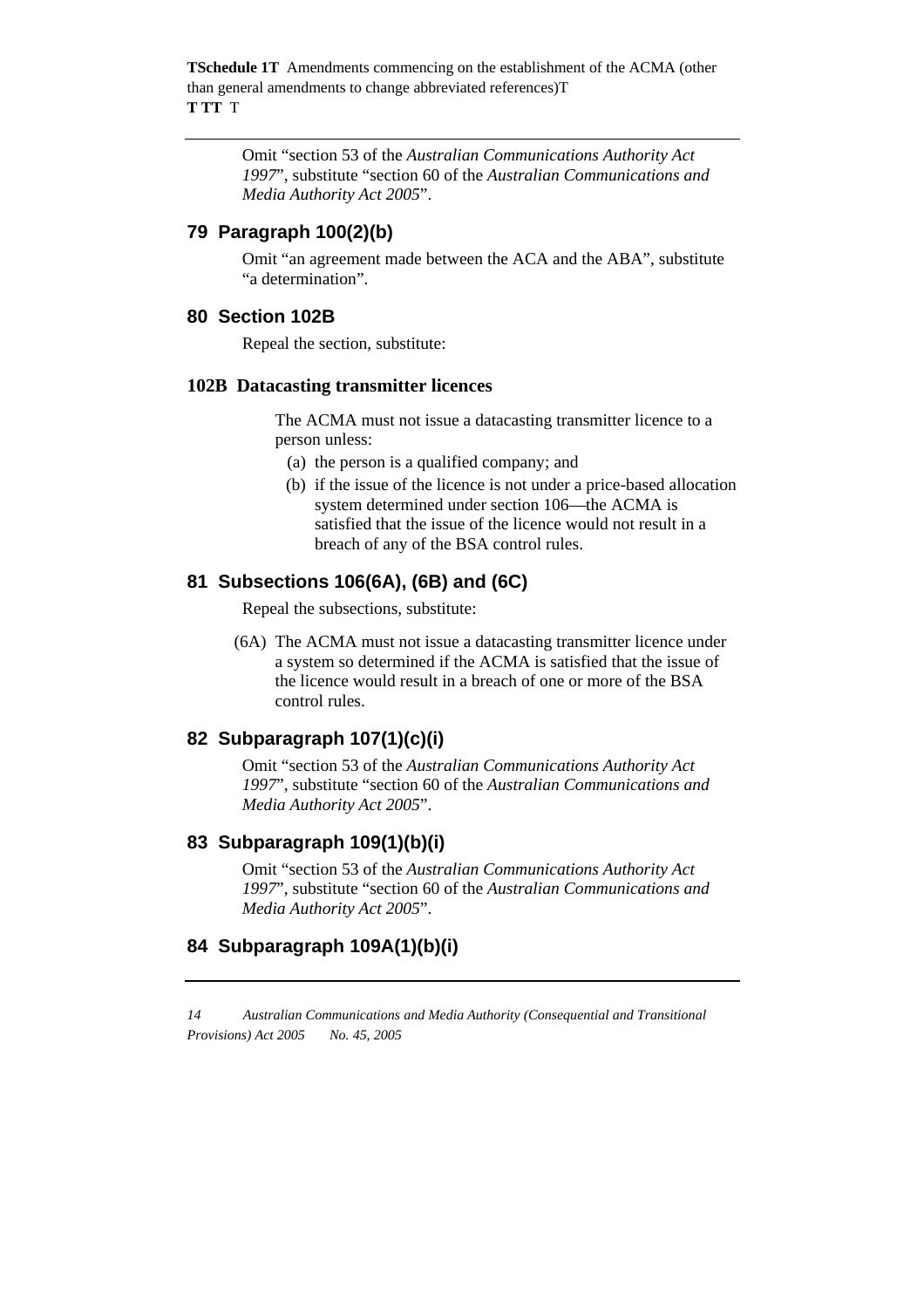Omit "section 53 of the *Australian Communications Authority Act 1997*", substitute "section 60 of the *Australian Communications and Media Authority Act 2005*".

#### **85 Subsection 114(5)**

Repeal the subsection.

#### **86 Paragraph 118(1)(c)**

Omit "128C(2)", substitute "128C(1)".

#### **87 Paragraph 118(1)(d)**

Omit "or 128D(2)", substitute ", or section 128D,".

#### **88 After subsection 122A(1)**

Insert:

- (1A) If, under section 50 of the *Australian Communications and Media Authority Act 2005*, the ACMA has delegated the power referred to in subsection (1) of this section to a Division of the ACMA, the following provisions have effect:
	- (a) the Division may delegate the power to a body or organisation referred to in subsection (1) of this section;
	- (b) subsections 52(2), (3), (4), (5) and (6) of the *Australian Communications and Media Authority Act 2005* have effect as if the delegation by the Division were a delegation under section 52 of that Act.

## **89 Subsection 122A(2)**

Omit "to the ACA for a final decision.", substitute:

- , for a final decision, to:
	- (a) the ACMA, if the delegation to the delegate was under subsection (1); or
	- (b) the Division that delegated the power, if the delegation to the delegate was under subsection (1A).

#### **90 Subsection 122A(3)**

Repeal the subsection, substitute: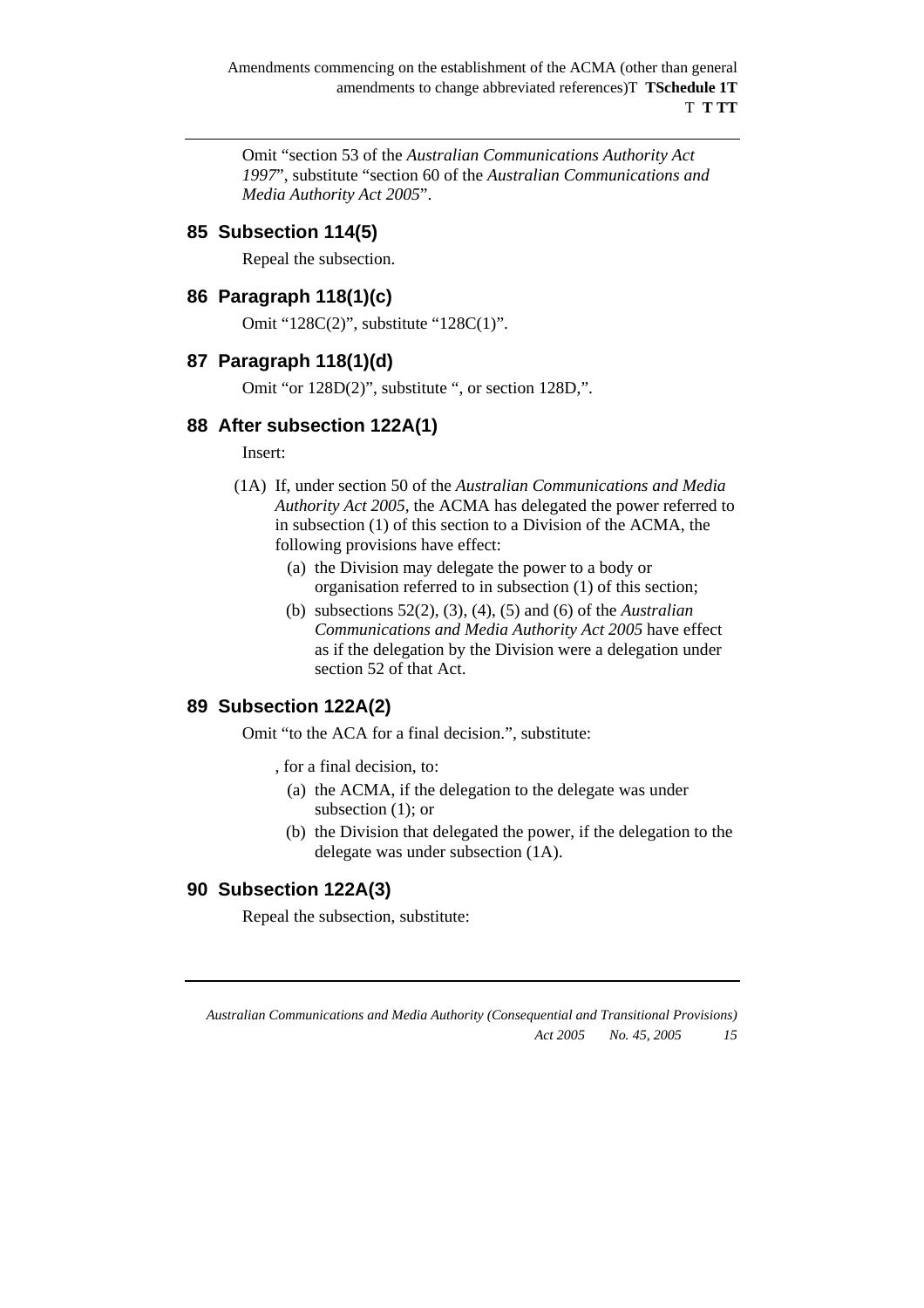> (3) The powers conferred on the ACMA by subsection (1), and on a Division of the ACMA by subsection (1A), are in addition to the powers conferred by section 238 of this Act and by sections 50, 51 and 52 of the *Australian Communications and Media Authority Act 2005*.

## **91 Division 6A of Part 3.3 (heading)**

Repeal the heading, substitute:

## **Division 6A—Suspending and cancelling datacasting transmitter licences**

#### **92 Sections 128C and 128D**

Repeal the sections, substitute:

#### **128C Suspending datacasting transmitter licences**

- (1) If the ACMA is satisfied that:
	- (a) the licensee of a datacasting transmitter licence; or
	- (b) a person authorised by the licensee to operate a radiocommunications transmitter under the licence;

has contravened a condition of the licence set out in paragraph  $109A(1)(g)$ , (ga), (h), (i) or (j) or subsection  $109A(2)$  or (3), the ACMA may, by written notice given to the licensee, suspend the licence.

- (2) The notice of suspension must specify, as the day on which the suspension ceases, the first day after the end of the period specified in the notice.
- (3) The ACMA may, at any time, by written notice given to the licensee, revoke the suspension of the licence.
- (4) Section 127 applies to a suspension under this section in a corresponding way to the way in which it applies to a suspension under section 126.

#### **128D Cancelling datacasting transmitter licences**

If the ACMA is satisfied that:

(a) the licensee of a datacasting transmitter licence; or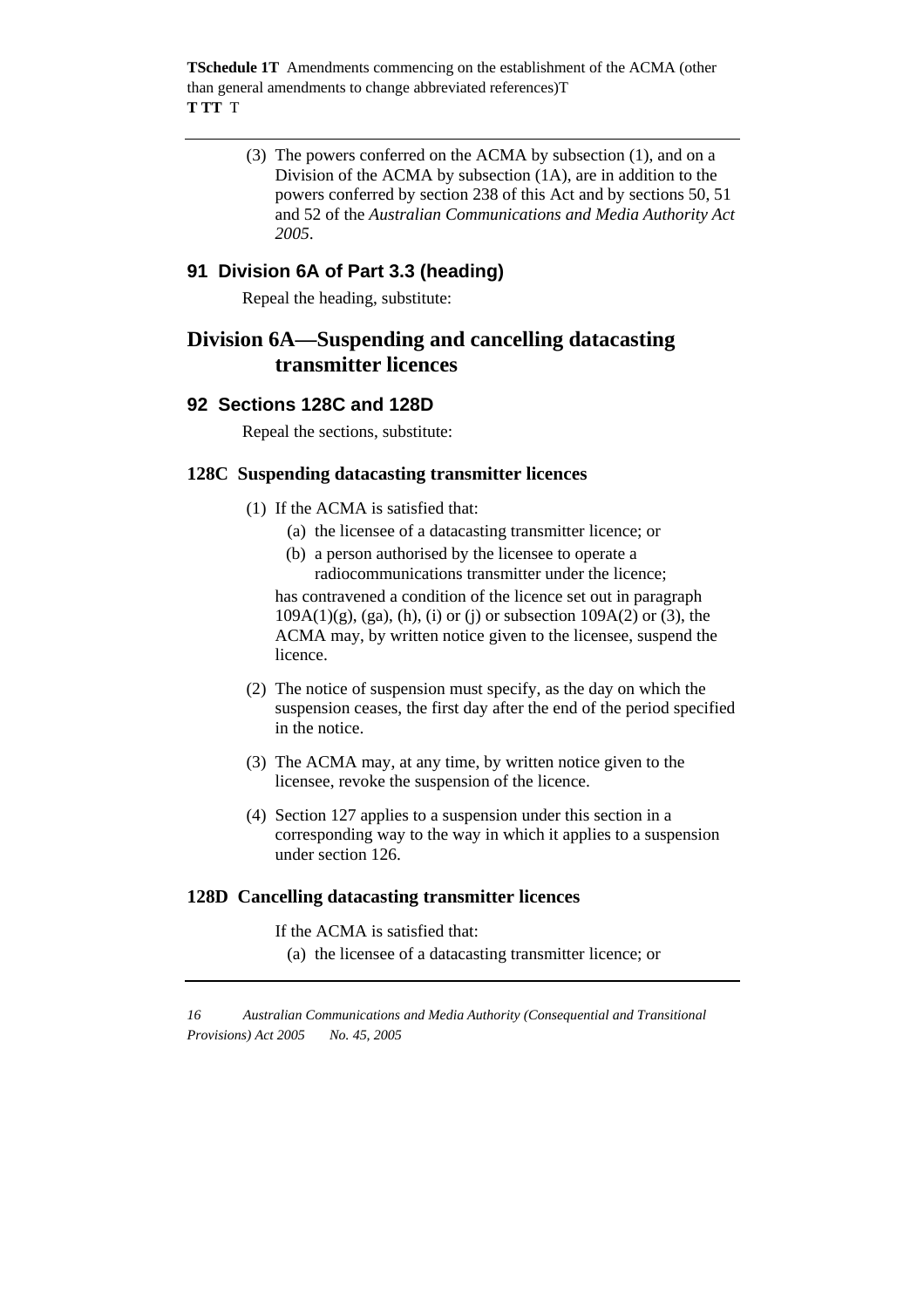#### (b) a person authorised by the licensee to operate a radiocommunications transmitter under the licence;

has contravened a condition of the licence set out in paragraph  $109A(1)(g)$ , (ga), (h), (i) or (j) or subsection  $109A(2)$  or (3), the ACMA may, by written notice given to the licensee, cancel the licence.

## **93 Paragraph 128E(1)(a)**

Omit "give a direction requiring the ACA to".

## **94 Paragraph 128E(1)(b)**

Repeal the paragraph.

## **95 Paragraph 128E(1)(c)**

Omit "subsection 128D(1) to give a direction requiring the ACA", substitute "section 128D".

## **96 Paragraph 128E(1)(c)**

Omit "paragraph 109A(1)(h); or", substitute "paragraph 109A(1)(h).".

## **97 Paragraph 128E(1)(d)**

Repeal the paragraph.

## **98 Section 131ACA**

Repeal the section, substitute:

#### **131ACA Datacasting transmitter licences**

 The ACMA must not transfer a datacasting transmitter licence to a person unless:

- (a) the person is a qualified company; and
- (b) the ACMA is satisfied that the transfer would not result in a breach of any of the BSA control rules.

## **99 Paragraph 146(2)(b)**

Repeal the paragraph, substitute:

(b) the appropriate charge fixed by determination made under section 60 of the *Australian Communications and Media Authority Act 2005* has been paid.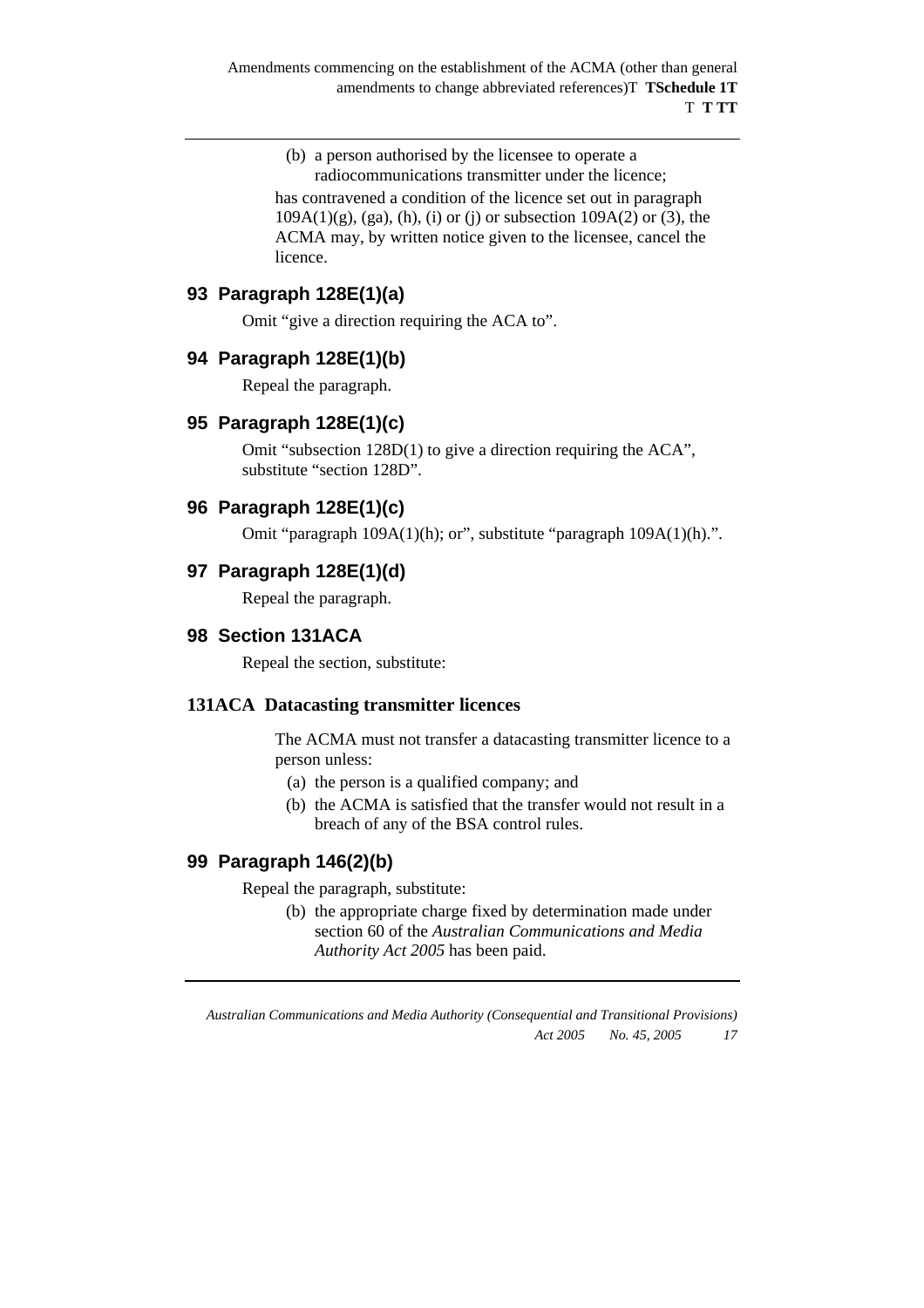### **100 Subsection 188A(15) (definition of** *radiocommunications community***)**

Omit "*Australian Communications Authority Act 1997*", substitute "*Australian Communications and Media Authority Act 2005*".

#### **101 Subsection 238(1)**

Repeal the subsection, substitute:

 (1) The powers conferred on the ACMA by subsection (2), and on a Division of the ACMA by subsection (3), are in addition to the powers conferred by sections 50, 51 and 52 of the *Australian Communications and Media Authority Act 2005*.

#### **102 Subsection 238(3)**

Repeal the subsection, substitute:

- (3) If, under section 50 of the *Australian Communications and Media Authority Act 2005*, the ACMA has delegated the power referred to in subsection (2) to a Division of the ACMA, the following provisions have effect:
	- (a) the Division may delegate the power to an authority of the Commonwealth;
	- (b) subsections 52(2), (3), (4), (5) and (6) of the *Australian Communications and Media Authority Act 2005* have effect as if the delegation by the Division were a delegation under section 52 of that Act.

#### **103 At the end of section 255**

Add:

 (3) Nothing in this Part applies to an inquiry held by the ACMA under another Act.

#### **104 Subsection 258(3)**

Omit "section 53 of the *Australian Communications Authority Act 1997*", substitute "section 60 of the *Australian Communications and Media Authority Act 2005*".

#### **105 Paragraph 261(3)(a)**

Omit "Chairman", substitute "Chair".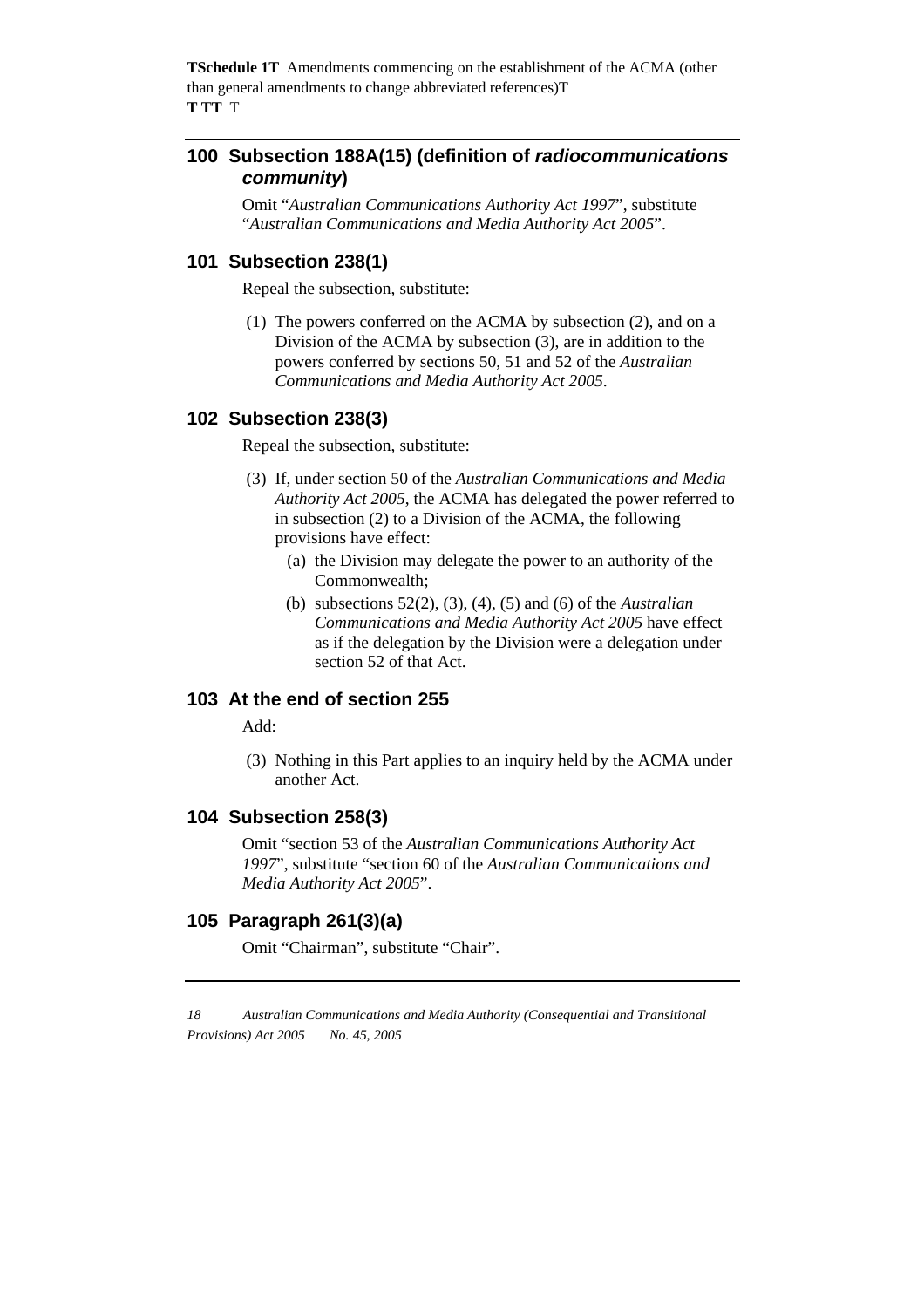## **106 Paragraph 261(3)(b)**

Repeal the paragraph, substitute:

(b) if the functions or powers of the ACMA in relation to the hearing have been delegated to a person, or to a Division of the ACMA, under section 50, 51 or 52 of the *Australian Communications and Media Authority Act 2005*—that person or Division.

## **107 Subsection 261(4)**

Omit "Chairman", substitute "Chair".

## **108 Subsection 261(5)**

Repeal the subsection, substitute:

- (5) If the Chair is not present at a hearing, the hearing is to be presided over by:
	- (a) if paragraph (3)(a) applies—the member, specified in an instrument under that paragraph, as the member who is to preside at the hearing; or
	- (b) if paragraph (3)(b) applies and the delegation is to a person that person; or
	- (c) if paragraph (3)(b) applies and the delegation is to a Division of the ACMA—a member of the Division chosen by the Division.

## **109 Paragraph 263(1)(b)**

Repeal the paragraph, substitute:

(b) the appropriate charge fixed by determination made under section 60 of the *Australian Communications and Media Authority Act 2005* has been paid.

## **110 Division 1 of Part 5.6 (heading)**

Repeal the heading, substitute:

## **Division 1—Decisions subject to internal reconsideration before AAT review**

## **111 Paragraph 285(eb)**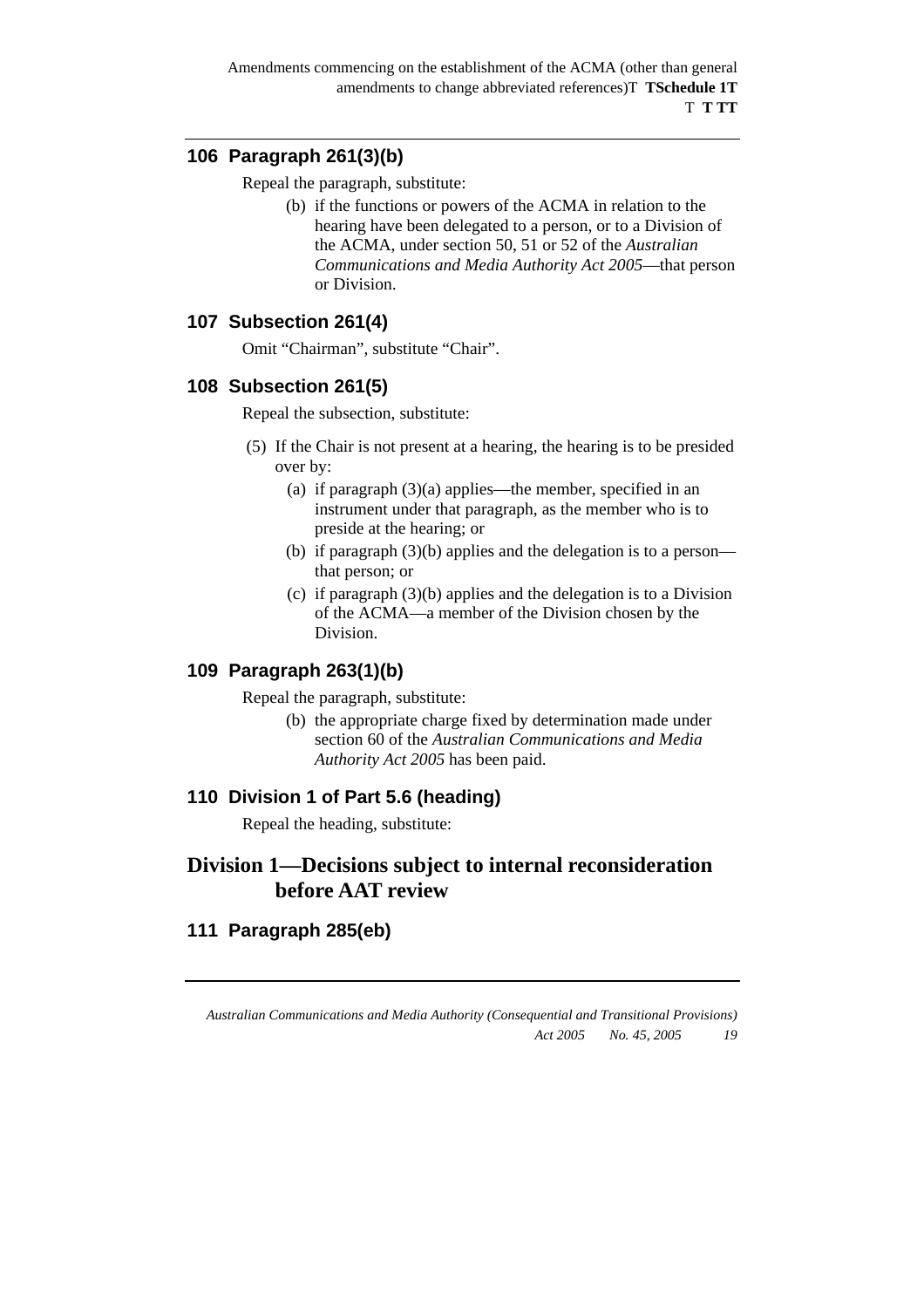> Omit "direction under subsection 102B(3)", substitute "decision under paragraph 102B(b)".

#### **112 Paragraph 285(ma)**

Omit "direction under subsection 131ACA(3)", substitute "decision under paragraph 131ACA(b)".

#### **113 Division 2 of Part 5.6 (heading)**

Repeal the heading, substitute:

## **Division 2—Decisions not subject to internal reconsideration before AAT review**

#### **114 Paragraph 292A(a)**

Omit "to give a direction under subsection 102B(3)", substitute "under paragraph 102B(b)".

#### **115 Paragraph 292A(b)**

Omit "to give a direction as mentioned in subsection 106(6A)", substitute "under subsection 106(6A)".

#### **116 Paragraph 292A(d)**

Omit "to give a direction".

#### **117 Paragraph 292A(e)**

Omit "to give a direction under subsection 128D(1)", substitute "under section 128D".

#### **118 Paragraph 292A(f)**

Omit "to give a direction under subsection 131ACA(3)", substitute "under paragraph 131ACA(b)".

## *Remuneration and Allowances Act 1990*

## **119 Clause 3 of Schedule 2 (Part 3 of the table, table row relating to the Chairman of the Australian Broadcasting Tribunal)**

Repeal the row.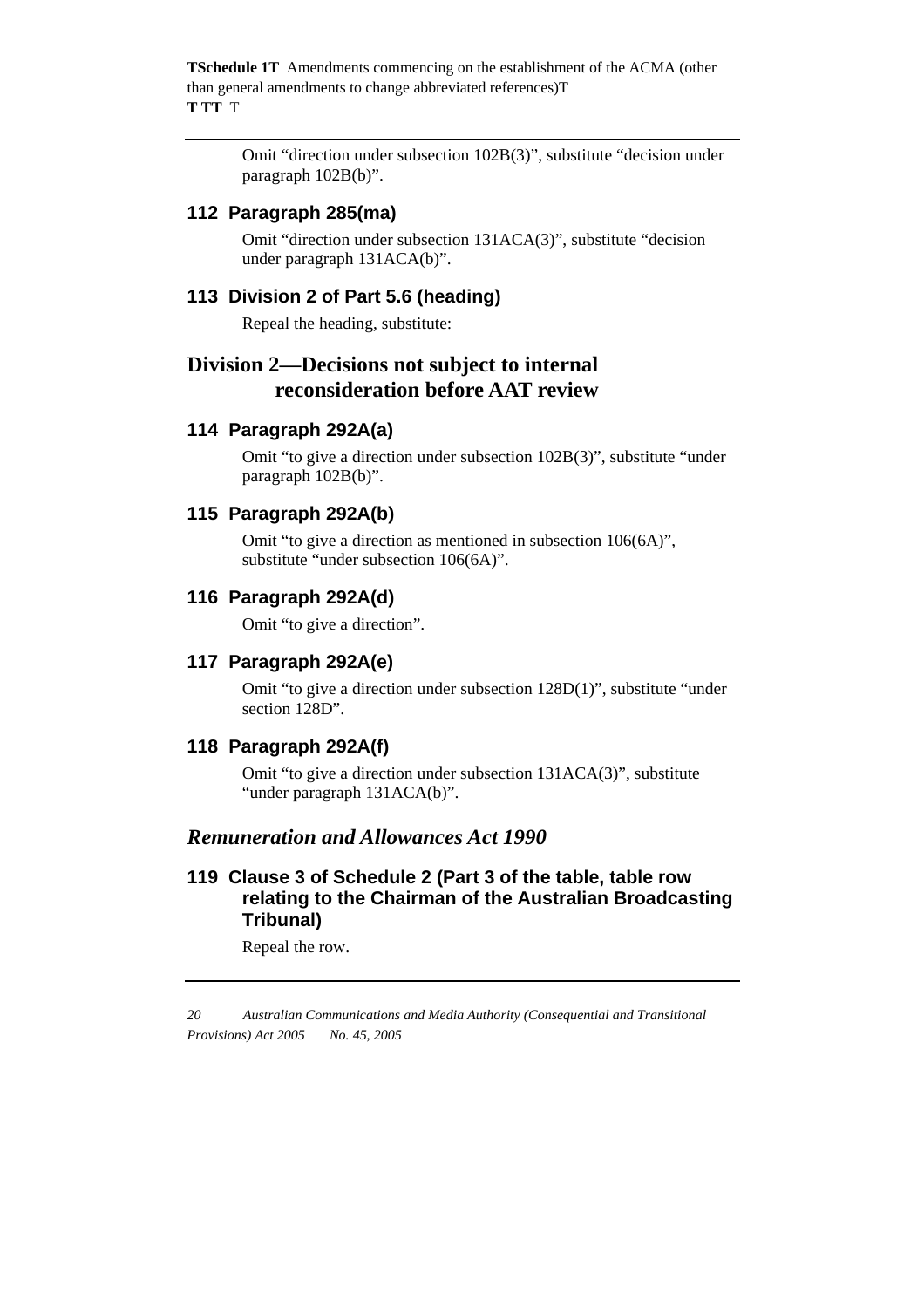## **120 Clause 3 of Schedule 2 (Part 3 of the table, table row relating to the Chairperson of the Australian Telecommunications Authority)**

Repeal the row.

## *Spam Act 2003*

#### **121 Section 4 (definition of** *ACA***)**

Repeal the definition.

#### **122 Section 4**

Insert:

*ACMA* means the Australian Communications and Media Authority.

## **123 Clause 2 of Schedule 3 (paragraph (a) of the definition of**  *authorised person***)**

Omit "Chairman", substitute "Chair".

## *Special Broadcasting Service Act 1991*

#### **124 Section 3 (definition of** *ABA***)**

Repeal the definition.

#### **125 Section 3**

Insert:

*ACMA* means the Australian Communications and Media Authority.

## **126 Paragraph 10(1)(j)**

Omit "Australian Broadcasting Authority", substitute "ACMA".

## *Telecommunications Act 1997*

#### **127 Section 5**

Omit "Australian Communications Authority (*ACA*)", substitute "Australian Communications and Media Authority (*ACMA*)".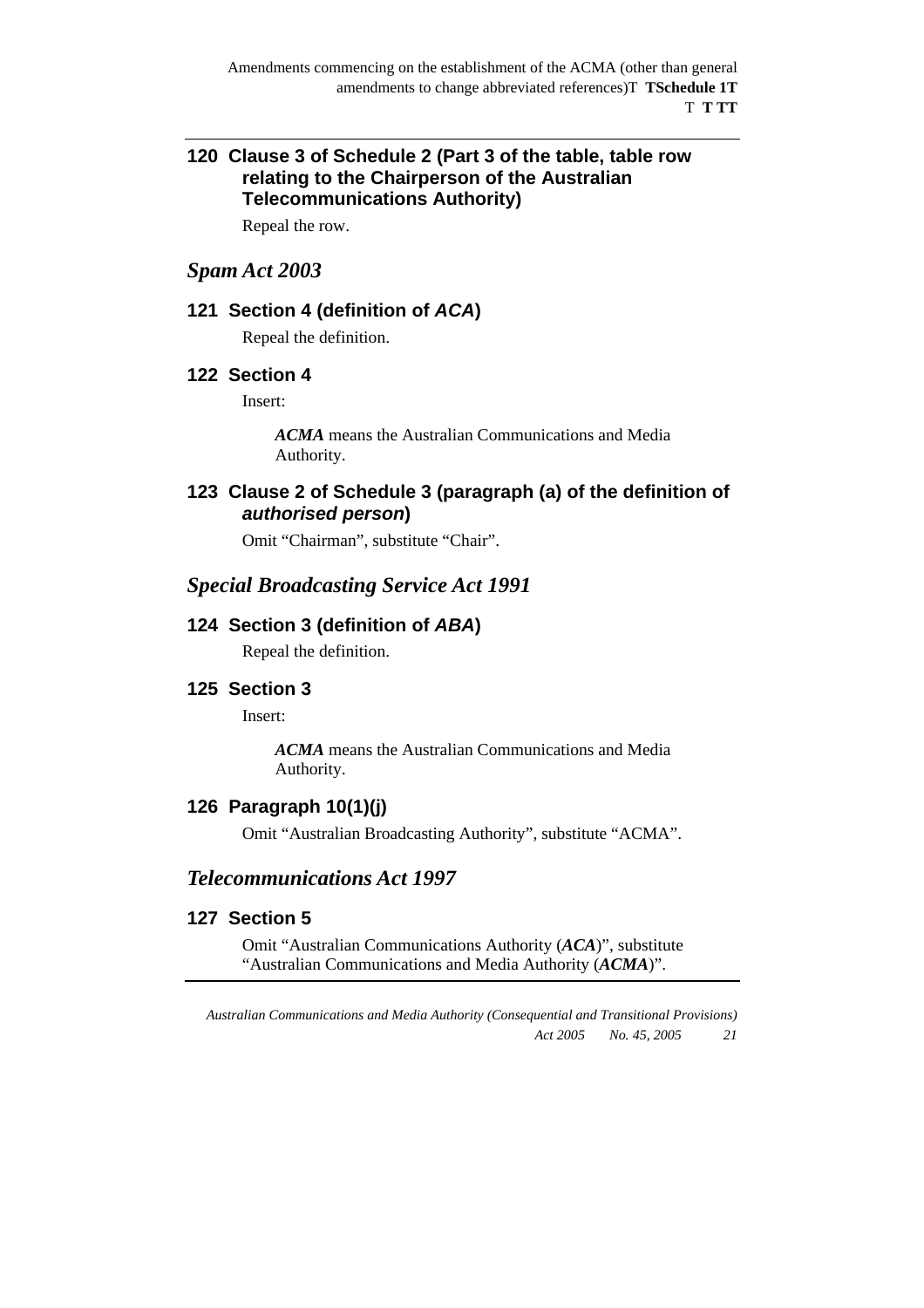#### **128 Section 7 (definition of** *ACA***)**

Repeal the definition.

## **129 Section 7 (definition of** *ACA's telecommunications functions***)**

Repeal the definition.

## **130 Section 7 (definition of** *ACA's telecommunications powers***)**

Repeal the definition.

#### **131 Section 7**

Insert:

*ACMA* means the Australian Communications and Media Authority.

#### **132 Section 7**

Insert:

*ACMA's telecommunications functions* means the functions that are telecommunications functions, in relation to the ACMA, for the purposes of the *Australian Communications and Media Authority Act 2005*.

#### **133 Section 7**

Insert:

*ACMA's telecommunications powers* means the powers conferred on the ACMA by:

- (a) this Act; or
- (b) the *Telecommunications (Consumer Protection and Service Standards) Act 1999*; or
- (c) the *Spam Act 2003*; or
- (d) Part XIC of the *Trade Practices Act 1974*; or
- (e) section 12 of the *Australian Communications and Media Authority Act 2005*, in so far as that section relates to the ACMA's telecommunications functions.

## **134 Section 7 (definition of** *Chairman***)**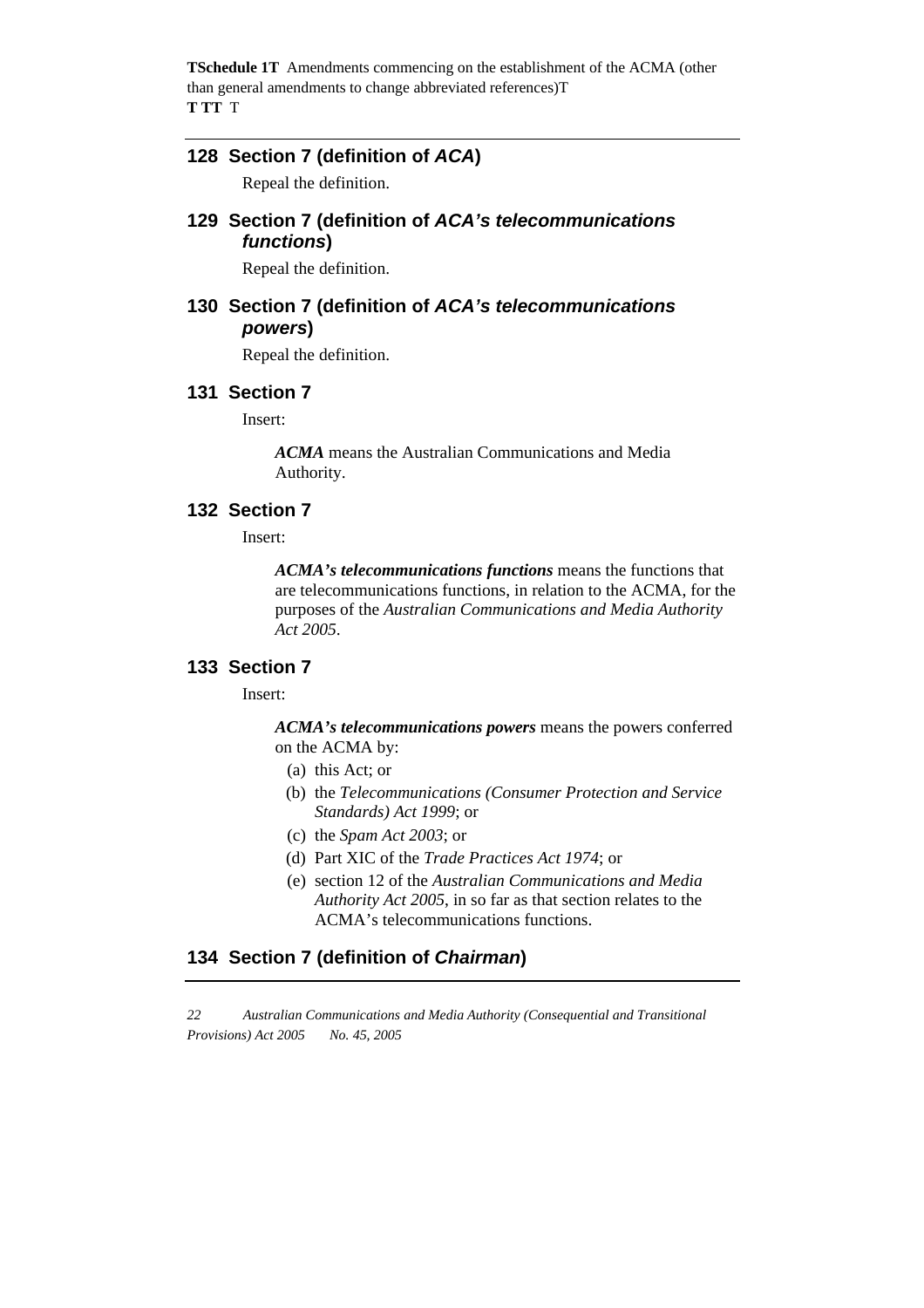Repeal the definition.

## **135 Paragraph 78(1)(a)**

Omit "section 53 of the *Australian Communications Authority Act 1997*", substitute "section 60 of the *Australian Communications and Media Authority Act 2005*".

## **136 Subsection 84(3)**

Omit "section 53 of the *Australian Communications Authority Act 1997*", substitute "section 60 of the *Australian Communications and Media Authority Act 2005*".

## **137 Subsection 136(3)**

Omit "section 53 of the *Australian Communications Authority Act 1997*", substitute "section 60 of the *Australian Communications and Media Authority Act 2005*".

#### **138 Section 392**

Omit "section 53 of the *Australian Communications Authority Act 1997*", substitute "section 60 of the *Australian Communications and Media Authority Act 2005*".

## **139 Subsection 403(3)**

Omit "section 53 of the *Australian Communications Authority Act 1997*", substitute "section 60 of the *Australian Communications and Media Authority Act 2005*".

#### **140 Section 425**

Omit "section 53 of the *Australian Communications Authority Act 1997*", substitute "section 60 of the *Australian Communications and Media Authority Act 2005*".

#### **141 Subsection 440(4)**

Omit "section 12 of the *Australian Communications Authority Act 1997*", substitute "section 14 of the *Australian Communications and Media Authority Act 2005*".

## **142 After subsection 441(1)**

Insert: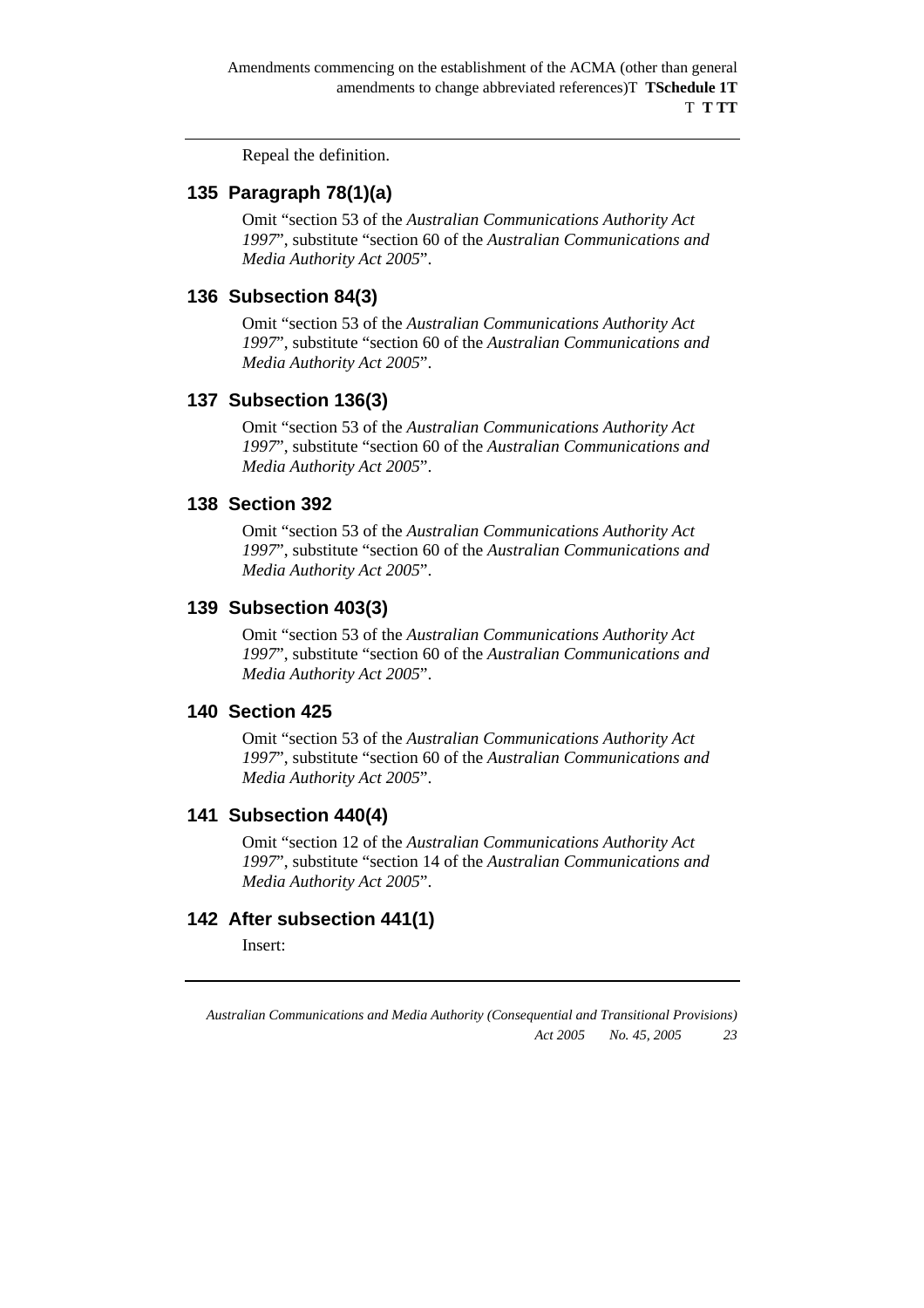- (1A) If, under section 50 of the *Australian Communications and Media Authority Act 2005*, the ACMA has delegated a function or power referred to in subsection (1) to a Division of the ACMA, the following provisions have effect:
	- (a) the Division may delegate the function or power to a person;
	- (b) subsections 52(2), (3), (4), (5) and (6) of the *Australian Communications and Media Authority Act 2005* have effect as if the delegation by the Division were a delegation under section 52 of that Act.

## **143 Subsection 441(2)**

Omit "Subsection (1) does", substitute "Subsections (1) and (1A) do".

## **144 Subsection 441(3)**

Omit "of the ACA.", substitute:

of:

- (a) the ACMA, if the delegation to the delegate was under subsection (1); or
- (b) the Division that delegated the power, if the delegation to the delegate was under subsection (1A).

## **145 Subsection 441(4)**

Repeal the subsection, substitute:

 (4) The powers conferred on the ACMA by subsection (1), and on a Division of the ACMA by subsection (1A), are in addition to the powers conferred by sections 50, 51 and 52 of the *Australian Communications and Media Authority Act 2005*.

## **146 Subsection 442(3)**

Omit "section 53 of the *Australian Communications Authority Act 1997*", substitute "section 60 of the *Australian Communications and Media Authority Act 2005*".

#### **147 Paragraph 457(1)(a)**

Omit "section 53 of the *Australian Communications Authority Act 1997*", substitute "section 60 of the *Australian Communications and Media Authority Act 2005*".

*<sup>24</sup> Australian Communications and Media Authority (Consequential and Transitional Provisions) Act 2005 No. 45, 2005*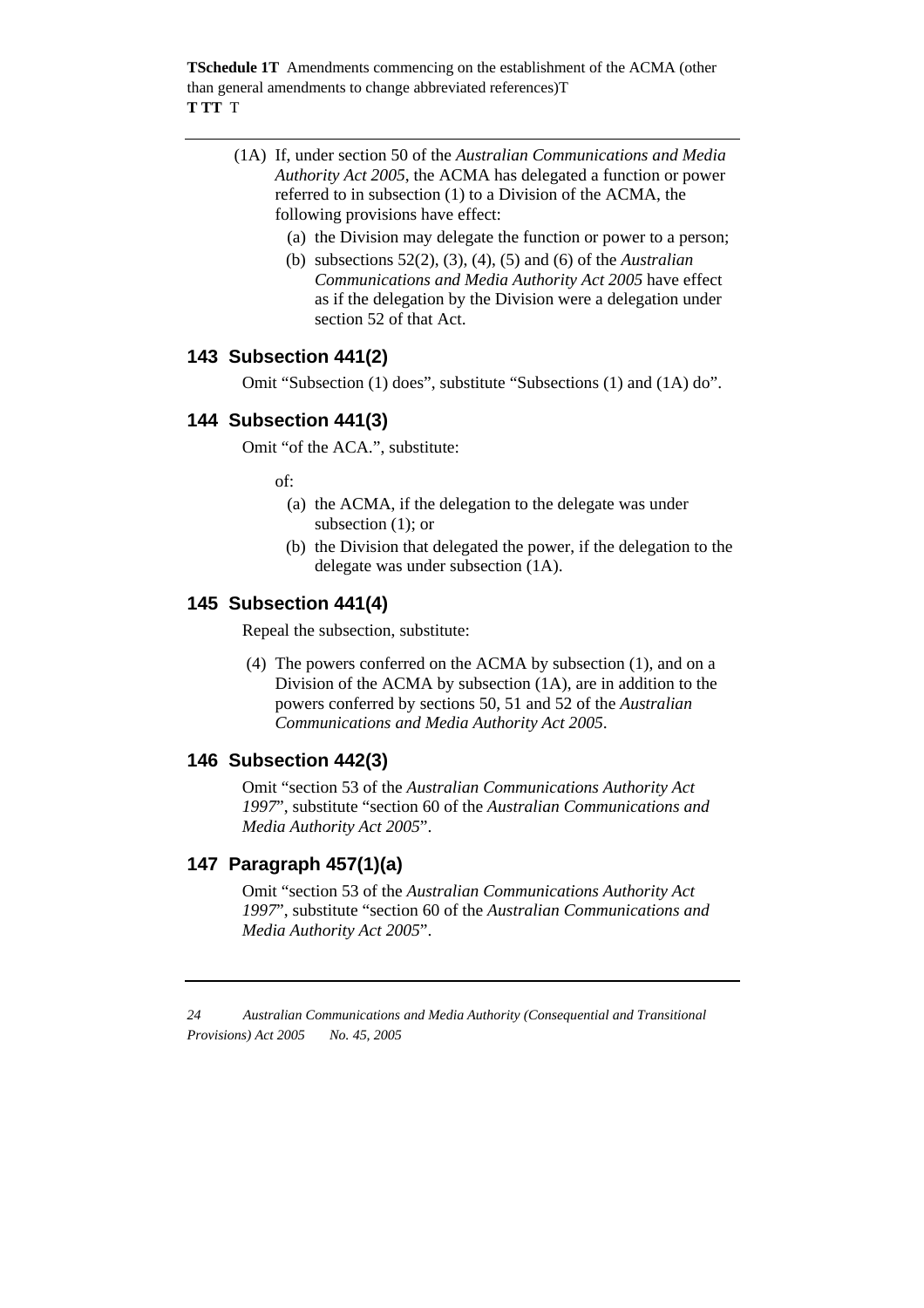## **148 Subsection 465(5)**

Omit "section 53 of the *Australian Communications Authority Act 1997*", substitute "section 60 of the *Australian Communications and Media Authority Act 2005*".

## **149 After subsection 467(1)**

Insert:

- (1A) If, under section 50 of the *Australian Communications and Media Authority Act 2005*, the ACMA has delegated a power referred to in subsection (1) to a Division of the ACMA, the following provisions have effect:
	- (a) the Division may delegate the power to a body corporate;
	- (b) subsections 52(2), (3), (4), (5) and (6) of the *Australian Communications and Media Authority Act 2005* have effect as if the delegation by the Division were a delegation under section 52 of that Act.

## **150 Subsection 467(2)**

Omit "of the ACA.", substitute:

 $\alpha$ f

- (a) the ACMA, if the delegation to the delegate was under subsection (1); or
- (b) the Division that delegated the power, if the delegation to the delegate was under subsection (1A).

#### **151 Subsection 467(3)**

Omit "the ACA", substitute "the ACMA or the Division (as the case requires)".

#### **152 At the end of section 467**

Add:

 (4) The powers conferred on the ACMA by subsection (1), and on a Division of the ACMA by subsection (1A), are in addition to the powers conferred by sections 50, 51 and 52 of the *Australian Communications and Media Authority Act 2005*.

#### **153 Subsection 489(3)**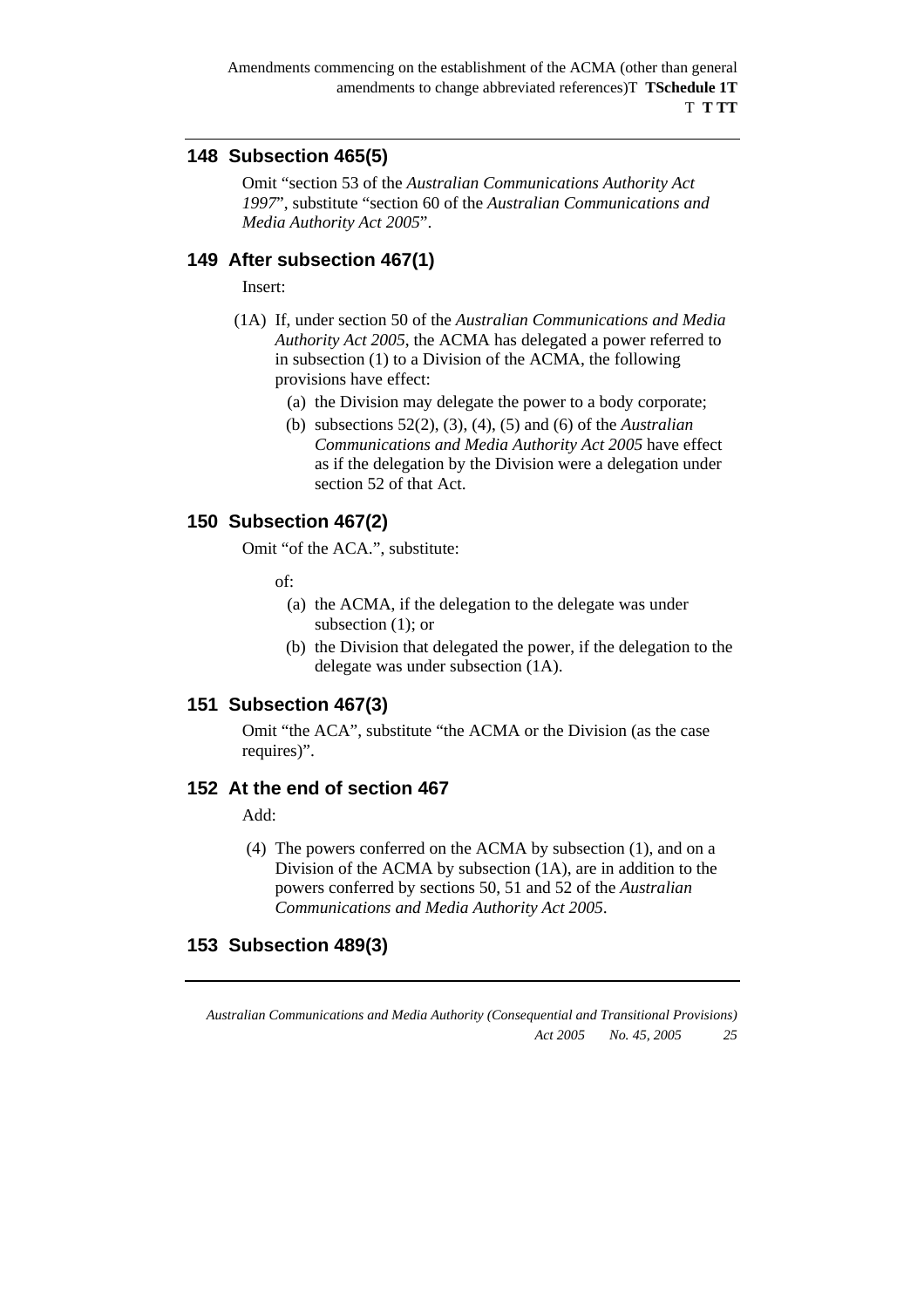> Omit "section 53 of the *Australian Communications Authority Act 1997*", substitute "section 60 of the *Australian Communications and Media Authority Act 2005*".

## **154 Paragraph 491(3)(a)**

Omit "Chairman", substitute "Chair".

## **155 Paragraph 491(3)(b)**

Repeal the paragraph, substitute:

(b) if the functions or powers of the ACMA in relation to the hearing have been delegated to a person, or to a Division of the ACMA, under section 50, 51 or 52 of the *Australian Communications and Media Authority Act 2005*—that person or Division.

#### **156 Subsection 491(4)**

Omit "Chairman", substitute "Chair".

#### **157 Subsection 491(5)**

Repeal the subsection, substitute:

- (5) If the Chair is not present at a hearing, the hearing is to be presided over by:
	- (a) if paragraph (3)(a) applies—the member, specified in an instrument under that paragraph, as the member who is to preside at the hearing; or
	- (b) if paragraph (3)(b) applies and the delegation is to a person that person; or
	- (c) if paragraph (3)(b) applies and the delegation is to a Division of the ACMA—a member of the Division chosen by the Division.

#### **158 Clause 23 of Schedule 3**

Omit "section 53 of the *Australian Communications Authority Act 1997*", substitute "section 60 of the *Australian Communications and Media Authority Act 2005*".

#### **159 Subclause 25(5) of Schedule 3**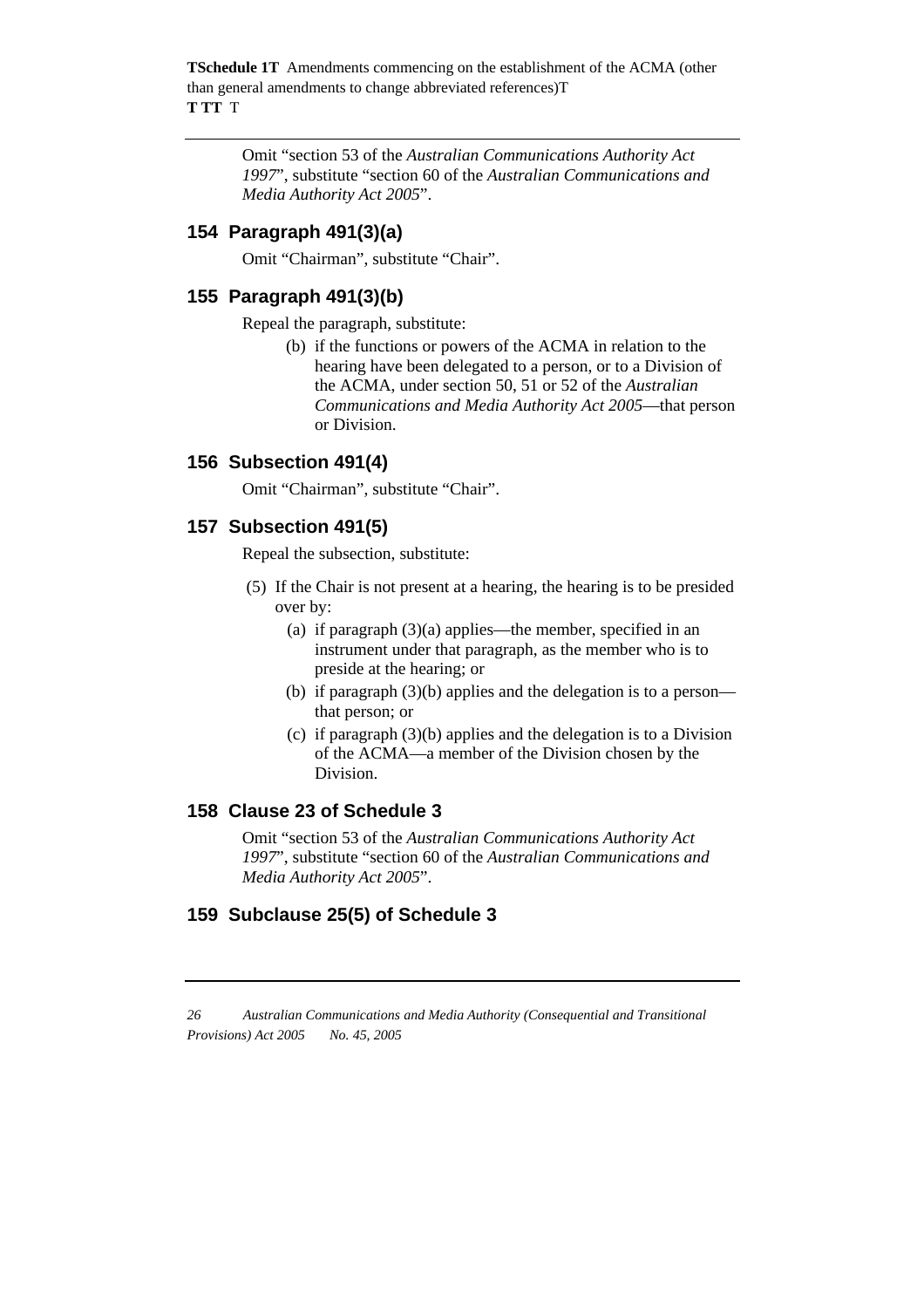Omit "section 53 of the *Australian Communications Authority Act 1997*", substitute "section 60 of the *Australian Communications and Media Authority Act 2005*".

#### **160 Clauses 56, 57, 58 and 59 of Schedule 3**

Repeal the clauses.

## *Telecommunications (Consumer Protection and Service Standards) Act 1999*

#### **161 Subsection 21(3)**

Repeal the subsection, substitute:

 (3) The Universal Service Account is to be administered by the ACMA.

## **162 Subsection 23(3)**

Omit "section 53 of the *Australian Communications Authority Act 1997*", substitute "section 60 of the *Australian Communications and Media Authority Act 2005*".

#### **163 Subsection 124(5)**

Omit "section 12 of the *Australian Communications Authority Act 1997*", substitute "section 14 of the *Australian Communications and Media Authority Act 2005*".

#### **164 Subsection 158D(2)**

Omit "ACA or the Australian Broadcasting Authority", substitute "ACMA".

#### **165 Subsection 158F(1)**

Omit "Australian Broadcasting Authority", substitute "ACMA".

## *Telstra Corporation Act 1991*

#### **166 Section 3 (definition of** *ACA***)**

Repeal the definition.

## **167 Section 3**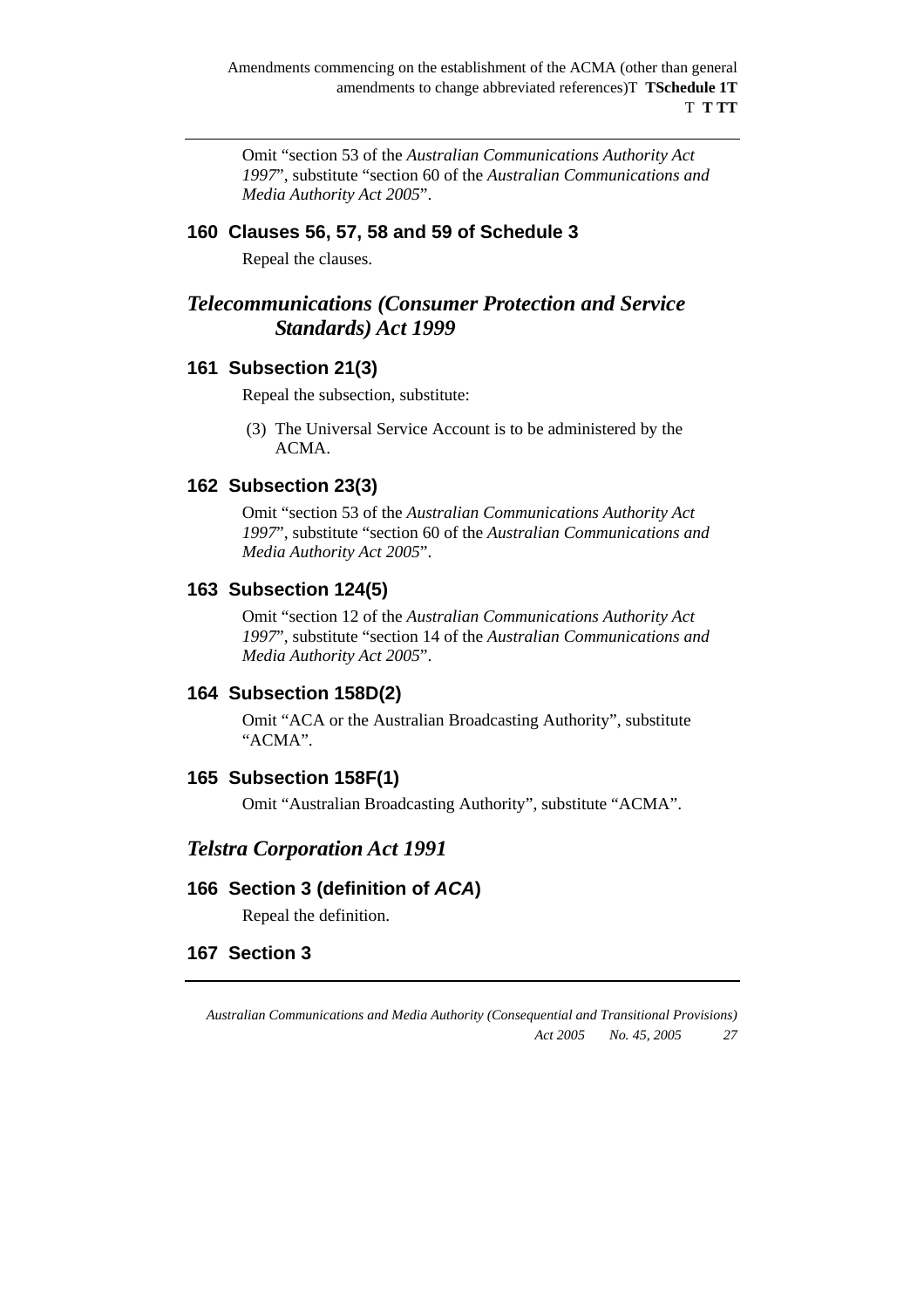#### Insert:

*ACMA* means the Australian Communications and Media Authority.

## *Trade Practices Act 1974*

### **168 Section 151AB (definition of** *ACA***)**

Repeal the definition.

#### **169 Section 151AB**

Insert:

*ACMA* means the Australian Communications and Media Authority.

## **170 Section 152AC (definition of** *ACA***)**

Repeal the definition.

## **171 Section 152AC**

Insert:

*ACMA* means the Australian Communications and Media Authority.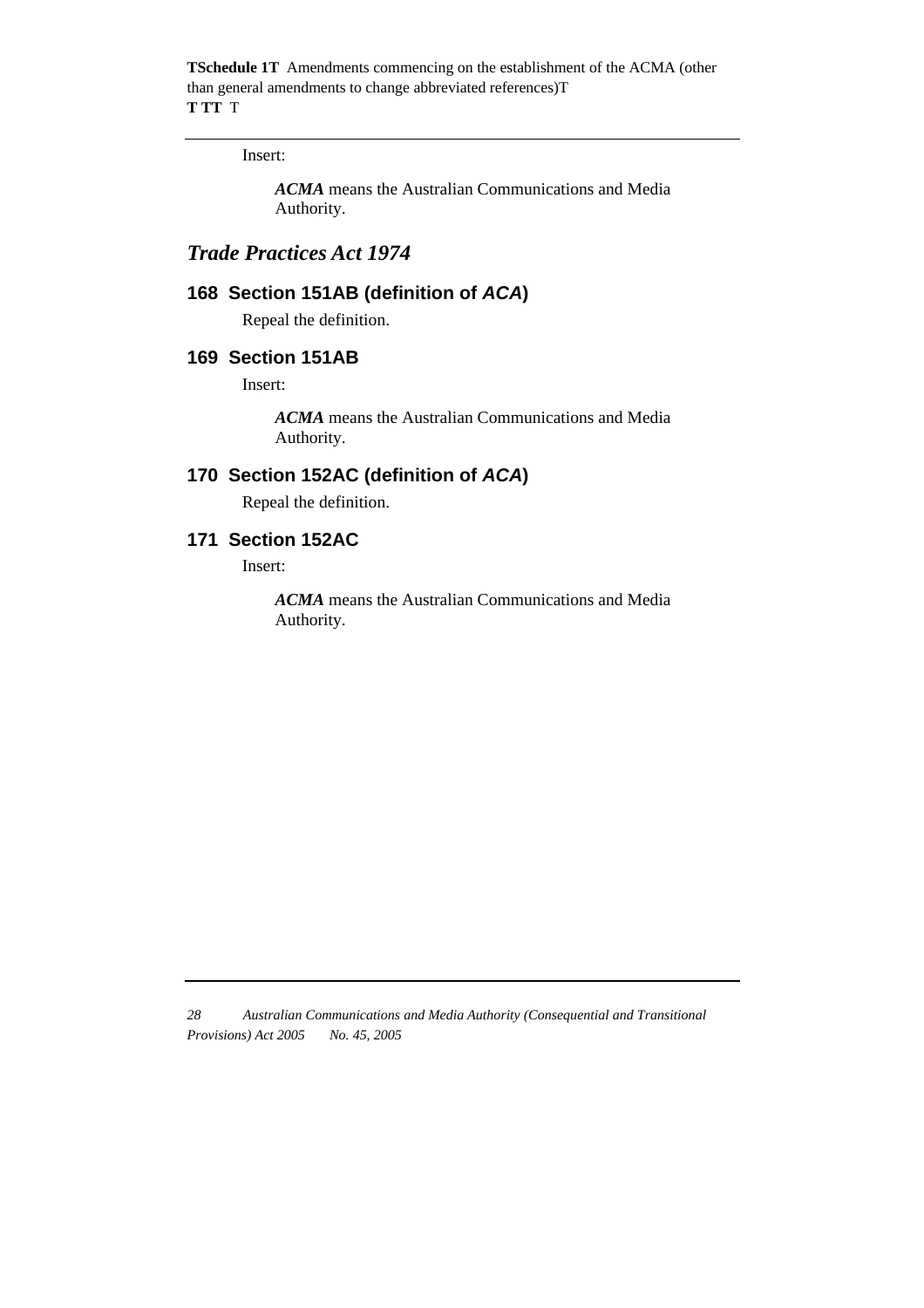## **Schedule 2—General amendments to change abbreviated references**

#### **1 Amendment of Acts—changing references to the ABA and the ACA into references to the ACMA**

The Acts listed in this Schedule are amended as follows:

- (a) by omitting "ABA" (wherever occurring) and substituting "ACMA";
- (b) by omitting "**ABA**" (wherever occurring) and substituting "**ACMA**";
- (c) by omitting "*ABA*" (wherever occurring) and substituting "*ACMA*";
- (d) by omitting "ABA's" (wherever occurring) and substituting "ACMA's";
- (e) by omitting "**ABA's**" (wherever occurring) and substituting "**ACMA's**";
- (f) by omitting "*ABA's*" (wherever occurring) and substituting "*ACMA's*";
- (g) by omitting "ACA" (wherever occurring) and substituting "ACMA";
- (h) by omitting "**ACA**" (wherever occurring) and substituting "**ACMA**";
- (i) by omitting "*ACA*" (wherever occurring) and substituting "*ACMA*";
- (j) by omitting "ACA's" (wherever occurring) and substituting "ACMA's";
- (k) by omitting "**ACA's**" (wherever occurring) and substituting "**ACMA's**";
- (l) by omitting "*ACA's*" (wherever occurring) and substituting "*ACMA's*".
- Note 1: This Schedule commences immediately after the commencement of Schedule 1, and so this item amends the Acts listed in this Schedule, as already amended by Schedule 1.
- Note 2: The headings to sections, subsections, clauses and subclauses of the Acts listed in this Schedule are altered as follows:
	- (a) by omitting "**ABA**" (wherever occurring) and substituting "**ACMA**";
	- (b) by omitting "*ABA*" (wherever occurring) and substituting "*ACMA*";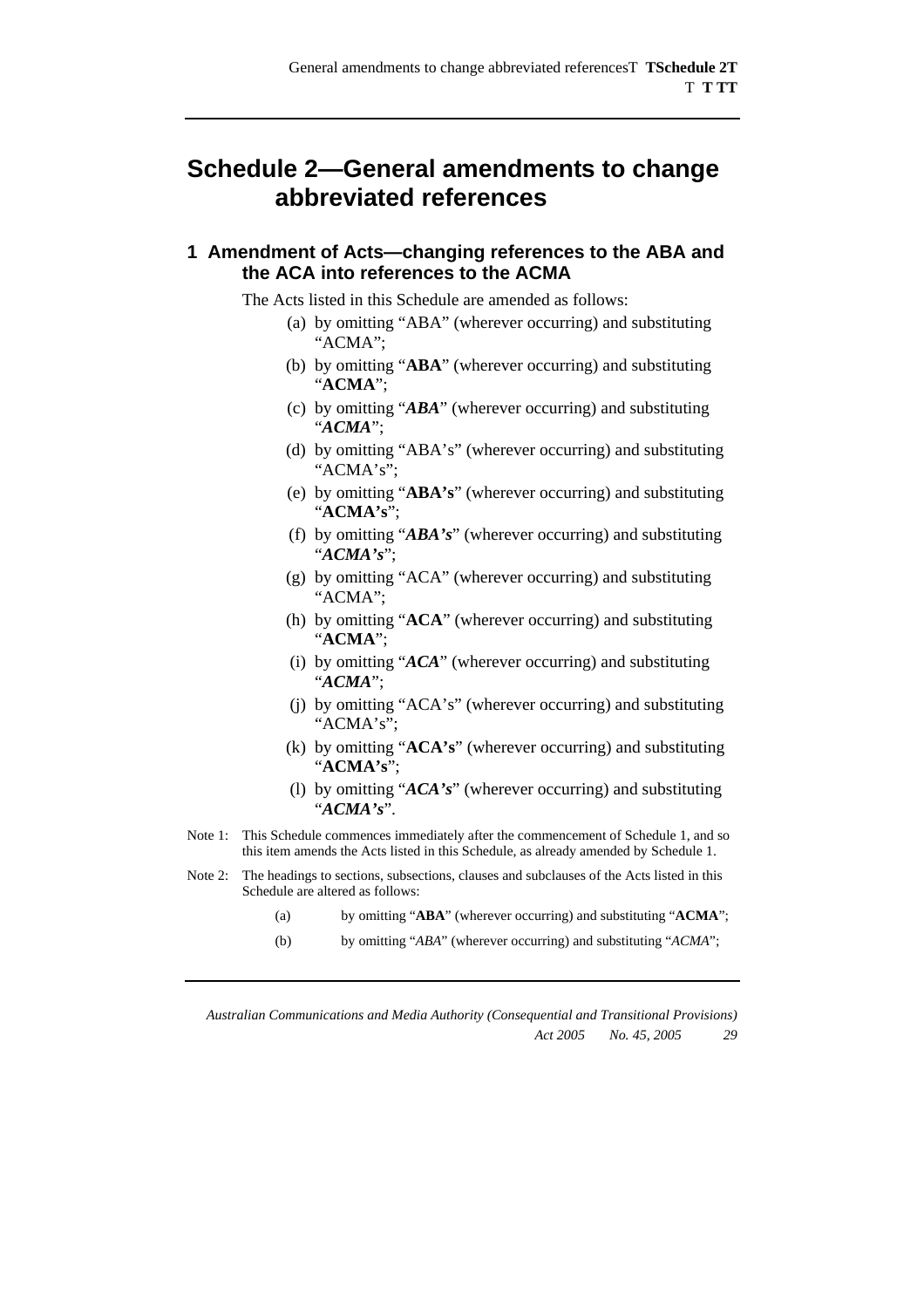| (c) | by omitting "ABA's" (wherever occurring) and substituting<br>" $ACMA's$ ": |
|-----|----------------------------------------------------------------------------|
| (d) | by omitting "ABA's" (wherever occurring) and substituting<br>" $ACMA's$ ": |
| (e) | by omitting "ACA" (wherever occurring) and substituting "ACMA";            |
| (f) | by omitting "ACA" (wherever occurring) and substituting "ACMA";            |
| (g) | by omitting "ACA's" (wherever occurring) and substituting<br>" $ACMA's$ ": |
| (h) | by omitting "ACA's" (wherever occurring) and substituting<br>"ACMA's".     |

*Australian Broadcasting Corporation Act 1983* 

*Broadcasting Services Act 1992* 

*Interactive Gambling Act 2001* 

*Radiocommunications Act 1992* 

*Radiocommunications Taxes Collection Act 1983* 

*Spam Act 2003* 

*Special Broadcasting Service Act 1991* 

*Telecommunications Act 1997* 

*Telecommunications (Consumer Protection and Service Standards) Act 1999* 

*Telstra Corporation Act 1991* 

*Trade Practices Act 1974* 

*<sup>30</sup> Australian Communications and Media Authority (Consequential and Transitional Provisions) Act 2005 No. 45, 2005*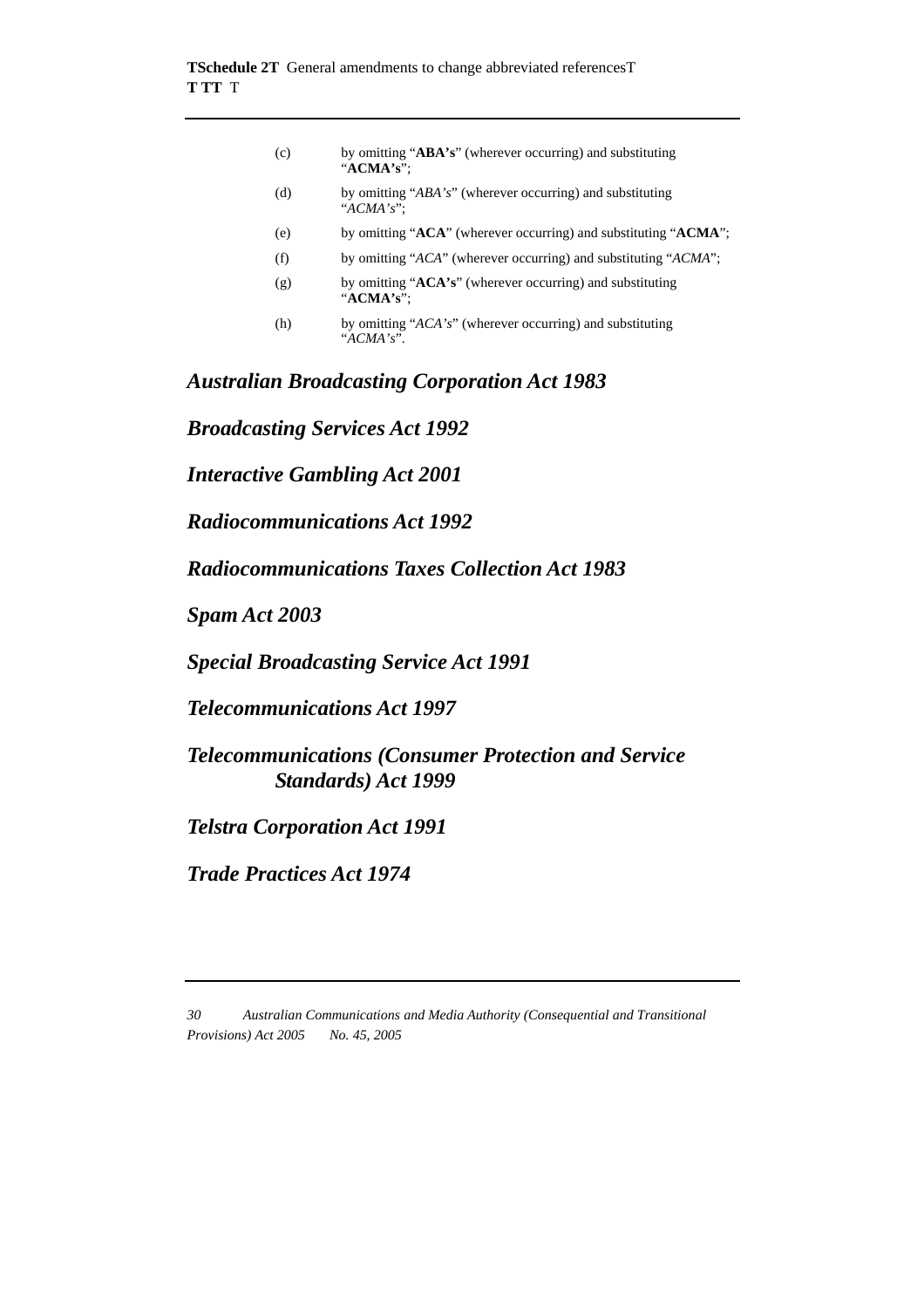## **Schedule 3—Other amendments**

## *Criminal Code Act 1995*

## **1 Paragraph 474.21(4)(a) of the** *Criminal Code*

Omit "Australian Broadcasting Authority", substitute "Australian Communications and Media Authority".

#### **2 Paragraph 474.24(4)(a) of the** *Criminal Code*

Omit "Australian Broadcasting Authority", substitute "Australian Communications and Media Authority".

## *Ombudsman Act 1976*

## **3 Subsection 3(1) (definition of** *ACA***)**

Repeal the definition.

#### **4 Subsection 3(1)**

Insert:

*ACMA* means the Australian Communications and Media Authority.

#### **5 Subsection 6(4D)**

Omit "ACA" (wherever occurring), substitute "ACMA".

#### **6 Subsection 6(4E)**

Omit "ACA", substitute "ACMA".

#### **7 Subsection 6(4F)**

Repeal the subsection, substitute:

(4F) In subsections (4D) and (4E):

*ACMA* means the Australian Communications and Media Authority.

#### **8 Subsection 6(6)**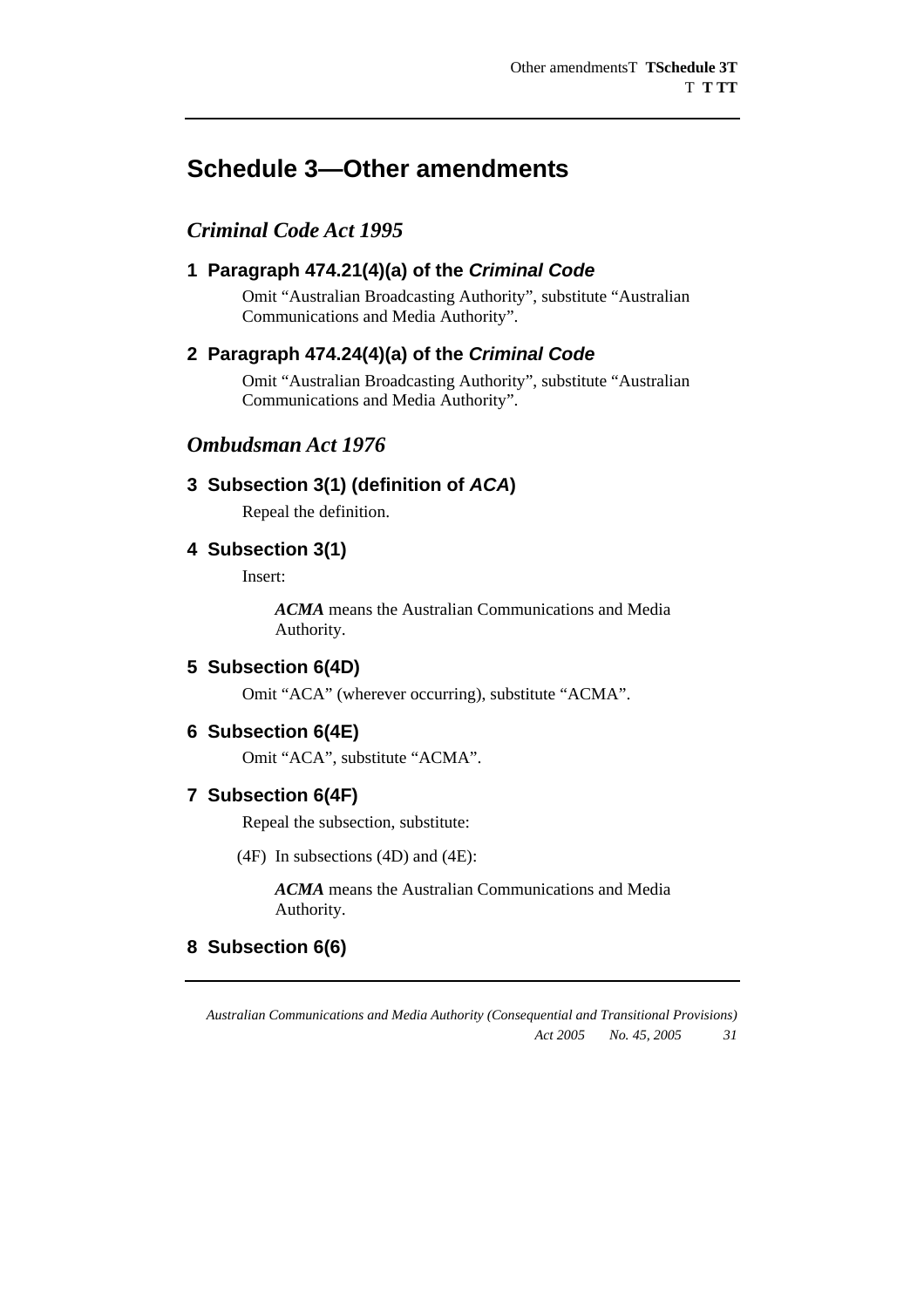Omit "Australian Broadcasting Authority" (wherever occurring), substitute "Australian Communications and Media Authority".

## **9 Subsection 19ZE(7)**

Omit "ACA", substitute "ACMA".

#### **10 Subsection 19ZE(8)**

Repeal the subsection.

## **11 Subsection 19ZE(9)**

Omit "ACA" (wherever occurring), substitute "ACMA".

*<sup>32</sup> Australian Communications and Media Authority (Consequential and Transitional Provisions) Act 2005 No. 45, 2005*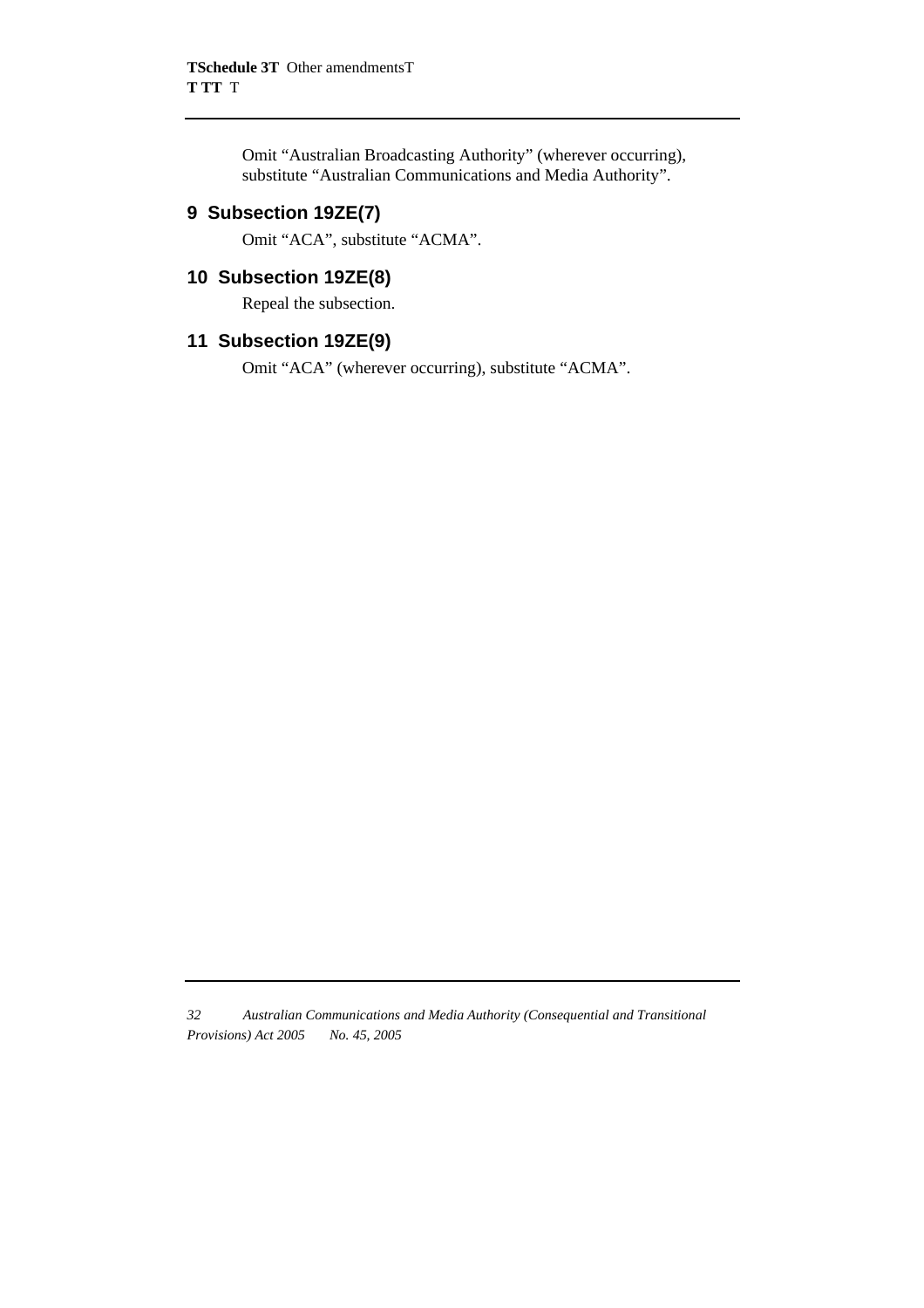## **Schedule 4—Transitional provisions**

## **Part 1—Preliminary**

## **1 Definitions**

(1) In this Schedule, unless the contrary intention appears:

*ABA* means the Australian Broadcasting Authority that was established by the *Broadcasting Services Act 1992*.

*ACA* means the body corporate that was continued in existence by the *Australian Communications Authority Act 1997*.

*ACMA* means the Australian Communications and Media Authority that is established by the ACMA Act.

*ACMA Act* means the *Australian Communications and Media Authority Act 2005*.

*asset* means:

- (a) any legal or equitable estate or interest in real or personal property, whether actual, contingent or prospective; and
- (b) any right, power, privilege or immunity, whether actual, contingent or prospective;

but does not include a right, power, privilege or immunity conferred by an Act or by regulations or other subordinate legislation made under an Act.

*assets official*, in relation to an asset other than land, means the person or authority who, under a law of the Commonwealth, a State or a Territory, under a trust instrument or otherwise, has responsibility for keeping a register in relation to assets of the kind concerned.

*financial liability* means a liability to pay a person an amount, where the amount, or the method for working out the amount, has been determined.

*Imposition Act* means any of the following Acts:

- (a) the *Datacasting Charge (Imposition) Act 1998*;
- (b) the *Radiocommunications (Receiver Licence Tax) Act 1983*;
- (c) the *Radiocommunications (Spectrum Licence Tax) Act 1997*;
- (d) the *Radiocommunications (Transmitter Licence Tax) Act 1983*;
- (e) the *Radio Licence Fees Act 1964*;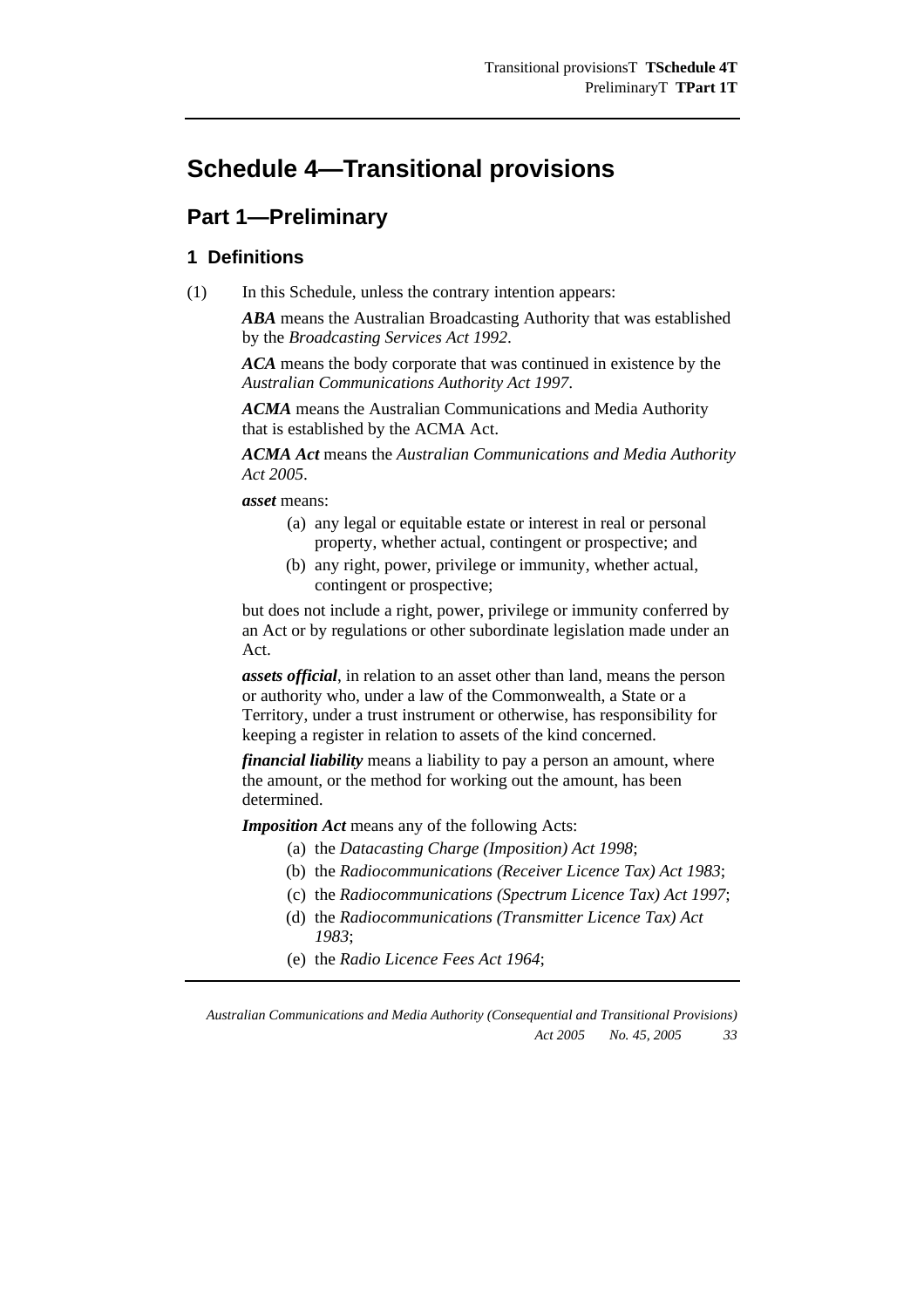- (f) the *Telecommunications (Carrier Licence Charges) Act 1997*;
- (g) the *Telecommunications (Numbering Charges) Act 1997*;
- (h) the *Television Licence Fees Act 1964*.

*land* means any legal or equitable estate or interest in real property, whether actual, contingent or prospective.

*land registration official*, in relation to land, means the Registrar of Titles or other proper officer of the State or Territory in which the land is situated.

*liability* means any liability, duty or obligation, whether actual, contingent or prospective, but does not include a liability, duty or obligation imposed by an Act or by regulations or other subordinate legislation made under an Act.

*transition time* means the commencement of section 6 of the ACMA Act.

(2) Subject to subitem (1), an expression used in this Schedule that is also used in the ACMA Act has the same meaning in this Schedule as it has in that Act.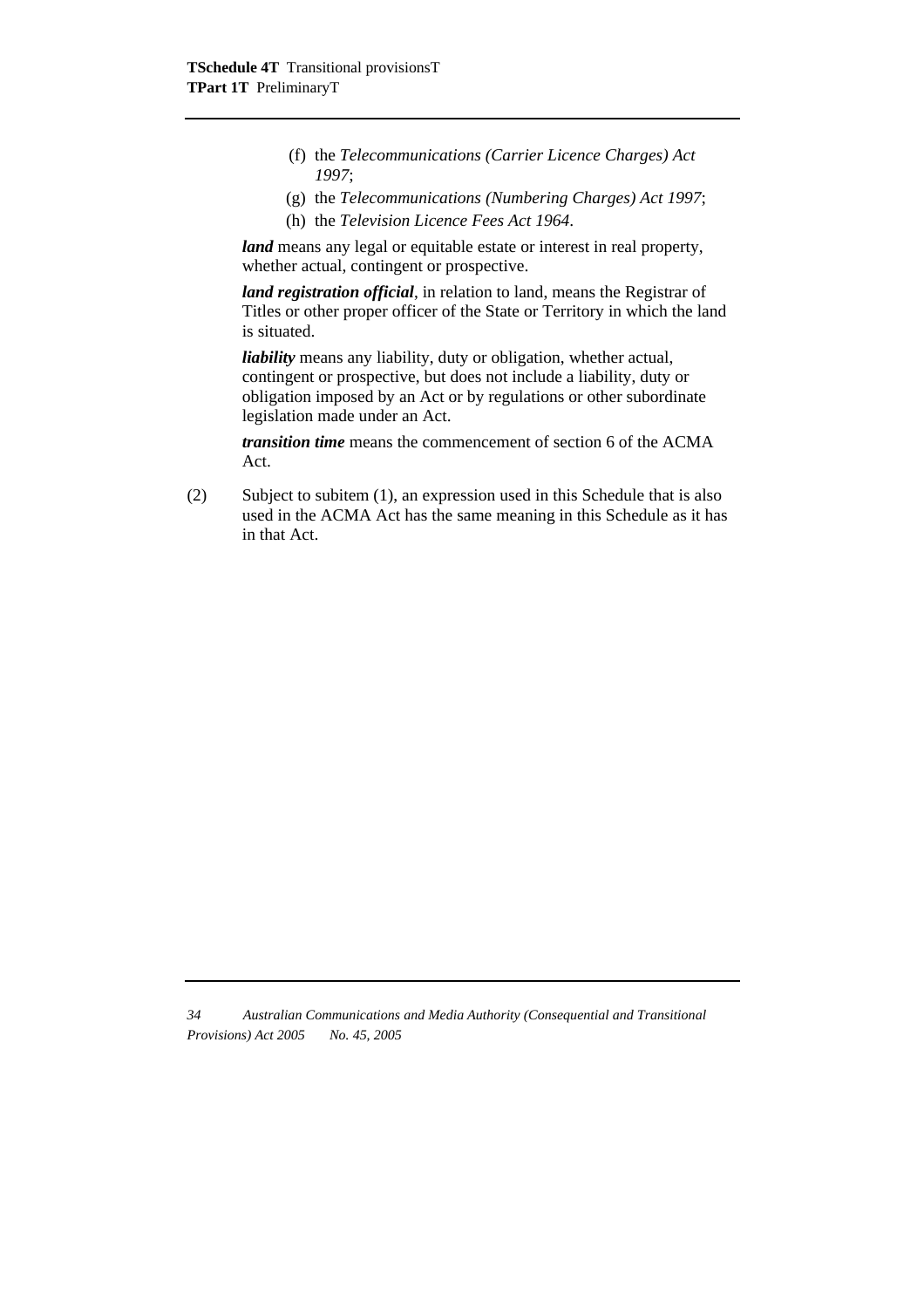## **Part 2—Assets, liabilities and legal proceedings**

## **2 Vesting of assets of ABA and ACA**

- (1) This item applies to the assets of the ABA and of the ACA immediately before the transition time.
- (2) At the transition time, the assets to which this item applies cease to be assets of the ABA or the ACA and become assets of the Commonwealth without any conveyance, transfer or assignment. The Commonwealth becomes the successor in law in relation to these assets.

## **3 Vesting of liabilities of ABA and ACA**

- (1) This item applies to the liabilities of the ABA and of the ACA immediately before the transition time.
- (2) At the transition time, the liabilities to which this item applies cease to be liabilities of the ABA or the ACA and become liabilities of the Commonwealth without any conveyance, transfer or assignment. The Commonwealth becomes the successor in law in relation to these liabilities.

## **4 Certificates relating to vesting of land**

- (1) This item applies if:
	- (a) any land vests in the Commonwealth under this Part; and
		- (b) there is lodged with a land registration official a certificate that:
			- (i) is signed by the Minister; and
			- (ii) identifies the land, whether by reference to a map or otherwise; and
			- (iii) states that the land has become vested in the Commonwealth under this Part.
- (2) The land registration official may:
	- (a) register the matter in a way that is the same as, or similar to, the way in which dealings in land of that kind are registered; and
	- (b) deal with, and give effect to, the certificate.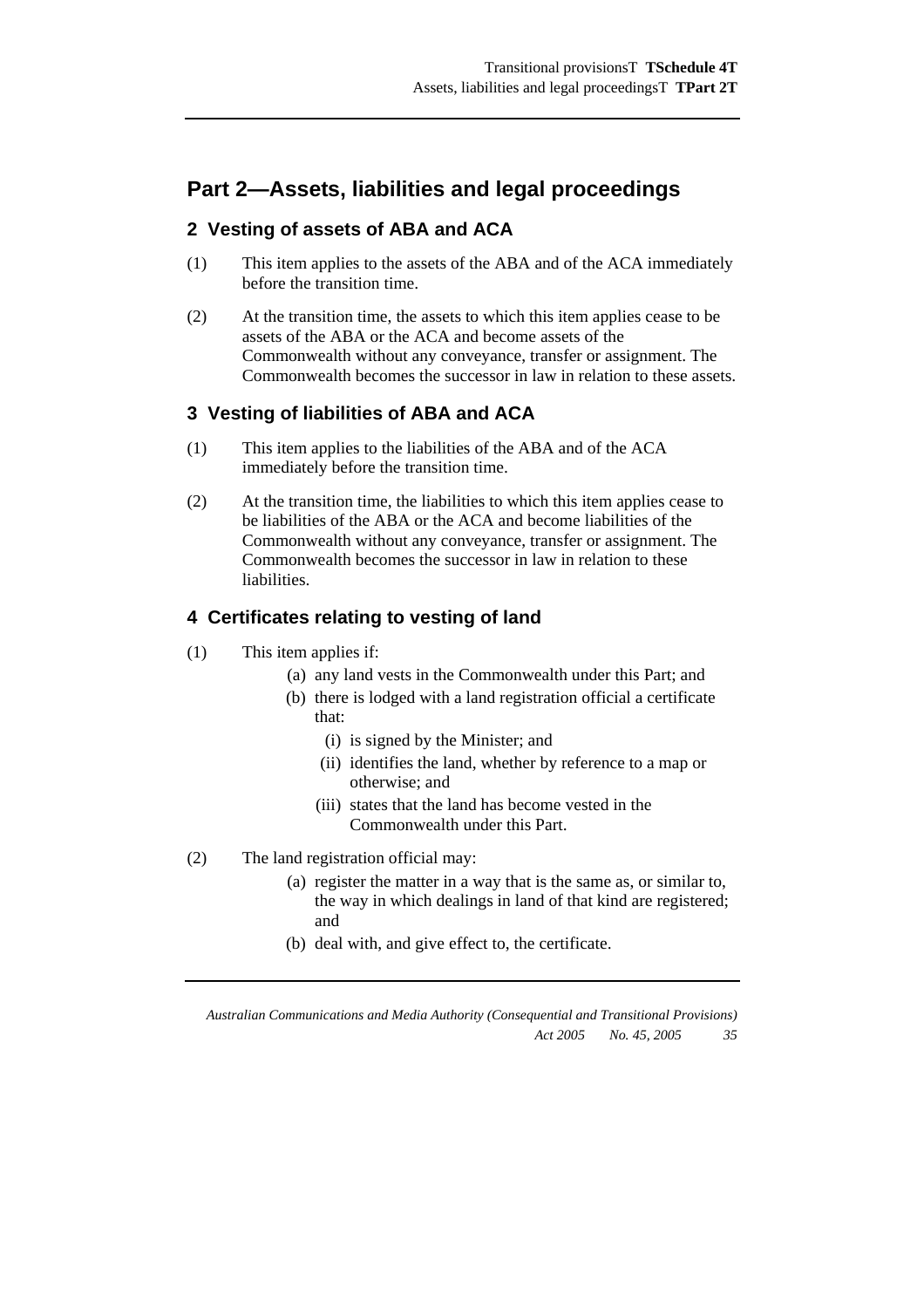## **5 Certificates relating to vesting of assets other than land**

- (1) This item applies if:
	- (a) any asset other than land vests in the Commonwealth under this Part; and
	- (b) there is lodged with an assets official a certificate that:
		- (i) is signed by the Minister; and
		- (ii) identifies the asset; and
		- (iii) states that the asset has become vested in the Commonwealth under this Part.
- (2) The assets official may:
	- (a) deal with, and give effect to, the certificate as if it were a proper and appropriate instrument for transactions in relation to assets of that kind; and
	- (b) make such entries in the register as are necessary having regard to the effect of this Part.

#### **6 Substitution of ACMA or Commonwealth as a party to pending proceedings**

- (1) Subject to subitem (2), if any proceedings to which the ABA or the ACA was a party were pending in any court or tribunal immediately before the transition time, the ACMA is substituted for the ABA or the ACA, from the transition time, as a party to the proceedings.
- (2) However, if the proceedings were, or were related to:
	- (a) proceedings taken by the ABA or the ACA in the exercise of a right that is vested in the Commonwealth by item 2; or
	- (b) proceedings taken against the ABA or the ACA in respect of a liability that is vested in the Commonwealth by item 3;

the Commonwealth is substituted for the ABA or the ACA, from the transition time, as a party to the proceedings.

(3) The regulations may determine that one of subitems (1) and (2), rather than the other of those subitems, applies in relation to a particular proceeding or a class of proceedings.

## **7 Transfer of custody of ABA and ACA records**

(1) This item applies to any records or documents that were in the custody of the ABA or the ACA immediately before the transition time.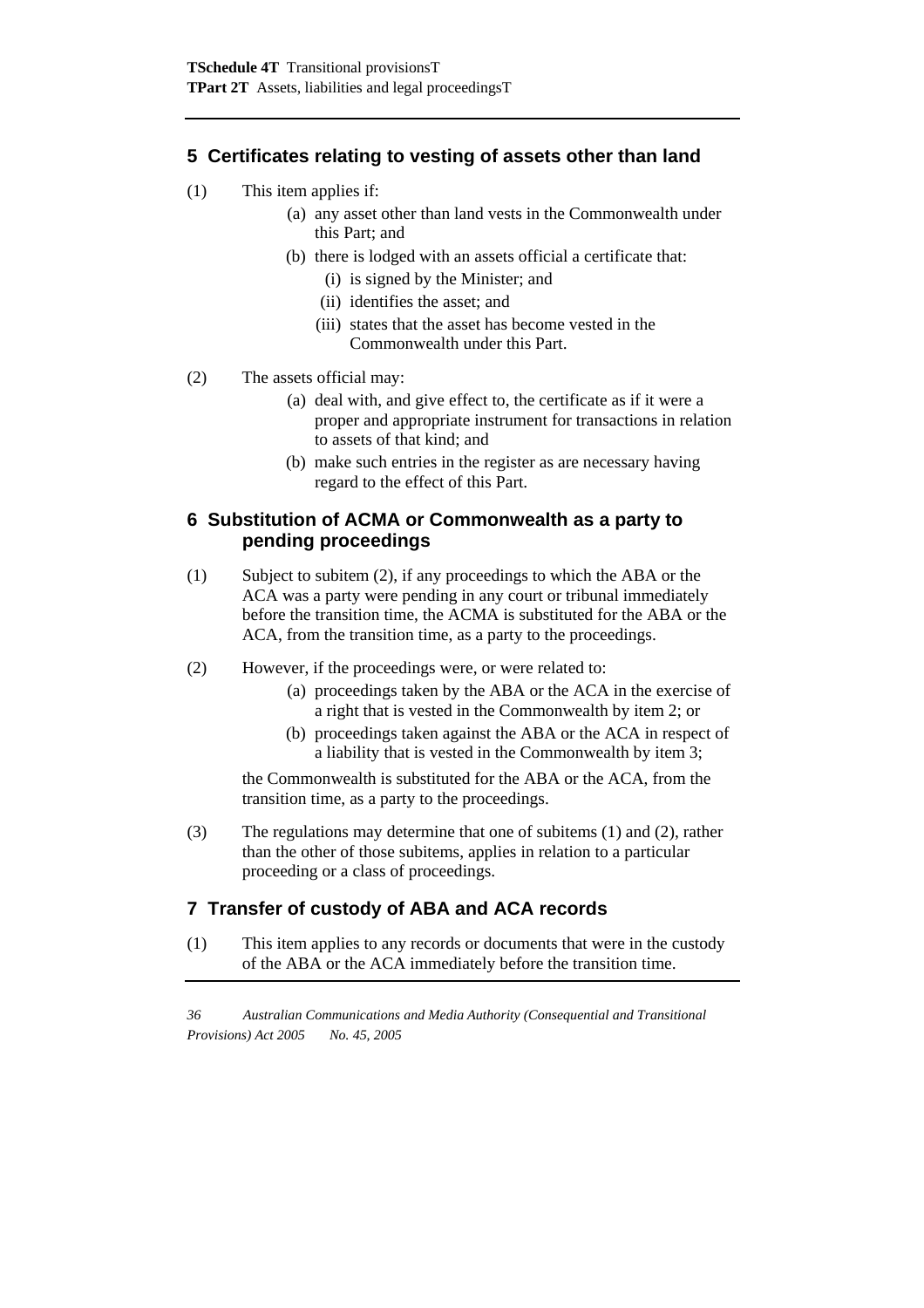(2) The records and documents are to be transferred into the custody of the ACMA at or after the transition time.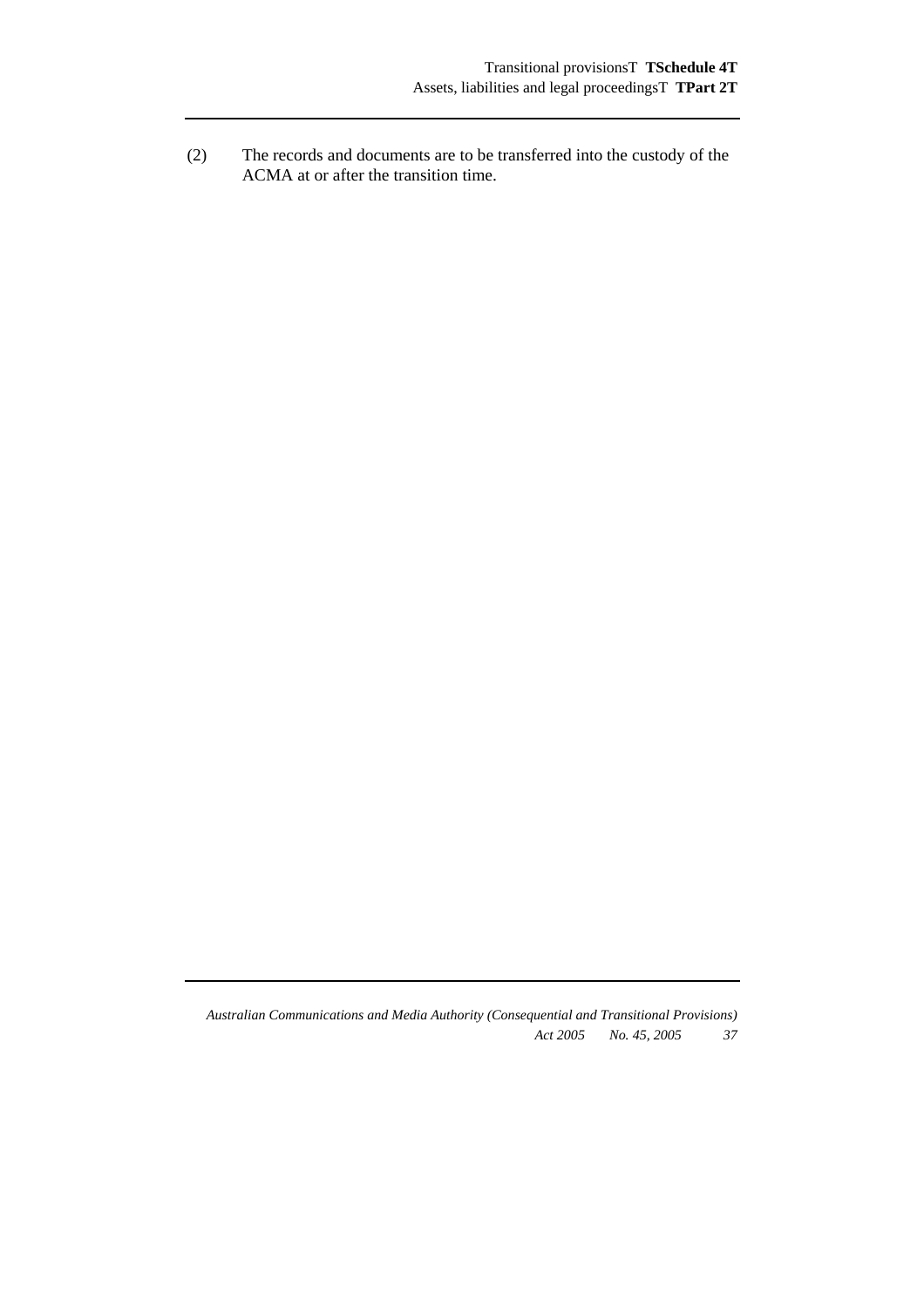## **Part 3—References to, and things done by or in relation to, ABA or ACA**

### **8 References in instruments to ABA or ACA**

#### (1) This item applies to an instrument if it:

- (a) was in force immediately before the transition time; and
- (b) is an instrument covered by one or more of the following subparagraphs:
	- (i) an instrument that was made by the ABA or ACA; or
	- (ii) an instrument to which the ABA or ACA was a party; or
	- (iii) an instrument that was given to, or in favour of, the ABA or ACA; or
	- (iv) an instrument under which any right or liability accrues or may accrue to the ABA or ACA; or
	- (v) any other instrument in which a reference is made to the ABA or ACA.
- (2) Subject to subitem (3), an instrument to which this item applies continues to have effect from the transition time as if a reference in the instrument to the ABA or ACA (whether the reference is in that abbreviated form or is in the full name of that Authority) were a reference to the ACMA.

#### (3) However, if:

- (a) the reference is to the ABA or the ACA as an entity with a particular power or capacity (for example, as party to a contract or the holder of real or personal property); and
- (b) the ACMA does not have that power or capacity (see sections 12 and 18 of the ACMA Act):

the reference has effect from the transition time as if it were a reference to the Commonwealth.

- (4) The regulations may determine that one of subitems (2) and (3), rather than the other of those subitems, applies in relation to a particular reference or class of references.
- (5) For the purposes of this item, an *instrument*: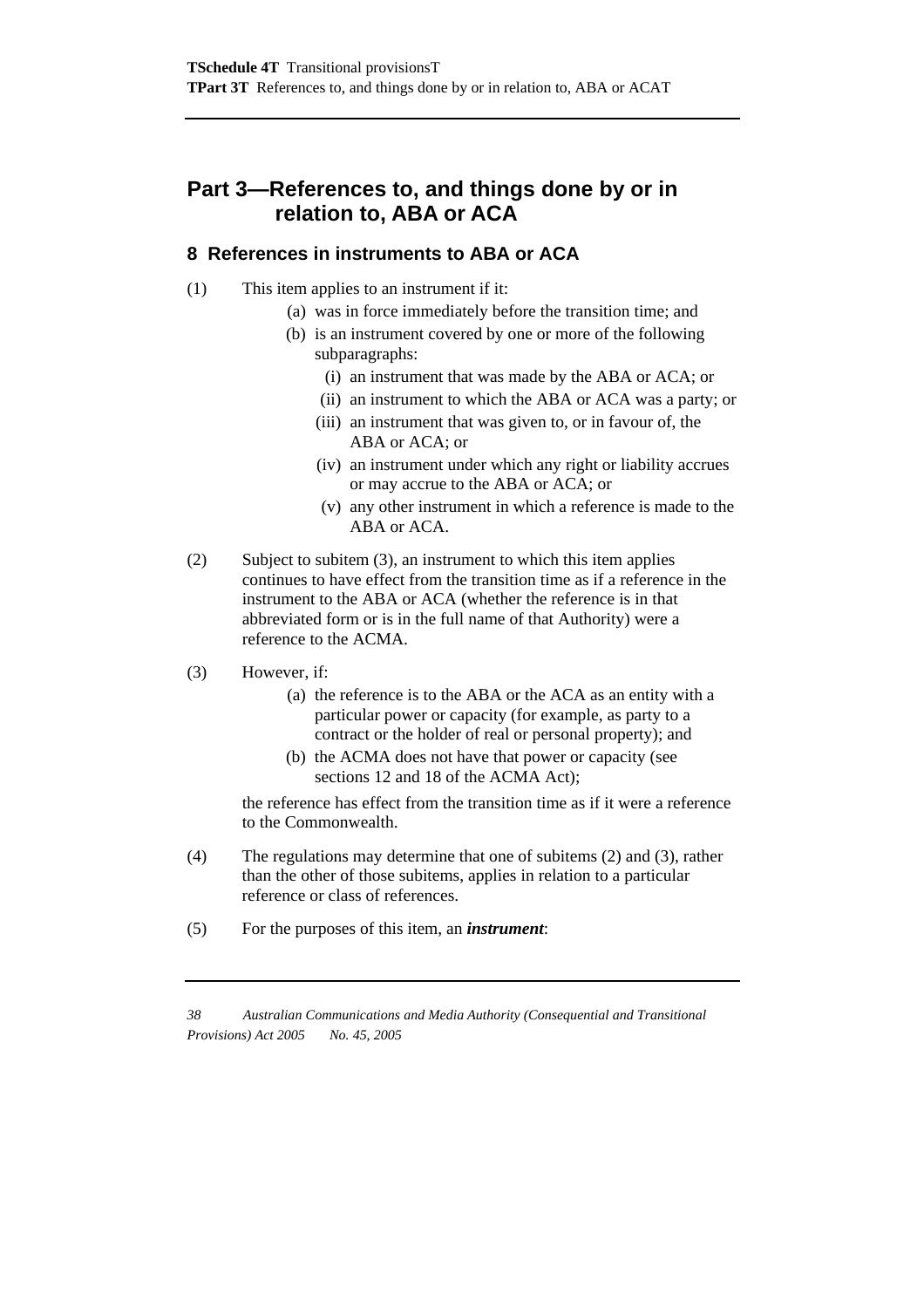- (a) includes, but is not limited to, a regulation, declaration, determination, direction, licence, application or standard; but
- (b) does not include an Act, or an instrument made under an Imposition Act.

## **9 Transfer of appropriated money**

- (1) For the purposes of the operation of an Appropriation Act after the commencement of this Schedule, references to the Australian Broadcasting Authority or the Australian Communications Authority are to be read as references to the Australian Communications and Media Authority.
- (2) In this item:

*Appropriation Act* means an Act appropriating money for expenditure out of the Consolidated Revenue Fund.

## **10 Things done by, or in relation to, ABA or ACA etc.**

- (1) This item applies to a thing done by, or in relation to, the ABA or the ACA under:
	- (a) a provision (the *authorising provision*) of an Act, other than:
		- (ii) a provision of an Imposition Act; or
		- (ii) a provision that is repealed by this Act; or
	- (b) a provision (the *authorising provision*) of an instrument made under a provision of an Act, other than:
		- (ii) a provision of an Imposition Act; or
		- (ii) a provision that is repealed by this Act.
- (2) Subject to subitem (3), the thing done has effect from the transition time as if it had been done by, or in relation to, the ACMA under the authorising provision as in force from the transition time. However this is not taken to change the time at which the thing was actually done.
- (3) However if the thing done is a thing of a kind that, under the authorising provision as in force from the transition time, cannot be done by or in relation to the ACMA, the thing has effect from the transition time as if it had been done by or in relation to the Commonwealth.
- (4) The regulations may:
	- (a) provide that this item does not apply to a specified class or classes of things done; or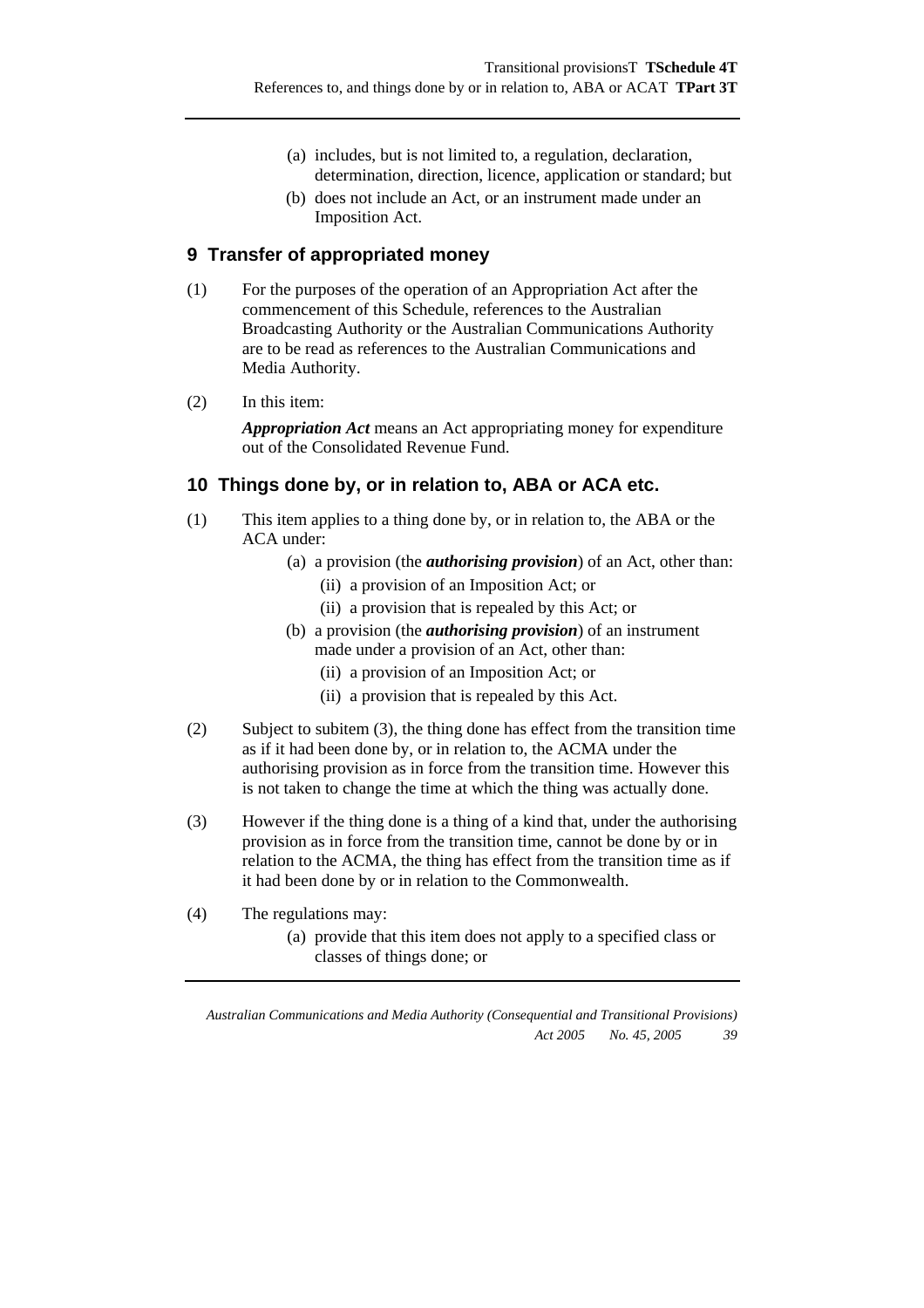- (b) determine that one of subitems (2) and (3), rather than the other of those subitems, applies in relation to a particular thing done, or class of things done; or
- (c) clarify how a thing has effect as mentioned in subitem (2) or (3).

## **11 Continuation of inquiries, investigations and hearings**

- (1) If the ABA or ACA (however constituted) was holding or conducting an inquiry, investigation or hearing (the *proceeding*) that had not ended or been discontinued by the transition time, the ACMA is to continue the proceeding in accordance with the provisions as amended by this Act (the *relevant provisions*) that apply in relation to that kind of inquiry, investigation or hearing.
- (2) The ACMA is to take whatever action, under or for the purposes of the relevant provisions, as is necessary for the continuation of the proceeding. However this does not limit any power or discretion that the ACMA would otherwise have to discontinue such a proceeding.
- Note: An example of an action that the ACMA may have to take is to determine how the ACMA is to be constituted for the purposes of the proceeding.
- (3) Anything done for the purposes of the proceeding before the transition time is taken to have been done for the purposes of the proceeding as continued in accordance with this item.
- (4) This item has effect despite item 10, but does not otherwise limit the generality of that item.

#### **12 Continued effect of certain instruments made under the repealed provisions**

- (1) An instrument:
	- (a) made or given under the *Australian Communications Authority Act 1997* and specified in the following table; and
	- (b) in force immediately before the transition time;

continues to have effect from the transition time as if it were made or given under the corresponding provision of the ACMA Act specified in the table.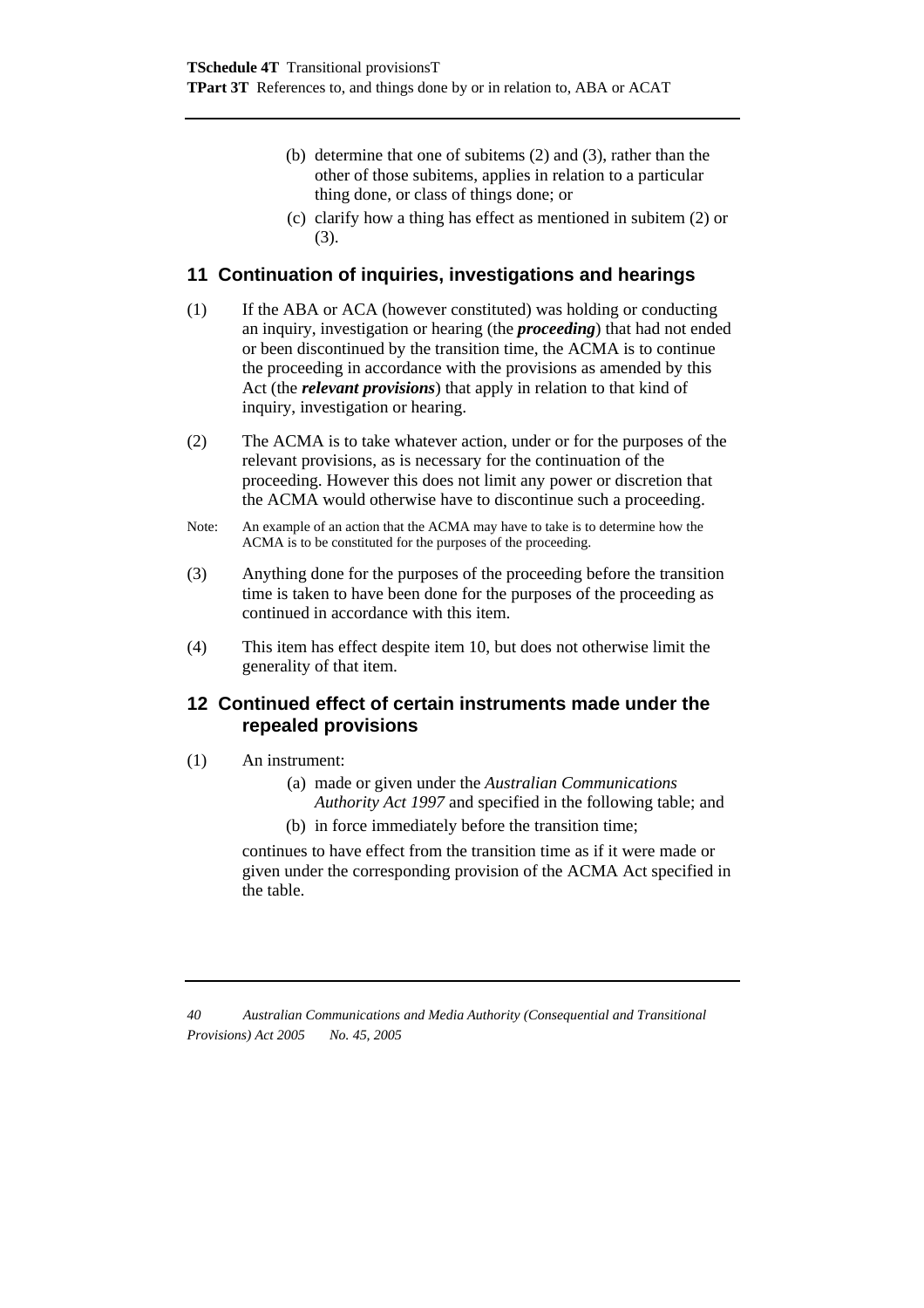| <b>Item</b>    | This instrument made or given<br>under this provision of the<br><b>Australian Communications</b><br><b>Authority Act 1997</b> | continues to have effect as if it<br>were made or given under this<br>provision of the ACMA Act |
|----------------|-------------------------------------------------------------------------------------------------------------------------------|-------------------------------------------------------------------------------------------------|
|                | instruction under paragraph $8(1)(aa)$                                                                                        | paragraph 11(1)(a)                                                                              |
| $\overline{2}$ | instruction under paragraph $8(1)(ab)$                                                                                        | paragraph $11(1)(b)$                                                                            |
| 3              | arrangement under paragraph<br>41(1)(a)                                                                                       | paragraph $55(1)(a)$                                                                            |
| 4              | arrangement under paragraph<br>41(1)(b)                                                                                       | paragraph $55(1)(b)$                                                                            |
| 5              | direction given under subsection<br>52(3)                                                                                     | subsection $59(5)$                                                                              |
| 6              | determination under subsection<br>53(1)                                                                                       | subsection $60(1)$                                                                              |
| 7              | determination under subsection<br>54(1)                                                                                       | subsection $64(1)$                                                                              |

**Instruments made under** *Australian Communications Authority Act 1997* **that** 

(2) A determination in force under clause 61 of Schedule 4 to the *Broadcasting Services Act 1992* immediately before the transition time has effect from the transition time as if it were a determination under subsection 60(1) of the ACMA Act.

- (3) A designation or reference in force under subsection 31(1) of the *Radiocommunications Act 1992* immediately before the transition time has effect from the transition time as if it were a designation or reference under subsection 31(1) of that Act as amended by Schedule 1 to this Act.
- (4) An agreement in force under subsection 31(2) of the *Radiocommunications Act 1992* immediately before the transition time has effect from the transition time as if it were a determination under subsection 31(2) of that Act as amended by Schedule 1 to this Act.
- (5) A suspension in force under subsection 128C(2) of the *Radiocommunications Act 1992* immediately before the transition time has effect from the transition time as if it were a suspension under subsection 128C(1) of that Act as amended by Schedule 1 to this Act.
- Note: Instruments made by the ABA or ACA under provisions of Acts that are amended (rather than repealed) by this Act will continue to have effect as a result of item 10.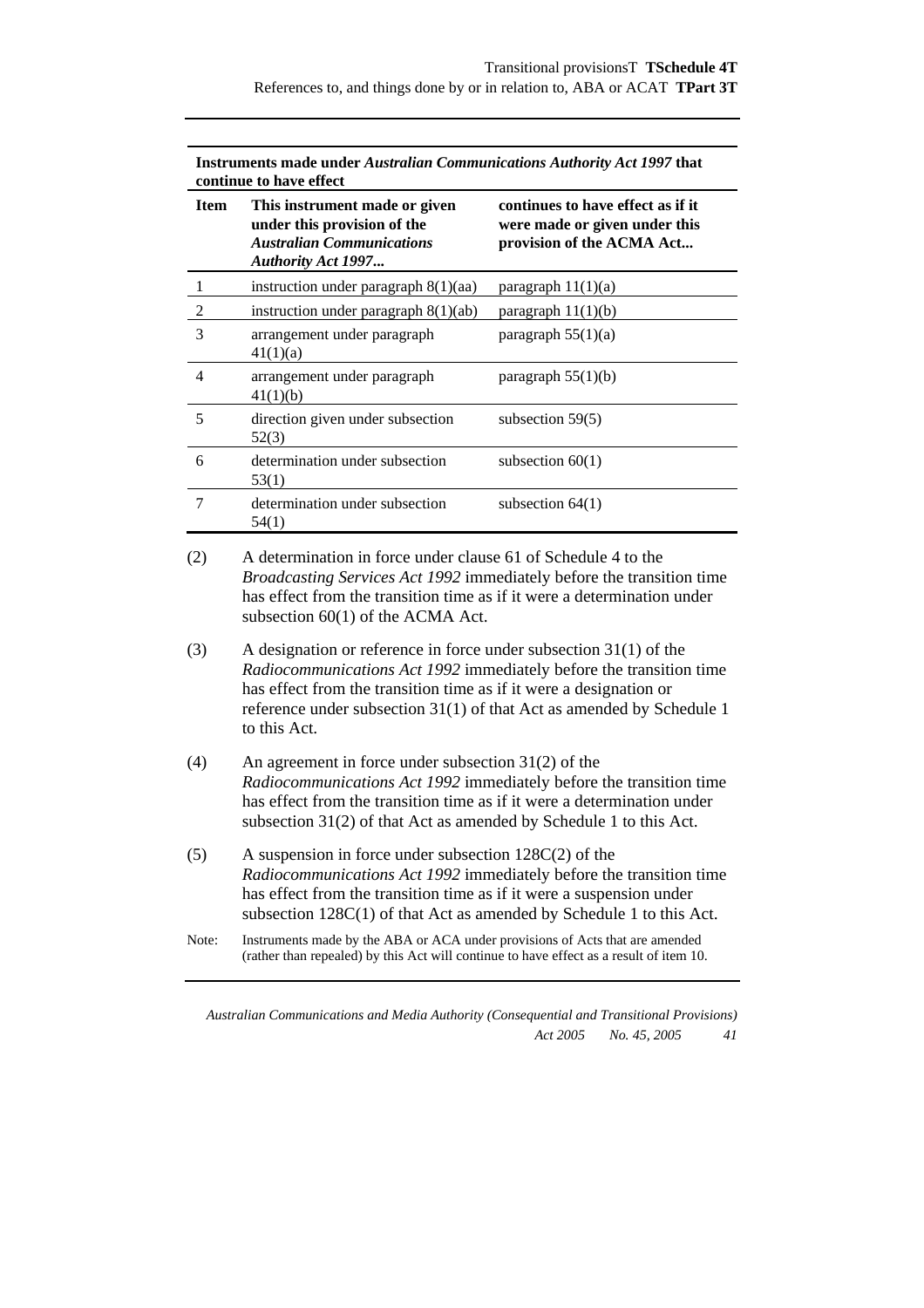## **13 Saving advisory committees etc.**

- (1) An advisory committee:
	- (a) established under section 51 of the *Australian Communications Authority Act 1997*; and
	- (b) in existence immediately before the transition time;

continues in existence from the transition time as if it were established under subsection 58(1) of the ACMA Act.

- (2) The persons on the committee immediately before the transition time are taken to have been appointed at the transition time under subsection 58(2) of the ACMA Act.
- (3) A direction:
	- (a) given to the committee under subsection  $51(3)$  of the *Australian Communications Authority Act 1997*; and
	- (b) in force immediately before the transition time;

continues to have effect from the transition time as if it were given to the committee under subsection 58(4) of the ACMA Act.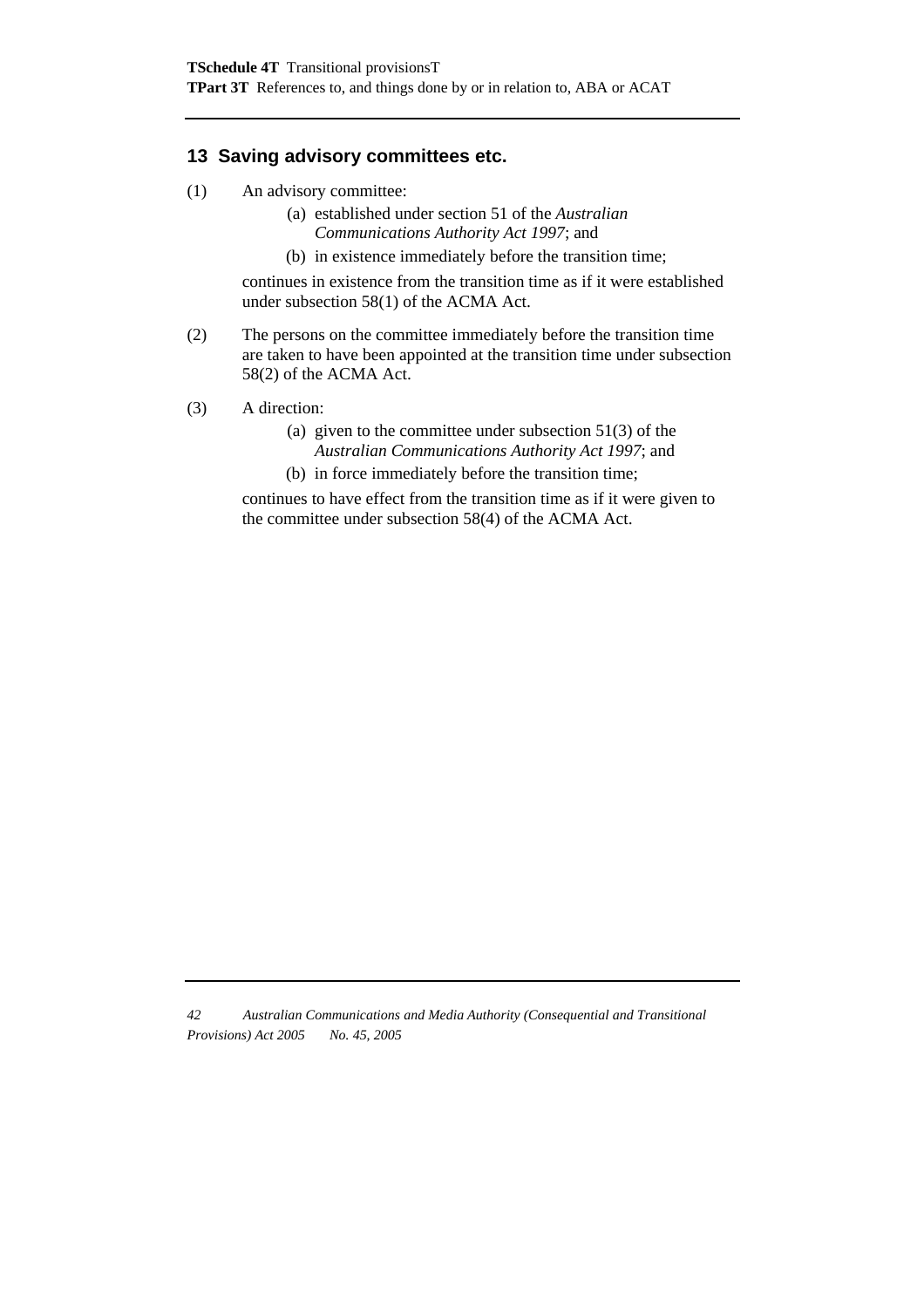## **Part 4—Reporting obligations**

## **14 First annual report for ACMA**

- (1) This item applies if the transition time is in April, May or June of a financial year (the *first year*).
- (2) Section 57 of the ACMA Act does not apply in relation to the first year.
- (3) That section applies in relation to the next financial year (the *next year*) as if the next year also included the period:
	- (a) starting at the transition time; and
	- (b) ending at the end of the first year.

## **15 Final annual report for ABA and ACA**

#### *ACMA must prepare final annual reports for ABA and ACA*

- (1) For the transitional reporting period (see whichever of subitems (4) and (5) applies), the ACMA must prepare the report referred to in section 9 of the *Commonwealth Authorities and Companies Act 1997* for the ABA and the ACA.
- (2) A report for the ACA must include the matters described in section 50 of the *Australian Communications Authority Act 1997* as in force immediately before the transition time.
- (3) The obligation under section 9 of the *Commonwealth Authorities and Companies Act 1997* imposed on the final directors of the ABA and the ACA to prepare an annual report for the transitional reporting period is satisfied if the report is prepared by the ACMA.

#### *Transitional reporting periods*

- (4) If the transition time is on 1 July 2005, the financial year that started on 1 July 2004 is the *transitional reporting period*.
- (5) If the transition time is in the financial year that started on 1 July 2004, the period that:
	- (a) started at the beginning of that financial year; and
	- (b) ended immediately before the transition time;

is the *transitional reporting period*.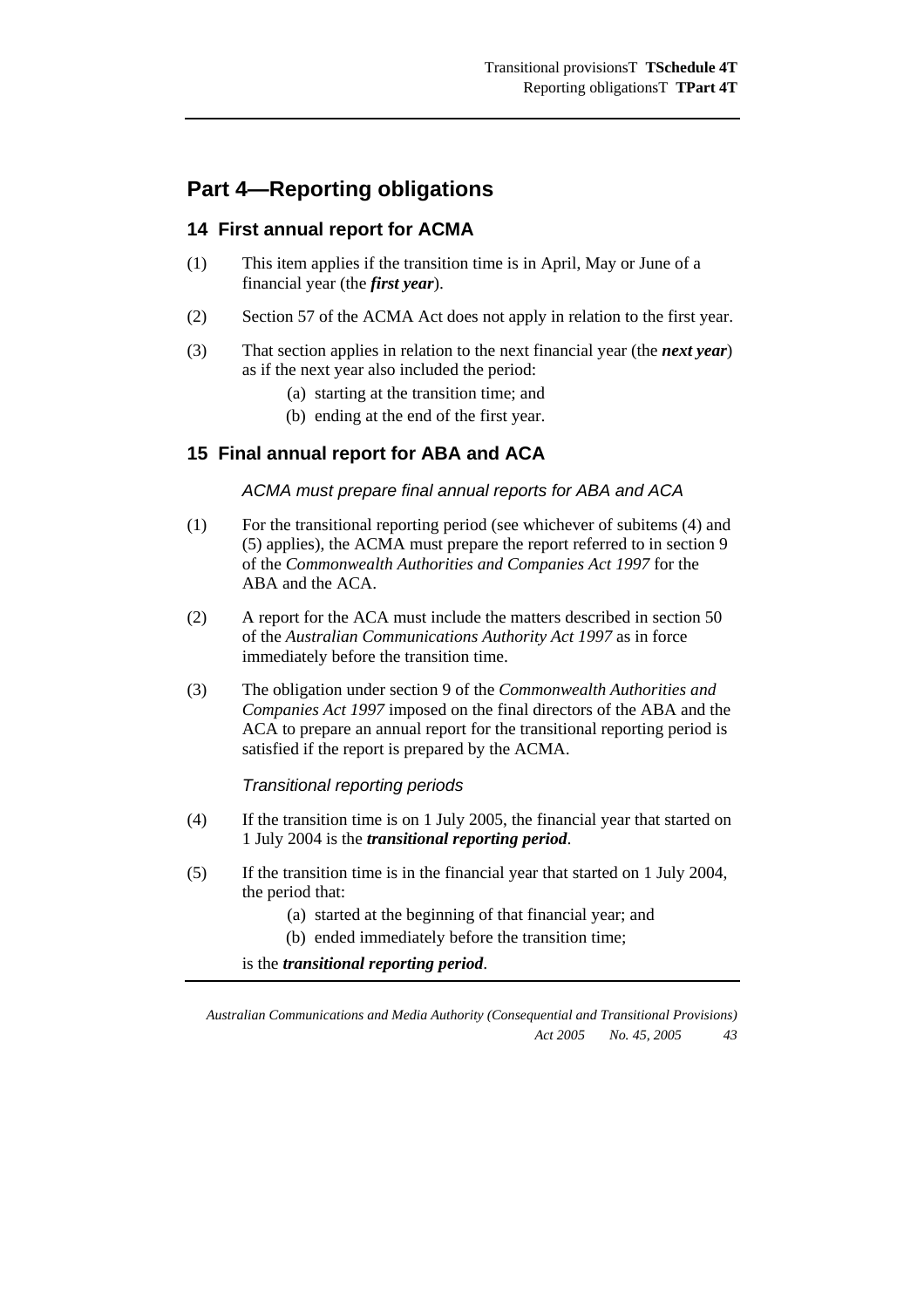#### *Miscellaneous*

- (6) For the purposes of this item, references to a financial year in:
	- (a) section 50 of the *Australian Communications Authority Act 1997*; and
	- (a) section 9 of the *Commonwealth Authorities and Companies Act 1997*;

are taken to be references to the transitional reporting period.

(7) In this item:

*final director* means a person who was a director (as defined in the *Commonwealth Authorities and Companies Act 1997*) of the ABA or ACA immediately before the transition time.

*<sup>44</sup> Australian Communications and Media Authority (Consequential and Transitional Provisions) Act 2005 No. 45, 2005*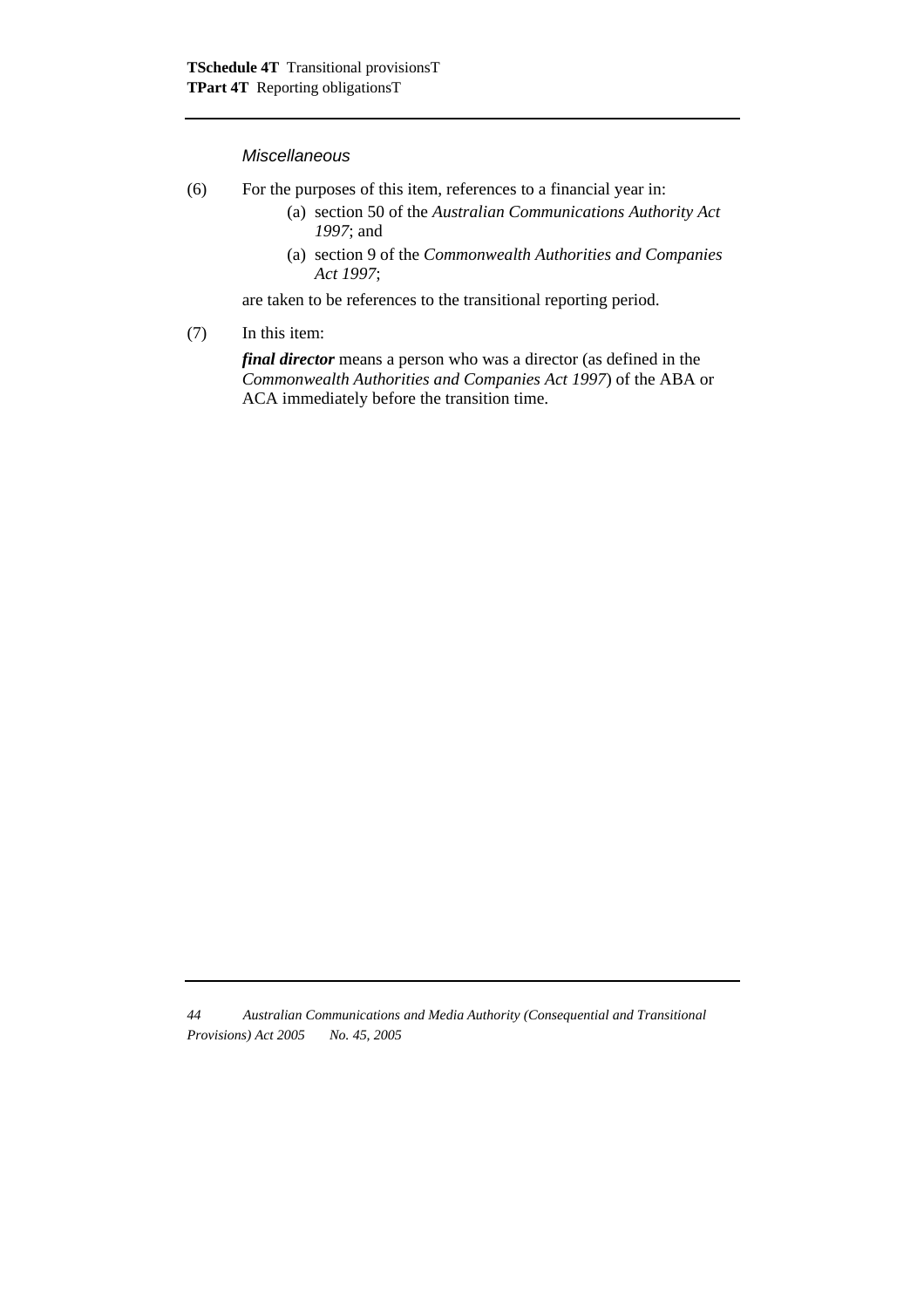## **Part 5—Miscellaneous**

## **16 Protecting ACA's names and symbols**

Despite the repeal of the *Australian Communications Authority Act 1997* by Schedule 1, section 55 of that Act, and regulations for the purposes of that section, as in force immediately before the transition time continue to apply in relation to a protected name and a protected symbol (within the meaning of that section), until the end of:

- (a) 12 months after the transition time; or
- (b) if a longer period is specified in the regulations—that longer period;

as if:

- (c) that Act had not been repealed; and
- (d) the reference in subsection 55(2A) of that Act to the ACA were a reference to the ACMA; and
- (e) any consent given under subsection 55(2A) of that Act that was in force immediately before the transition time had been given by the ACMA.

## **17 Exemption from stamp duty and other State or Territory taxes**

- (1) No stamp duty or other tax is payable under a law of a State or a Territory in respect of an exempt matter, or anything connected with an exempt matter.
- (2) For the purposes of this item, an *exempt matter* is:
	- (a) the vesting of an asset or liability under this Schedule; or
	- (b) the operation of this Schedule in any other respect.
- (3) The Minister may certify in writing:
	- (a) that a specified matter is an exempt matter; or
	- (b) that a specified thing was connected with a specified exempt matter.
- (4) In all courts, and for all purposes (other than for the purposes of criminal proceedings), a certificate under subitem (3) is prima facie evidence of the matters stated in the certificate.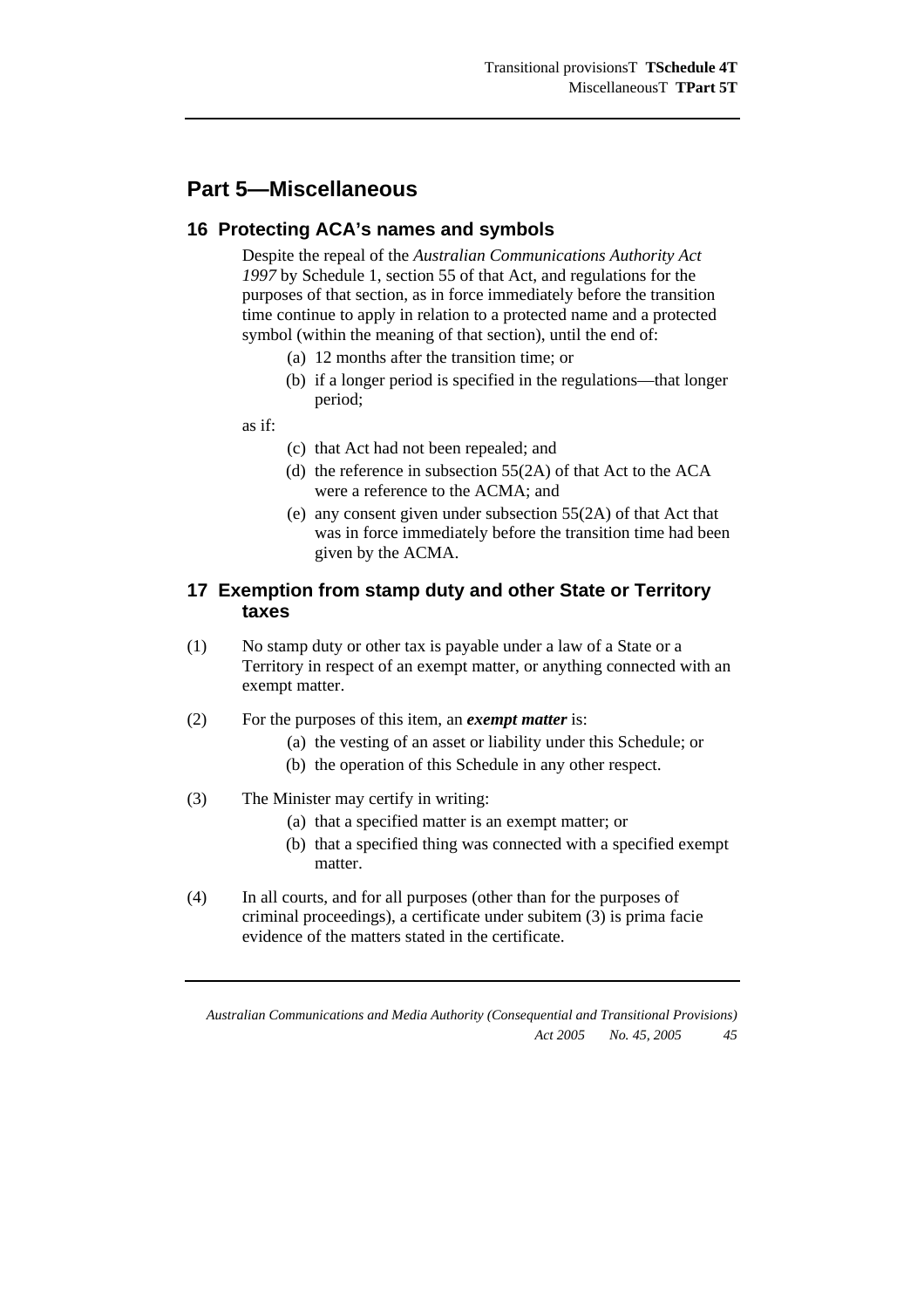## **18 Constitutional safety net**

(1) If:

- (a) a provision of this Schedule would result in an acquisition of property; and
- (b) the provision would not be valid, apart from this section, because a particular person has not been compensated;

the Commonwealth must pay that person:

- (c) a reasonable amount of compensation agreed on between the person and the Commonwealth; or
- (d) failing agreement—a reasonable amount of compensation determined by a court of competent jurisdiction.
- (2) Any damages or compensation recovered, or other remedy given, in a proceeding begun otherwise than under this item must be taken into account in assessing compensation payable in a proceeding begun under this item and arising out of the same event or transaction.
- (3) In this item:

*acquisition of property* has the same meaning as in paragraph 51(xxxi) of the Constitution.

## **19 Certificates taken to be authentic**

A document that appears to be a certificate made or issued under a particular provision of this Schedule:

- (a) is taken to be such a certificate; and
- (b) is taken to have been properly given;

unless the contrary is established.

#### **20 Delegation by Minister**

- (1) The Minister may, by writing, delegate all or any of his or her powers and functions under this Schedule to:
	- (a) the Secretary of the Department; or
	- (b) an SES employee, or acting SES employee, in the Department.
- (2) In exercising powers or functions under a delegation, the delegate must comply with any directions of the Minister.

#### **21 Regulations**